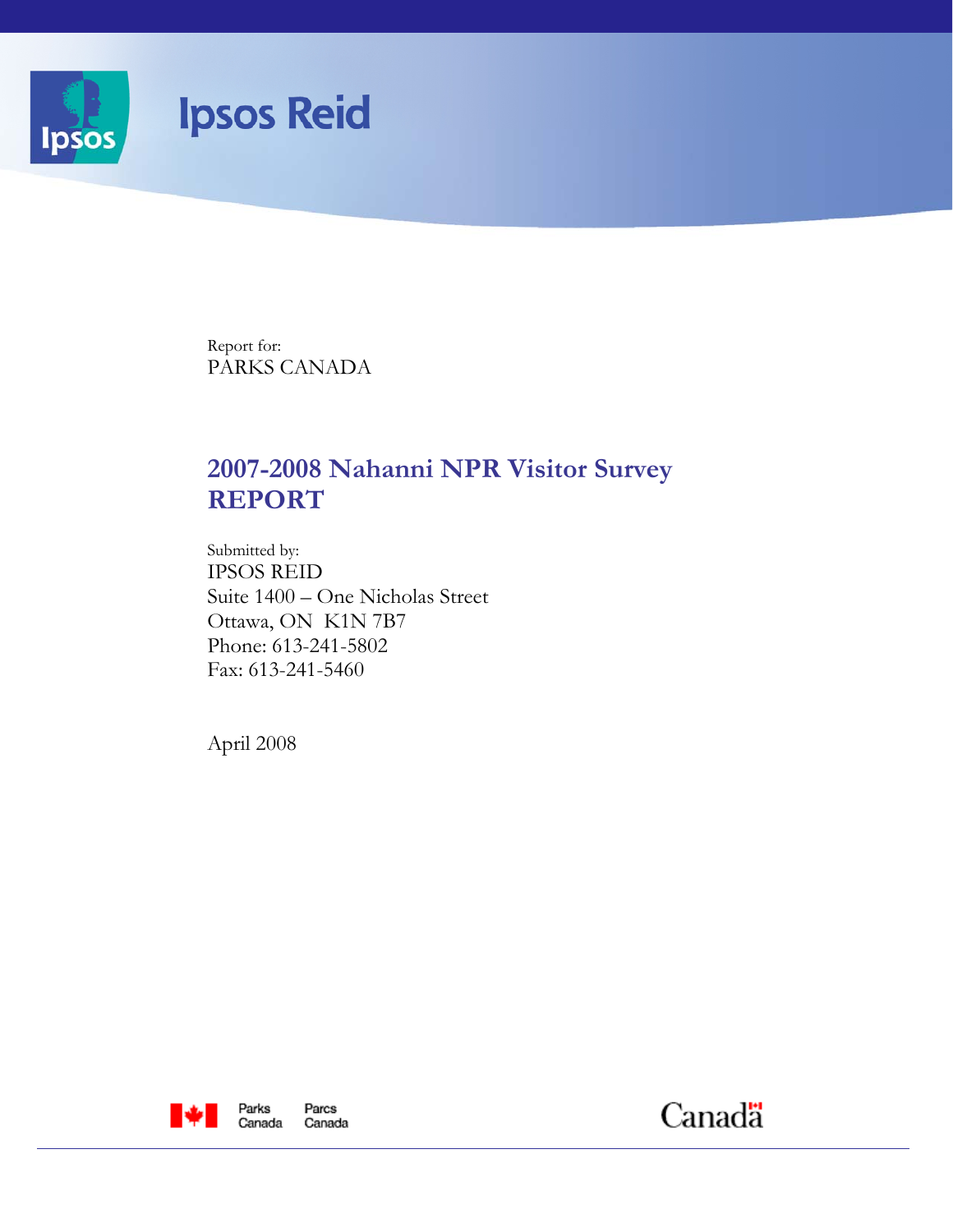

# **TABLE OF CONTENTS**

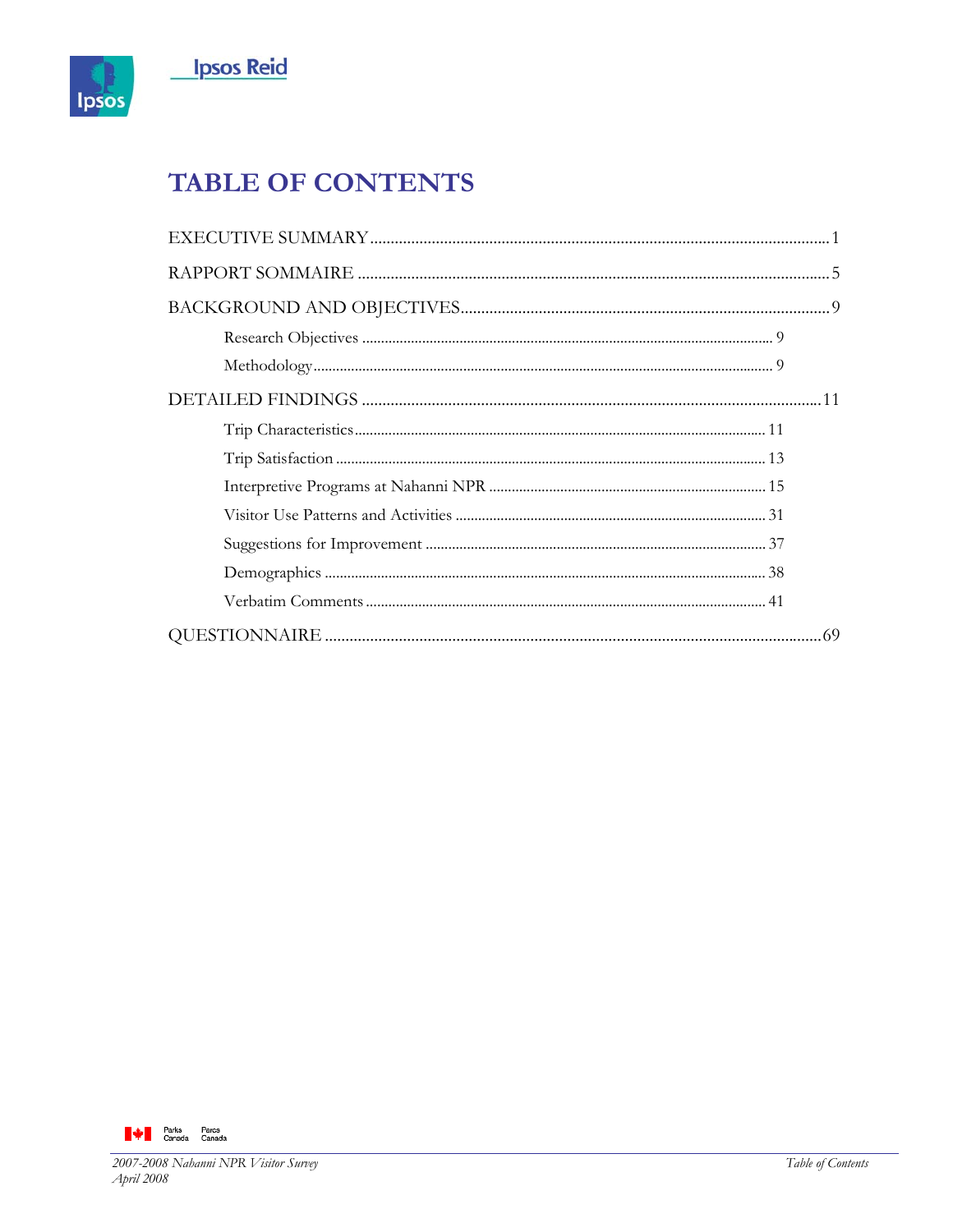

# **EXECUTIVE SUMMARY**

Parks Canada commissioned Ipsos Reid to conduct an online survey with visitors at Nahanni National Park Reserve (NPR). A total of 444 park visitors were sent the survey invitation and 167 visitors completed the online survey between February 11 and March 5, 2008. This resulted in an overall response rate of 38%, which is slightly higher than the typical response rates for client satisfaction surveys conducted by Ipsos Reid.

A sample size of 167 respondents is considered accurate within  $\pm 6.8\%$ , 19 times out of 20. Note that this margin of error takes into account the total population of 883 park visitors.

### **Trip Characteristics and Satisfaction**

- ♦ **Visitor Type:** Consistent with past results, most respondents (87%) were first-time visitors, with the majority (86%) being *overnight visitors*. Among overnight visitors, six-in-ten (61%) travelled to Nahanni NPR on a *guided trip*, while the remaining 39% were on a *private trip*.
- ♦ **Overall Satisfaction:** Park visitors remain extremely satisfied with their most recent visit to Nahanni NPR, with 95% awarding a *satisfied* response (79% *very satisfied*; 16% *somewhat satisfied*). The mean satisfaction score stands at an exceptional 4.7 on the 5-point scale.
- ♦ **Satisfaction with Trip Aspects:** Park visitors also award very strong scores for the *trip meeting their expectations* and *Nahanni NPR staff overall*. For both measures, 96% award a satisfied response, which translates to mean scores of 4.8 on the 5-point scale. More than nine-in-ten (93%) also report being satisfied with the *condition of park facilities* (mean score of 4.6).

#### **Interpretive Programs at Nahanni NPR**

- ♦ **Attendance:** All visitors were asked about the interpretation programs that they attended during their most recent visit to Nahanni NPR. All **day visitors** surveyed (100%) report going on the *Virginia Falls Guided Hike*. By comparison, at least onehalf of **overnight visitors** participated in the *Rabbitkettle Guided Hike* (52%), *Virginia Falls Guided Hike* (50%), and *Virginia Falls Campfire Program led by uniformed Parks Canada staff* (50%). A total of 46% of overnight visitors attended the *Virginia Falls Campfire Program led by a community cultural demonstrator*.
- ♦ **Awareness of Interpretive Programs:** More than four-in-ten (42%) park visitors were aware that Nahanni NPR offered interpretive programs before their arrival at the park. The most common sources of awareness were *outfitting/guiding company* (40%), *newspaper, magazine, guidebook or map* (34%) and the *Nahanni NPR website* (32%). After arriving at the park, close to half became aware of the interpretive programs *during registration or orientation with park staff* (49%) or from *an outfitting/guiding company*  $(48%)$ .

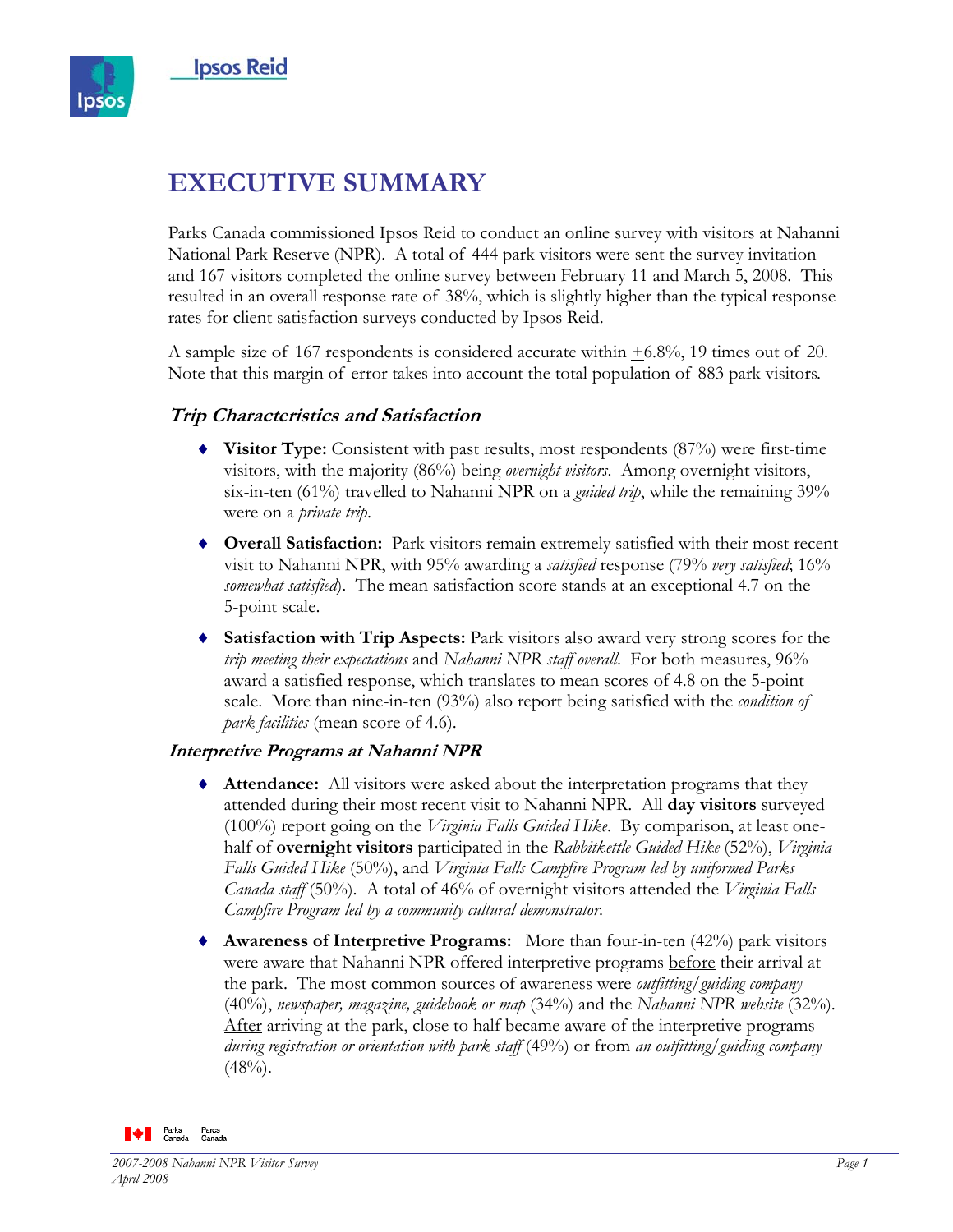

- ♦ **Expectations of Interpretive Programs:** Overall, 84% of visitors report that the interpretive programs offered by Nahanni NPR *met* their expectations. A further 14% felt the programs *somewhat met* their expectations, while only 1% said that their expectations were *not met*.
- ♦ **Impressions of Interpretive Programs:** Among those who attended an interpretive program at Nahanni NPR, 84% agreed that the programs were *authentic*, while 82% felt that they were *memorable*. Park visitors are somewhat less likely to agree that the programs were *innovative* (62%).
- ♦ **Importance of Interpretive Programs:** When asked to evaluate the importance of Nahanni NPR's interpretive programs to visitors' overall experience, 56% of those surveyed feel that the interpretive programs are *important*, while 19% feel they are *not important*. This translates to a moderate mean score of 3.6 on the 5-point scale.
- ♦ **Impact of Interpretive Programs**: For each interpretive program that visitors participated in, respondents were asked to indicate how much of an impact the program had on increasing their knowledge of and respect for certain aspects of the Nahanni NPR experience.
	- Participants of the **Rabbitkettle Guided Hike** were most likely to feel that the program had the greatest impact on both increasing their knowledge and respect for the *park's natural features* (93% and 91% respectively).
	- Among those who participated in the **Virginia Falls Guided Hike,** visitors were most likely to feel that the program increased their knowledge and respect for the park's *natural features* (80% and 77% respectively) as well as the *significance of Nahanni NPR area to local Aboriginal people* (74% and 66% respectively).
	- Participants of the **Virginia Falls Campfire Program led by both Parks Canada staff** and **community cultural demonstrators** agreed that the program had the greatest impact on increasing their knowledge and respect of the *significance of the park to local Aboriginal people* and *Nahanni NPR's cultural features*.
- **Most Important Messages:** For each interpretive program that visitors participated in, respondents were asked to indicate the most important messages learned.
	- Participants of the **Rabbitkettle Guided Hike** consider the program's most important messages to be learning about the *Tufa mounds* (38%) and *facts on bears*  (26%). The most important messages learned from the **Virginia Falls Guided Hike** were *protection/respect for the land* (16%) and *learning about the falls* (15%).
	- For the **Virginia Falls Campfire Program led by both Parks Canada staff**  and **community cultural demonstrators**, the two most important messages were the *history* and *Aboriginal lifestyle/culture*.

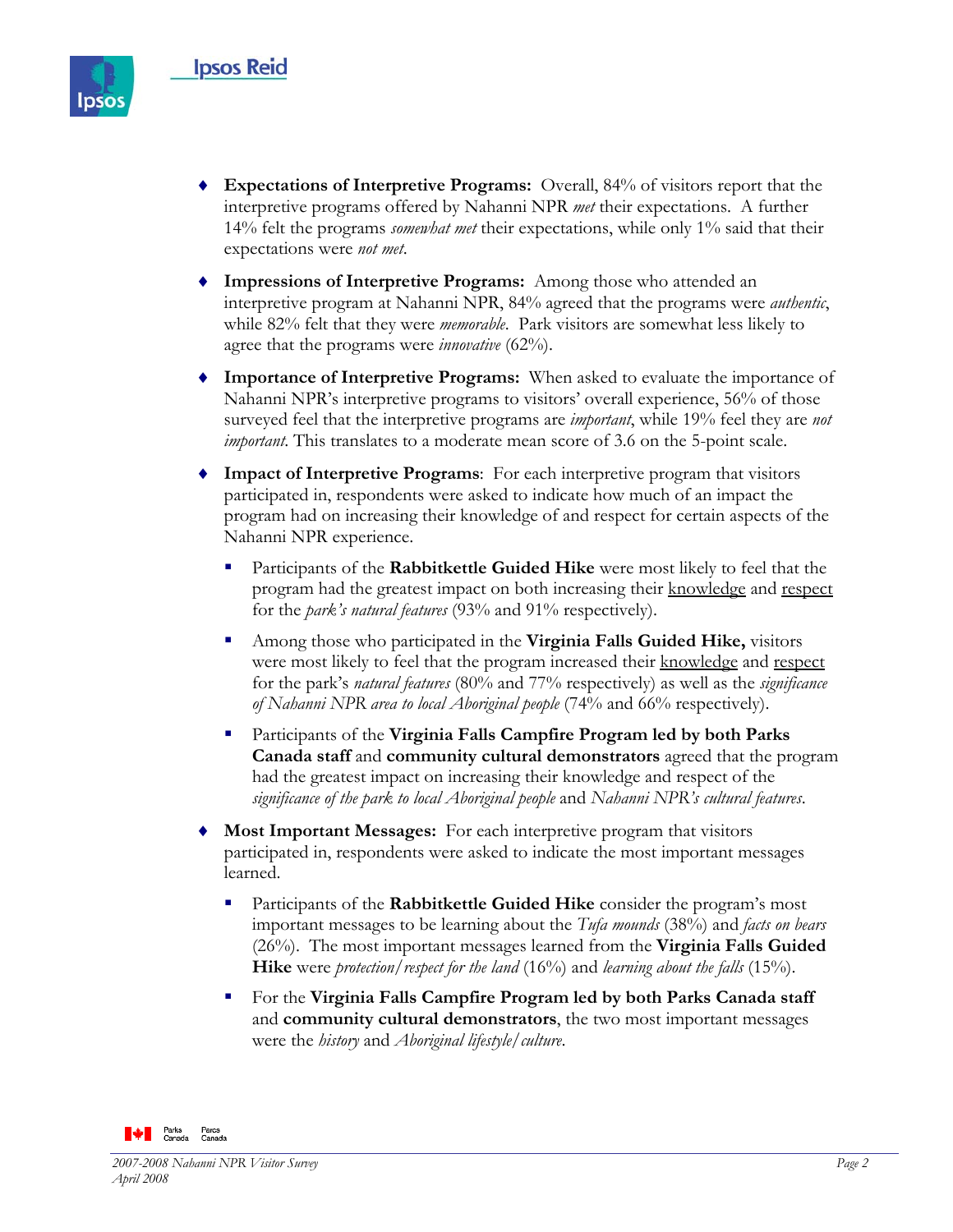

- ♦ **Presentation of Aboriginal Culture:** The local Aboriginal culture was more likely to be presented at the *Virginia Falls Campfire Program led by both community cultural demonstrators* (97%) and *Parks Canada staff* (92%) than at the *Rabbitkettle Guided Hike* (78%) or *Virginia Falls Guided Hike* (75%). Overall, most park visitors (72%) feel that having Aboriginal culture interpretation is important to their overall park experience, with a mean importance score of 4.0 on the 5-point scale.
- **Most Enjoyable Aspects and Suggestions for Improvement:** Among those who attended interpretive programs at Nahanni NPR, 70% have also attended interpretive programs at other locations. Respondents feel that the most enjoyable aspect of Aboriginal interpretive programs in general is *learning about the cultural aspects* (41%). In terms of suggestions for improving the interpretive programs specifically at Nahanni NPR, there was no one overwhelming issue identified by respondents. The two most common suggestions were *more interaction/hands on* (12%) and *more knowledgeable staff* (9%).

### **Visitor Use Patterns and Activities**

- ♦ All respondents who indicated they were overnight visitors were provided with an interactive map of Nahanni NPR and asked to indicate where they camped, hiked, saw bears and experienced paddling incidents. Note that each location was coded into a specific region and therefore, location names typically encompass a larger area.
	- **Camping:** Almost all visitors (97%) reported having camped somewhere in the park during their visit, with the most popular camping locations being *Virginia Falls* (79%) and *The Gate* (60%).
	- **Hiking:** The majority of visitors to Nahanni NPR also went hiking (83%). The two most popular hiking locations indicated by respondents were *The Gate* (38%) and *Sunblood Mountain* (34%).
	- **Bear Sighting:** Among the four-in-ten visitors (40%) who noted a bear sighting, the most common locations for near sighting were *The Splits* (5%), *Flat River Confluence* (3%), *Mary River* (3%) and *Oxbow Lake* (3%). On the whole, the number of bear sightings is down from 2006 when 51% of visitors indicated a bear sighting.
	- **Paddling Incident:** Nearly one-quarter (23%) of respondents indicated a paddling incident, which is up six percentage points from 2006. *Wrigley Creek* is still the most frequently mentioned location for paddling incidents at 5%.
	- **Interactive Map Technology:** All park visitors surveyed were asked to provide comments about the use of the interactive map technology to capture information about their trip. Common positive comments were that it was a *good/excellent idea* (14%), it was *liked/useful* (7%), and a *great way to capture information* (5%). However, 10% felt the survey *should be completed immediately after the trip as it is hard to remember the details*, while 8% felt the map was *not user friendly enough* and 5% thought it *lacked accuracy/detail*.

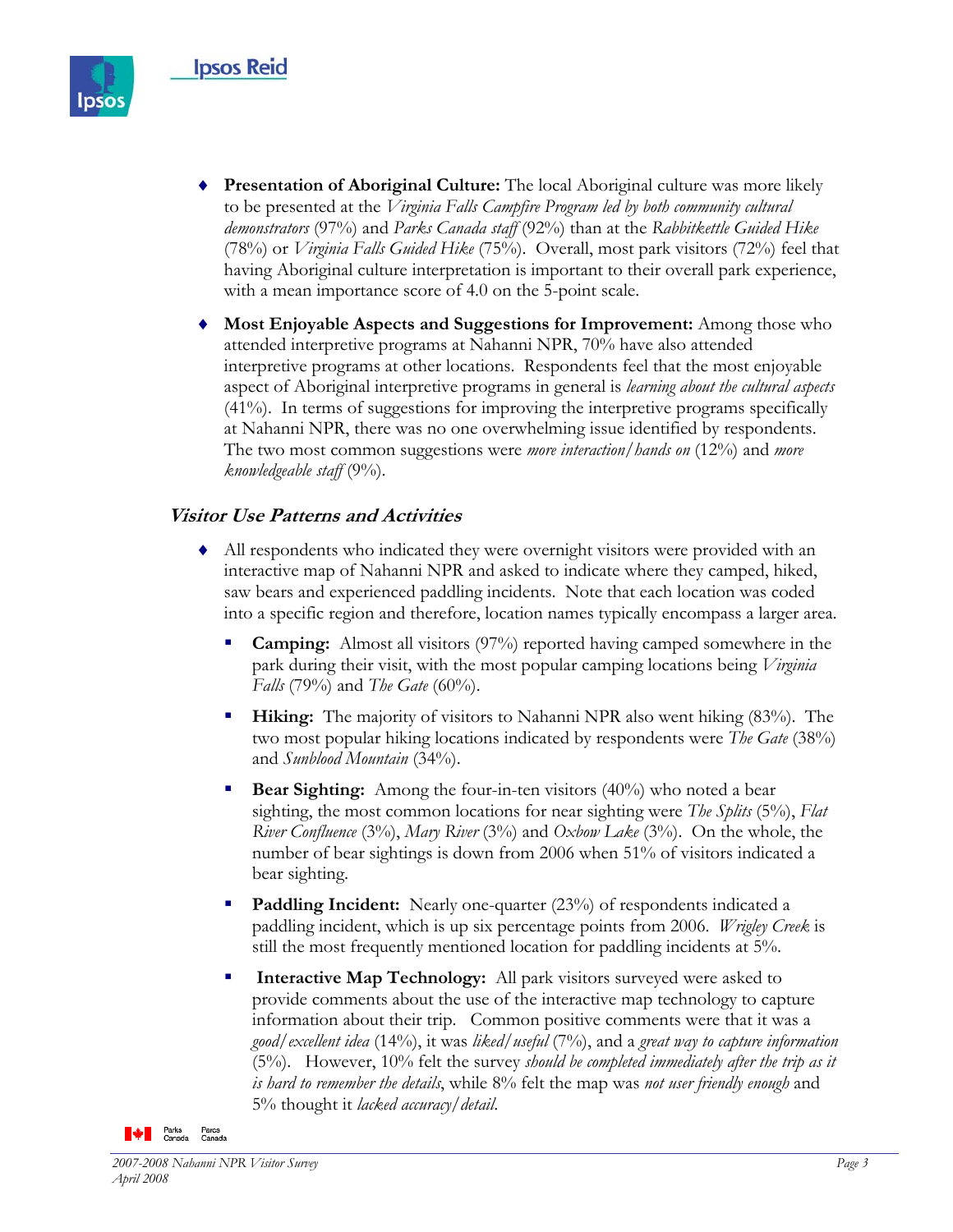

### **Suggestions for Improvement**

- ♦ **Overall Positive Feedback:** All survey respondents were also given the opportunity to provide final comments and/or suggestions for improvement. More than four-inten visitors (42%) provided positive comments about their trip, with 29% mentioning they had an *excellent/good experience* and 13% citing that *park staff/rangers were knowledgeable/helpful*.
- ♦ **Recommendations**: The most popular suggestions for improvement were *improve toilet facilities* (11%), *preserve wildlife/nature/watershed* (7%), and *regulate the number of visitors* (6%). It is important to note that almost four-in-ten (37%) visitors did not provide any feedback.

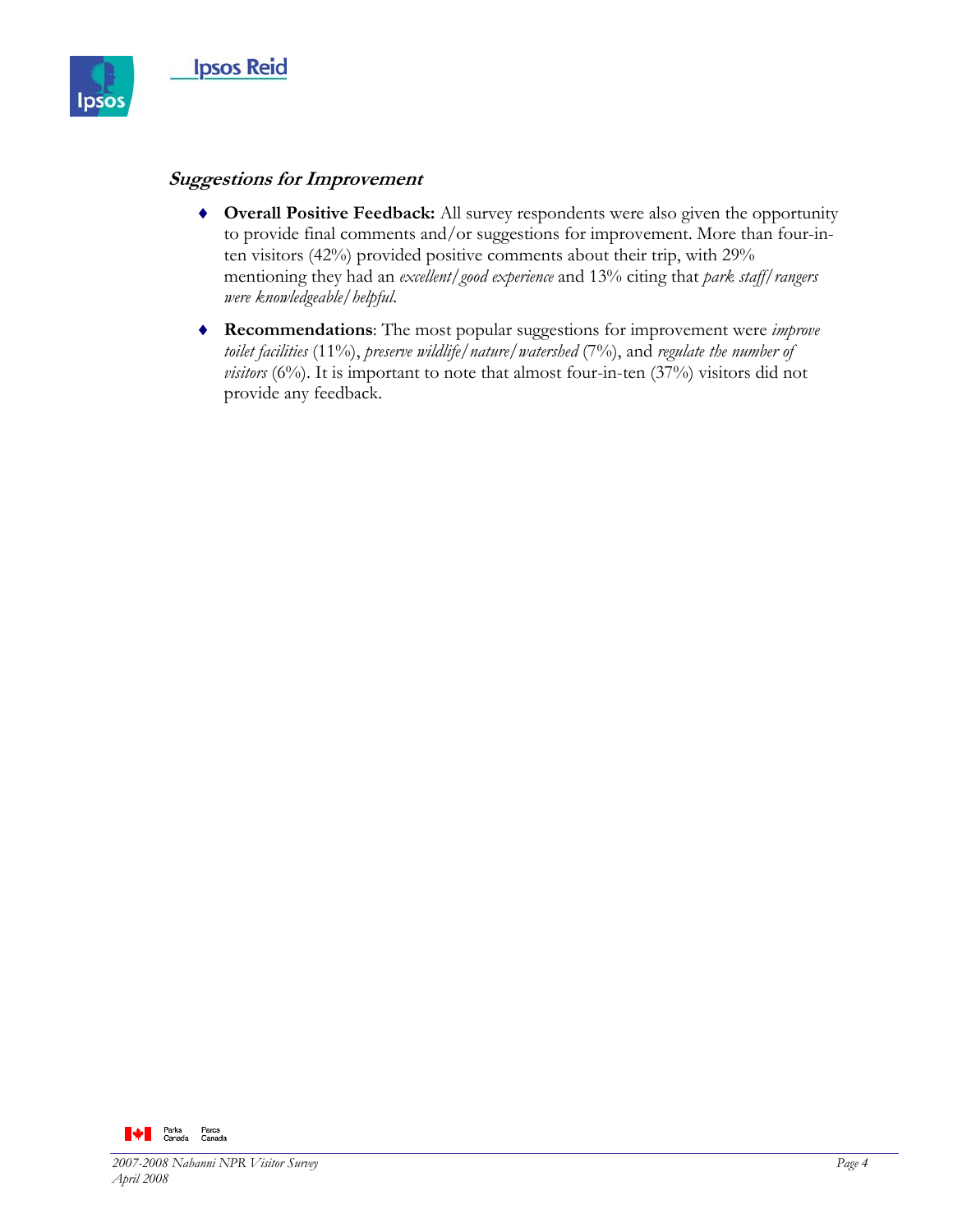

# **RAPPORT SOMMAIRE**

Parcs Canada a confié à Ipsos Reid le mandat de mener un sondage en ligne auprès des visiteurs de la réserve de parc national (RPN) du Canada Nahanni. Au total, 444 visiteurs ont reçu une invitation à participer au sondage, et 167 y ont répondu en ligne entre le 11 février et le 5 mars 2008. Le taux de participation global est donc de 38 %, un résultat légèrement supérieur aux taux de réponse usuels pour les sondages sur la satisfaction de la clientèle menés par Ipsos Reid.

Avec un échantillonnage de 167 répondants, les résultats comportent une marge d'erreur de  $\pm$  6,8 %, 19 fois sur 20. Il faut toutefois noter que cette marge d'erreur tient compte de l'ensemble des 883 visiteurs du parc.

### **Caractéristiques et satisfaction des visites**

- ♦ **Type de visiteur :** La plupart des répondants (87 %) sont des nouveaux visiteurs, et la majorité (86 %), des *visiteurs d'une nuit ou plus*. Ces résultats sont similaires à ceux observés dans le passé. Parmi les visiteurs d'une nuit ou plus, six sur dix (61 %) se sont rendus à la RPN Nahanni dans le cadre d'une *visite guidée*, tandis que les autres 39 % s'y sont rendus dans le cadre d'une *visite privée*.
- **Satisfaction globale :** Les visiteurs du parc demeurent extrêmement satisfaits de leur plus récente visite à la RPN Nahanni. En fait, 95 % se disent *satisfaits* (79 % *très satisfaits*; 16 % *plutôt satisfaits*). On enregistre une cote de satisfaction moyenne exceptionnelle de 4,7 sur une échelle de 5 points.
- **Satisfaction à l'égard de divers aspects de la visite :** Les visiteurs du parc accordent aussi des cotes très élevées *au fait que la visite a répondu à leurs attentes* et au *personnel de la RPN Nahanni dans l'ensemble*. Dans les deux cas, 96 % des visiteurs se disent satisfaits, ce qui correspond à une cote moyenne de 4,8 sur l'échelle de 5 points. Plus de neuf répondants sur dix (93 %) se disent aussi satisfaits de *l'état des installations du parc* (cote moyenne de 4,6).

### **Activités d'interprétation de la RPN Nahanni**

♦ **Participation :** On a posé à tous les visiteurs des questions sur les activités d'interprétation auxquelles ils ont pris part lors de leur plus récente visite à la RPN Nahanni. Tous les **visiteurs d'un jour** (100 %) sondés ont fait la *randonnée guidée à la chute Virginia*. À titre comparatif, au moins la moitié des **visiteurs d'une nuit ou plus** ont pris part à la *randonnée guidée à la rivière Rabbitkettle* (52 %), à la *randonnée guidée à la chute Virginia* (50 %) et au *programme de feu de camp à la chute Virginia dirigé par du personnel de Parcs Canada en uniforme* (50 %). Par ailleurs, 46 % des visiteurs d'une nuit ou plus ont participé au *programme de feu de camp à la chute Virginia dirigé par un guide culturel de la communauté*.

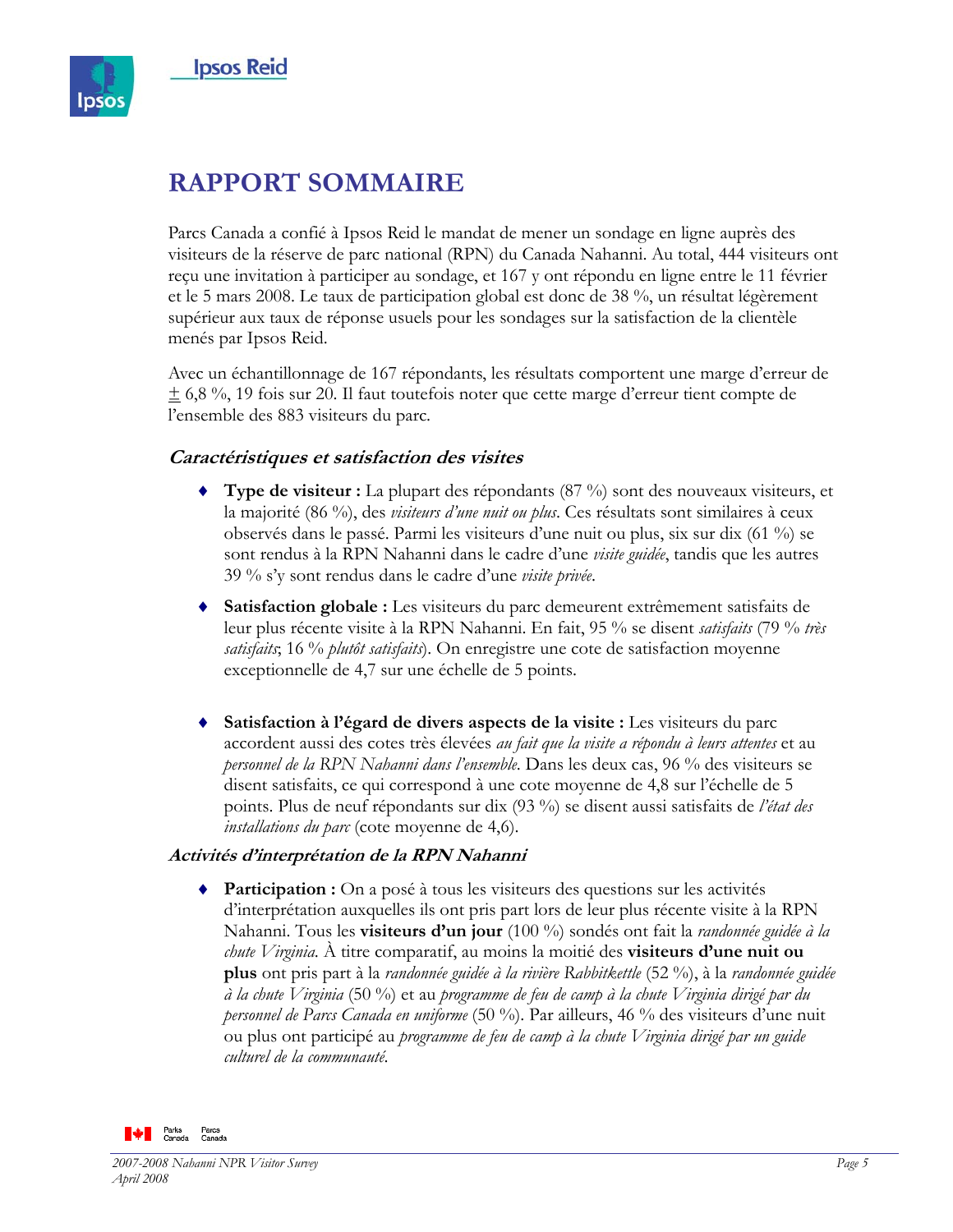

- ♦ **Connaissance des activités d'interprétation :** Plus de quatre visiteurs sur dix (42 %) savaient, avant d'arriver au parc, que la RPN Nahanni offrait des activités d'interprétation. Les sources les plus courantes auprès desquelles les répondants ont découvert les activités sont les *pourvoyeurs/entreprises de guides* (40 %), les *journaux, magazines, guides ou cartes* (34 %) et le *site Web de la RPN Nahanni* (32 %). Après leur arrivée au parc, près de la moitié des visiteurs ont découvert les activités d'interprétation *au moment d'entrer ou d'obtenir les indications auprès du personnel du parc* (49 %) ou par l'entremise *d'un pourvoyeur/d'une entreprise de guides* (48 %).
- ♦ **Attentes à l'égard des activités d'interprétation :** Dans l'ensemble, 84 % des visiteurs indiquent que les activités d'interprétation offertes par la RPN Nahanni *ont répondu* à leurs attentes. Par ailleurs, une proportion de 14 % estime que les activités ont *plus ou moins* répondu à leurs attentes, et seulement 1 % des visiteurs disent qu'elles *n'y ont pas répondu.*
- **Impressions des activités d'interprétation :** Parmi les répondants qui ont pris part à une activité d'interprétation à la RPN Nahanni, 84 % sont d'accord pour dire que les activités étaient *authentiques*, tandis que 82 % estiment qu'elles étaient *mémorables*. Par contre, les visiteurs du parc ont moins tendance à être d'accord pour dire qu'elles étaient *novatrices* (62 %).
- Importance des activités d'interprétation : Lorsqu'on demande aux répondants d'évaluer l'importance des activités d'interprétation de la RPN Nahanni par rapport à leur expérience dans l'ensemble, 56 % d'entre eux estiment qu'elles sont *importantes*, tandis que 19 % jugent qu'elles *ne le sont pas*. Ces résultats représentent une cote moyenne de 3,6 sur l'échelle de 5 points.
- **Incidence des activités d'interprétation** : On a demandé aux visiteurs d'indiquer, pour chaque activité d'interprétation à laquelle ils ont pris part, dans quelle mesure l'activité a contribué à améliorer leurs connaissances et à accroître leur respect pour certains aspects de la RPN Nahanni.
	- Les participants à la **randonnée guidée à la rivière Rabbitkettle** ont le plus tendance à juger que l'activité a eu la plus grande incidence tant pour améliorer leurs connaissances que pour accroître leur respect pour les *caractéristiques naturelles du parc* (93 % et 91 % respectivement).
	- Les répondants qui ont pris part à la **randonnée guidée à la chute Virginia**  sont ceux qui ont le plus tendance à juger que l'activité leur a permis d'améliorer leurs connaissances et d'accroître leur respect pour les *caractéristiques naturelles du parc* (80 % et 77 % respectivement) et pour la *signification de la RPN Nahanni pour les Autochtones de la région* (74 % et 66 % respectivement).

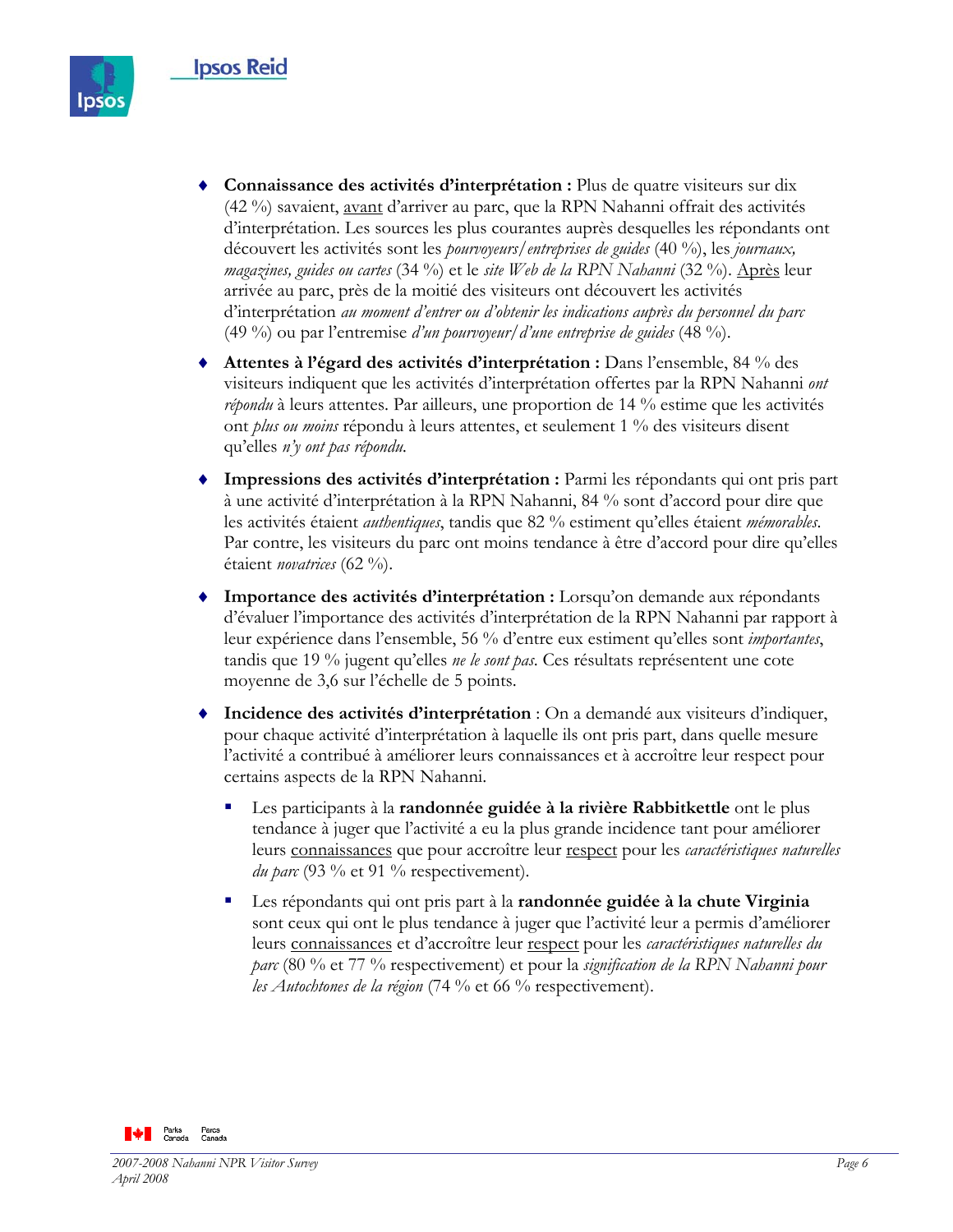

- Les participants au **programme de feu de camp à la chute Virginia dirigé par du personnel de Parcs Canada** et à celui dirigé **par un guide culturel de la communauté** sont d'accord pour dire que l'activité a eu la plus grande incidence pour améliorer leurs connaissances et accroître leur respect pour la *signification de la RPN Nahanni pour les Autochtones de la région* et pour les *caractéristiques culturelles de la RPN Nahanni*.
- **Messages les plus importants :** On a demandé aux visiteurs d'indiquer les messages les plus importants qu'ils ont retenus de chaque activité d'interprétation à laquelle ils ont pris part.
	- Les participants à la **randonnée guidée à la rivière Rabbitkettle** considèrent que les messages les plus importants de l'activité sont d'en apprendre davantage sur les *amoncellements de tuf calcaire* (38 %) et sur *les ours* (26 %). Les messages les plus importants retenus de la **randonnée guidée à la chute Virginia** sont la *protection/le respect des terres* (16 %) et *en apprendre davantage sur la chute* (15 %).
	- Pour ce qui est du **programme de feu de camp à la chute Virginia dirigé par du personnel de Parcs Canada** et de celui **dirigé par un guide culturel de la communauté**, les deux messages les plus importants sont l'*histoire* et *le mode de vie/la culture autochtones*.
- **Présentation de la culture autochtone :** On a plus tendance à présenter la culture autochtone locale au *programme de feu de camp à la chute Virginia dirigé par un guide culturel de la communauté* (97 %) et à celui dirigé *par du personnel de Parcs Canada* (92 %) que lors de la *randonnée guidée à la rivière Rabbitkettle* (78 %) ou de la *randonnée guidée à la chute Virginia* (75 %). Dans l'ensemble, la plupart des visiteurs (72 %) estiment que l'interprétation de la culture autochtone est importante dans leur expérience du parc en général, avec une cote moyenne d'importance de 4,0 sur l'échelle de 5 points.
- Ce que les visiteurs ont aimé le plus et suggestions d'amélioration : Parmi ceux qui ont pris part à des activités d'interprétation à la RPN Nahanni, 70 % ont aussi participé à d'autres activités d'interprétation ailleurs. Les répondants sont d'avis que l'aspect le plus intéressant des activités d'interprétation autochtone en général, c'est *d'en apprendre davantage sur les aspects culturels* (41 %). Au chapitre des suggestions en vue d'améliorer les activités d'interprétation à la RPN Nahanni en particulier, celles qui sont formulées ne font ressortir aucun thème précis. Les deux suggestions qui reviennent le plus souvent sont *davantage d'interaction/d'expérience pratique* (12 %) et du *personnel qui s'y connaît mieux* (9 %).

## **Habitudes d'utilisation des visiteurs et activités**

♦ On a fourni à tous les répondants qui ont indiqué avoir passé une nuit ou plus dans le parc une carte interactive de la RPN Nahanni sur laquelle ils devaient indiquer les endroits où ils ont campé, fait de la randonnée et aperçu des ours, ainsi que les incidents de canotage qu'ils ont vécus. Il est à noter que chaque endroit a été codé dans une région précise et que, par conséquent, les noms des endroits couvrent généralement une zone plus vaste.

**De** Parks Parcs<br>**De** Canada Canada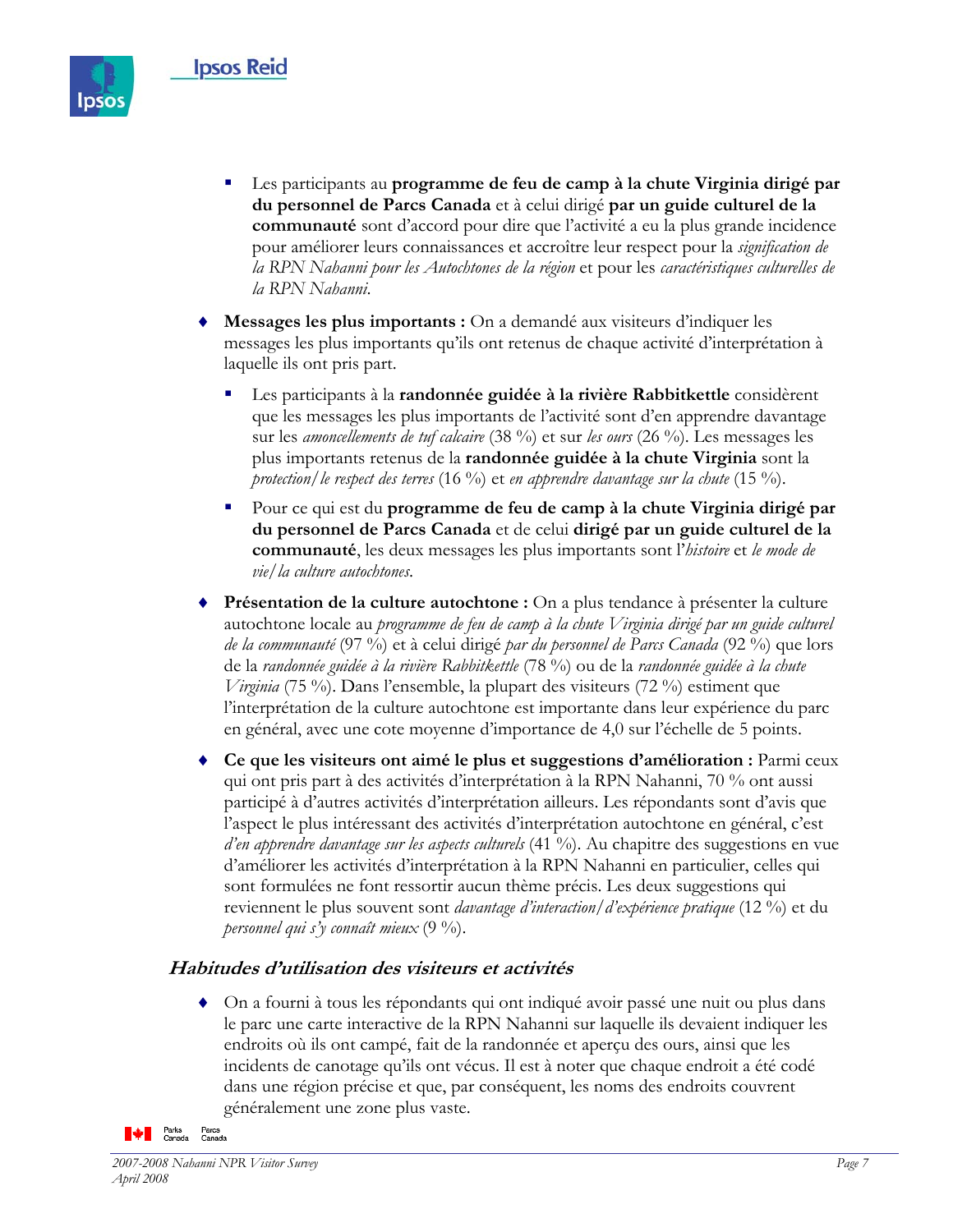

- **Camping :** Presque tous les visiteurs (97 %) ont fait du camping dans le parc lors de leur visite, les endroits les plus populaires étant la *chute Virginia* (79 %) et *The Gate* (60 %).
- **Randonnée :** La majorité des visiteurs à la RPN Nahanni ont aussi fait des randonnées pédestres (83 %). Les résultats montrent que les deux endroits de randonnée les plus populaires sont *The Gate* (38 %) et le *mont Sunblood* (34 %).
- **Observation d'ours :** Quatre visiteurs sur dix (40 %) ont aperçu un ours, et les endroits les plus courants pour en voir de près sont *The Splits* (5 %), le *confluent de la rivière Flat* (3 %), la *rivière Mary* (3 %) et le *lac Oxbow* (3 %). Dans l'ensemble, la fréquence à laquelle des ours ont été aperçus a diminué par rapport à 2006, alors que 51 % des visiteurs indiquaient en avoir vu.
- **Incident de canotage :** Près du quart (23 %) des répondants indiquent avoir eu un incident de canotage, une hausse de six points de pourcentage par rapport à 2006. *Le ruisseau Wrigley* demeure l'endroit le plus souvent mentionné pour les incidents de canotage; il est cité par 5 % des répondants.
- **Technologie de la carte interactive :** On a demandé à tous les visiteurs sondés de nous faire part de leurs commentaires sur l'utilisation de la carte interactive pour recueillir des renseignements sur leur visite. Au nombre des commentaires positifs souvent formulés, mentionnons que c'est une *bonne/excellente idée* (14 %), que c'est *agréable/utile* (7 %) et que c'est *une excellente façon de recueillir des renseignements* (5 %). Cependant, 10 % des répondants estiment que le sondage *devrait être rempli immédiatement après la visite puisqu'il est difficile de se souvenir des détails*, tandis que 8 % sont d'avis que la carte n'était pas *suffisamment conviviale,* et 5 % trouvent qu'elle *manque de précision, de détail*.

#### **Suggestions d'améliorations**

- ♦ **Commentaire positif dans l'ensemble :** Tous les répondants ont eu l'occasion, à la fin du sondage, de formuler des commentaires et/ou des suggestions d'amélioration. Plus de quatre visiteurs sur dix (42 %) ont formulé des commentaires positifs sur leur visite, dont 29 % mentionnent avoir vécu une *excellente/bonne expérience* et 13 % indiquent que *le personnel du parc/les patrouilleurs s'y connaissaient/les ont aidés*.
- **Recommandations** : Les suggestions d'amélioration les plus populaires sont *améliorer les toilettes* (11 %), *protéger la faune/la nature/les lignes de partage des eaux* (7 %) et *réglementer le nombre de visiteurs* (6 %). Il est important de noter que près de quatre visiteurs sur dix (37 %) n'ont formulé aucun commentaire.

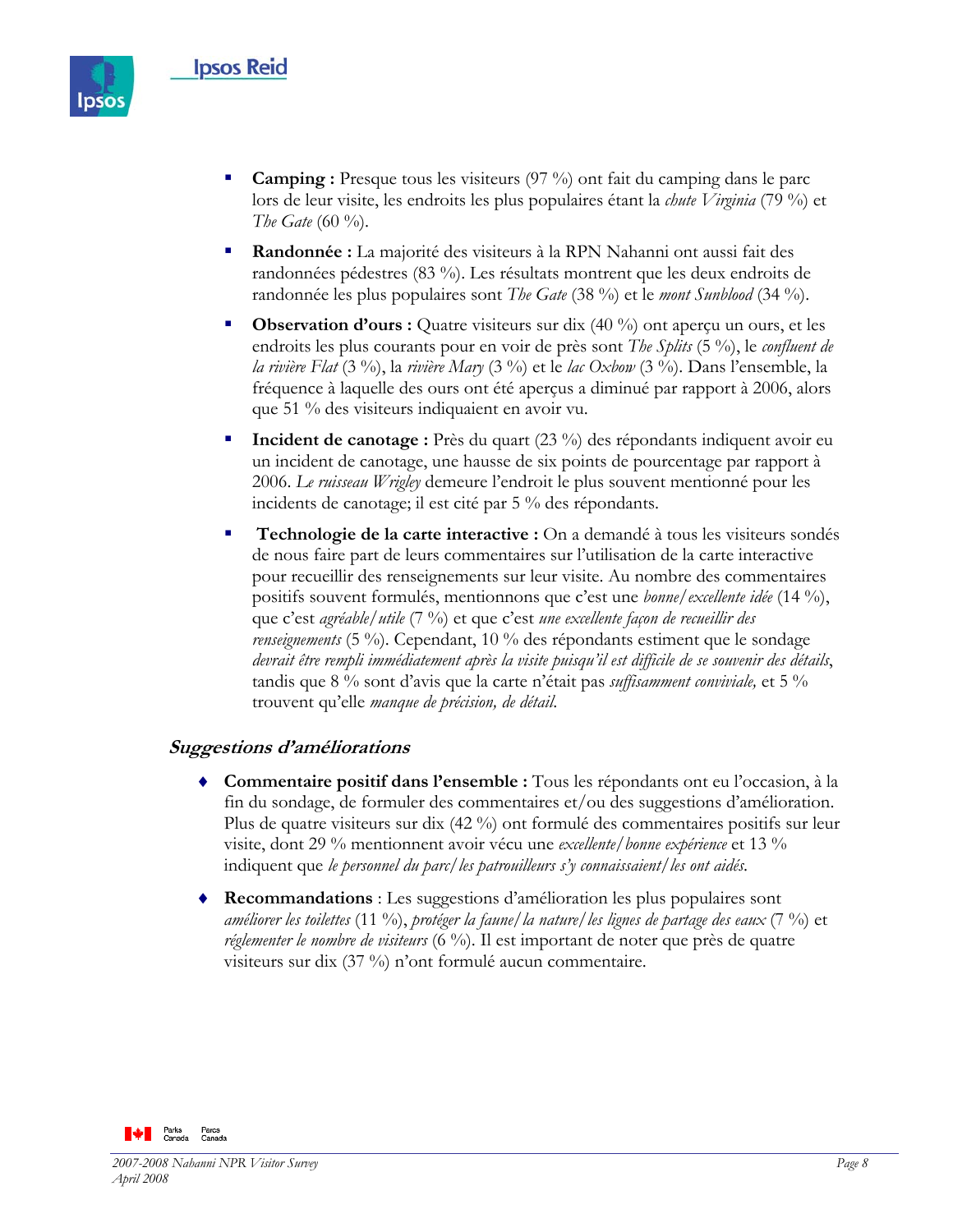

# **BACKGROUND AND OBJECTIVES**

In 2008, Parks Canada commissioned Ipsos Reid to conduct research with visitors at Nahanni National Park Reserve (NPR).

# **Research Objectives**

The key objectives of the study were to:

- ♦ Develop a profile of park visitors and identify their patterns of use on the landscape;
- ♦ Understand visitor motivations and satisfaction with park services;
- ♦ Collect data that can be used to refine the economic impact assessment and the human use simulation modeling project;
- ♦ Compare 2007 results with 2006 and 1986 findings, where appropriate; and
- ♦ Predict the levels of visitor use and behaviours for key nodes within the park.

# **Methodology**

The online survey methodology was used to gather feedback from Nahanni NPR visitors. Close to 900 visitors attended Nahanni NPR in 2007. Some of these park visitors had previously completed a consent form that would allow Ipsos Reid to contact them via email on behalf of Parks Canada. Ipsos Reid sent the email invitation along with a unique survey link to those who had provided consent to participate in online research.

As Ipsos Reid is bound by the survey research code of ethics and standards, those who had not provided consent to be contacted via email were initially contacted via telephone. Visitors were provided with an explanation of the purpose of the survey and asked if they would be willing to participate. Those who agreed to participate were sent an email invitation with a unique link to the survey. All respondents were given the choice of completing the survey in English or French.

Parks Canada also emailed survey invitations to visitors who Ipsos Reid was unable to contact via telephone (e.g., no answer, not-in-service) and those who only provided an email address. Once again, a unique survey link was sent to each visitor, with the option of completing the survey in English or French.

As an incentive to participate, those who completed the survey were entered into a draw to win one of five cash draw prizes of \$100 each. To help increase response rates, all nonrespondents were sent three follow-up emails as a reminder to complete the survey.

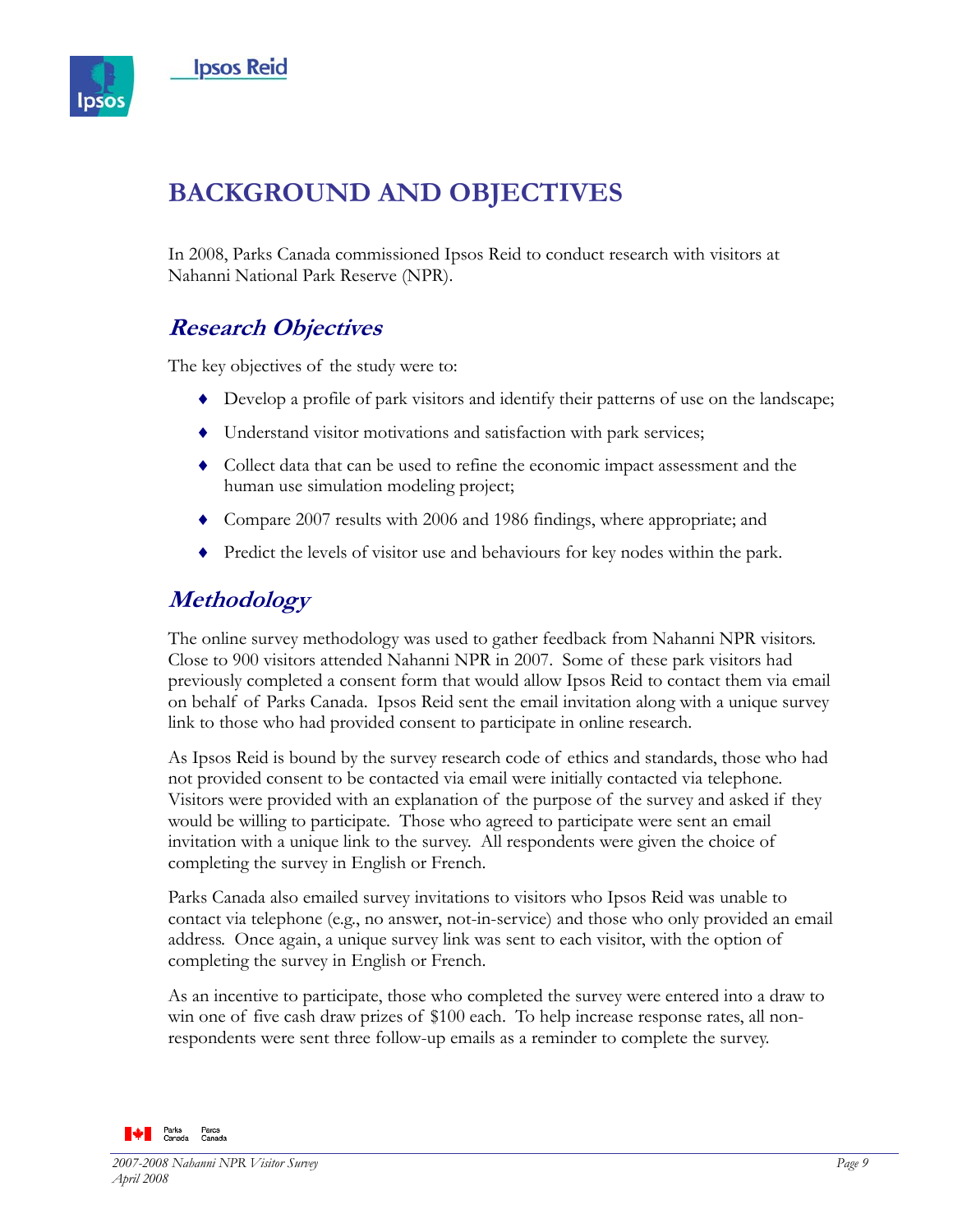

### **Sample Size and Response Rate**

Among the 444 park visitors who were emailed a survey invitation, 167 visitors completed the online survey between February 11, 2008 and March 5, 2008. This translates to an overall response rate of 38%, which is slightly higher than the typical response rates for client satisfaction surveys conducted by Ipsos Reid.

A sample size of 167 respondents is considered accurate within  $\pm 6.8\%$ , 19 times out of 20. Note that this margin of error takes into account the total population of 883 park visitors.

|                                                   | Total      |
|---------------------------------------------------|------------|
| Total number of Nahanni NPR visitors in 2007      | 883        |
| <b>Number of email invitations sent</b>           | 444        |
| <b>Surveys completed</b>                          | 167        |
| <b>Response rate</b>                              | 38%        |
| Overall margin of error<br>(95% confidence level) | $+/- 6.8%$ |

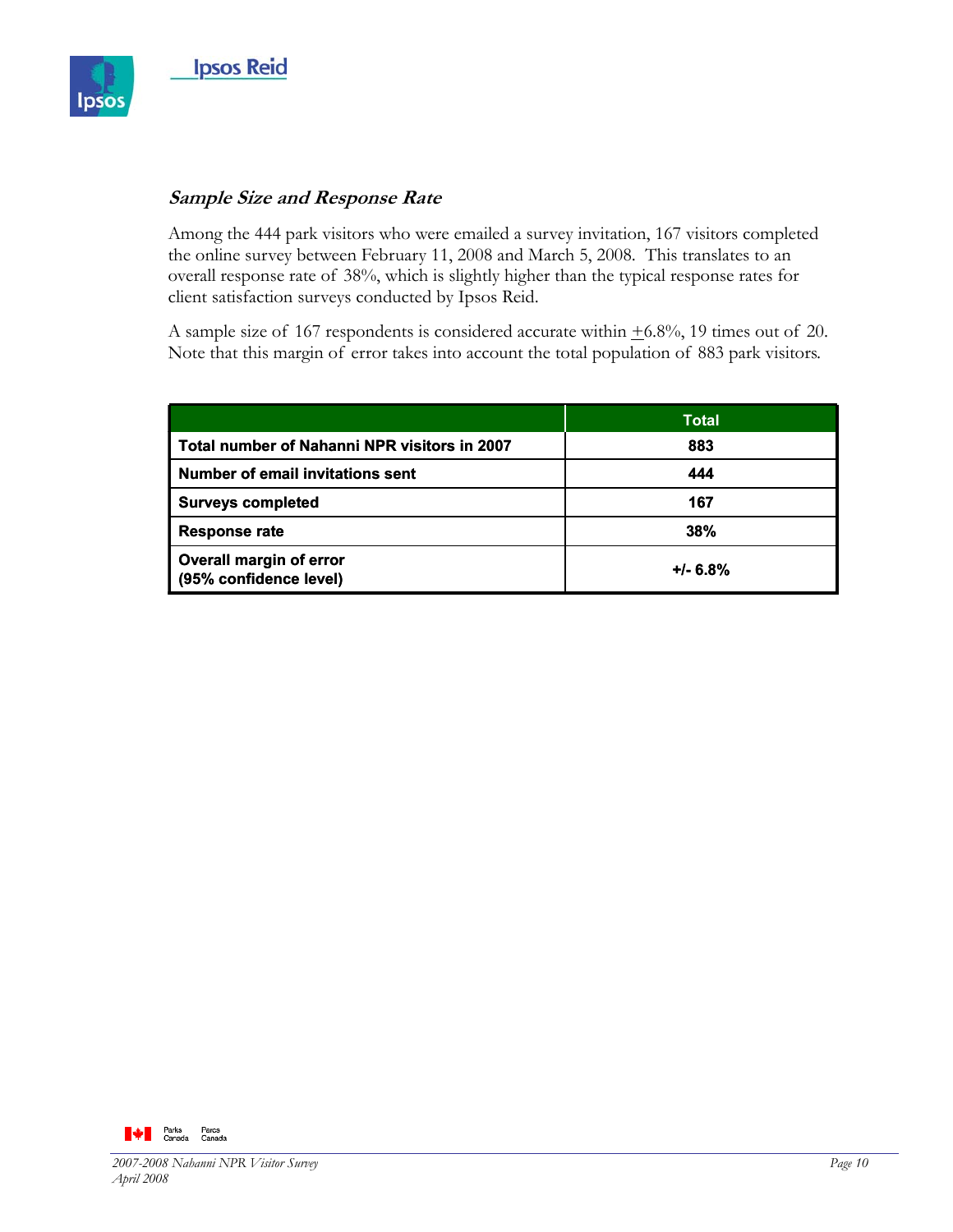

# **DETAILED FINDINGS**

# **Trip Characteristics**

## **Previous Visit to Nahanni NPR**

The vast majority of overnight river users (87%) had never been to Nahanni NPR before, which is consistent with 2006 results.



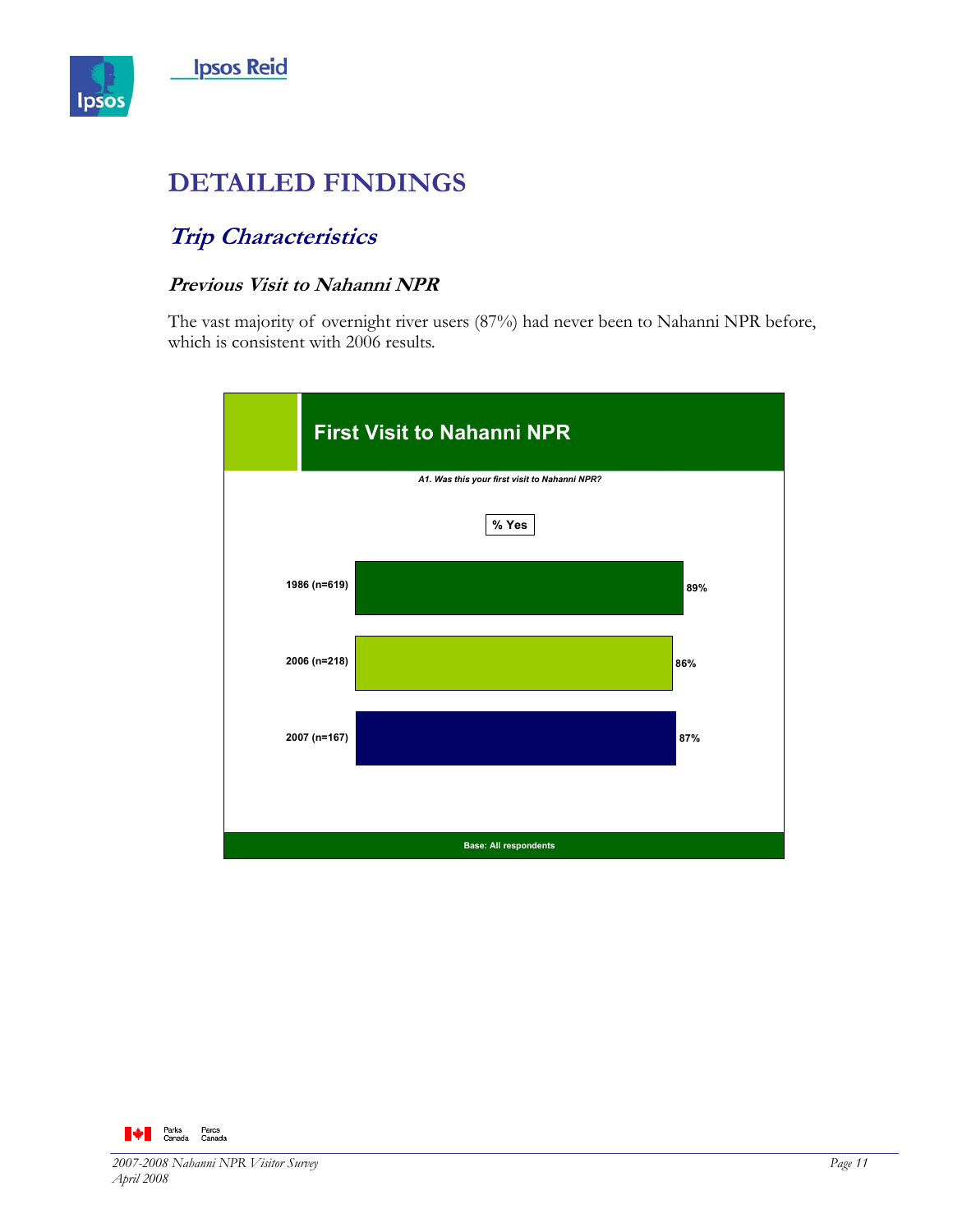

# **Visitor Type**

- ♦ As illustrated, 86% of respondents were *overnight visitors*, while 14% were *day users*.
- ♦ Among overnight visitors, six-in-ten (61%) travelled to Nahanni NPR on a *guided trip*, while the remaining 39% were on a *private trip*.



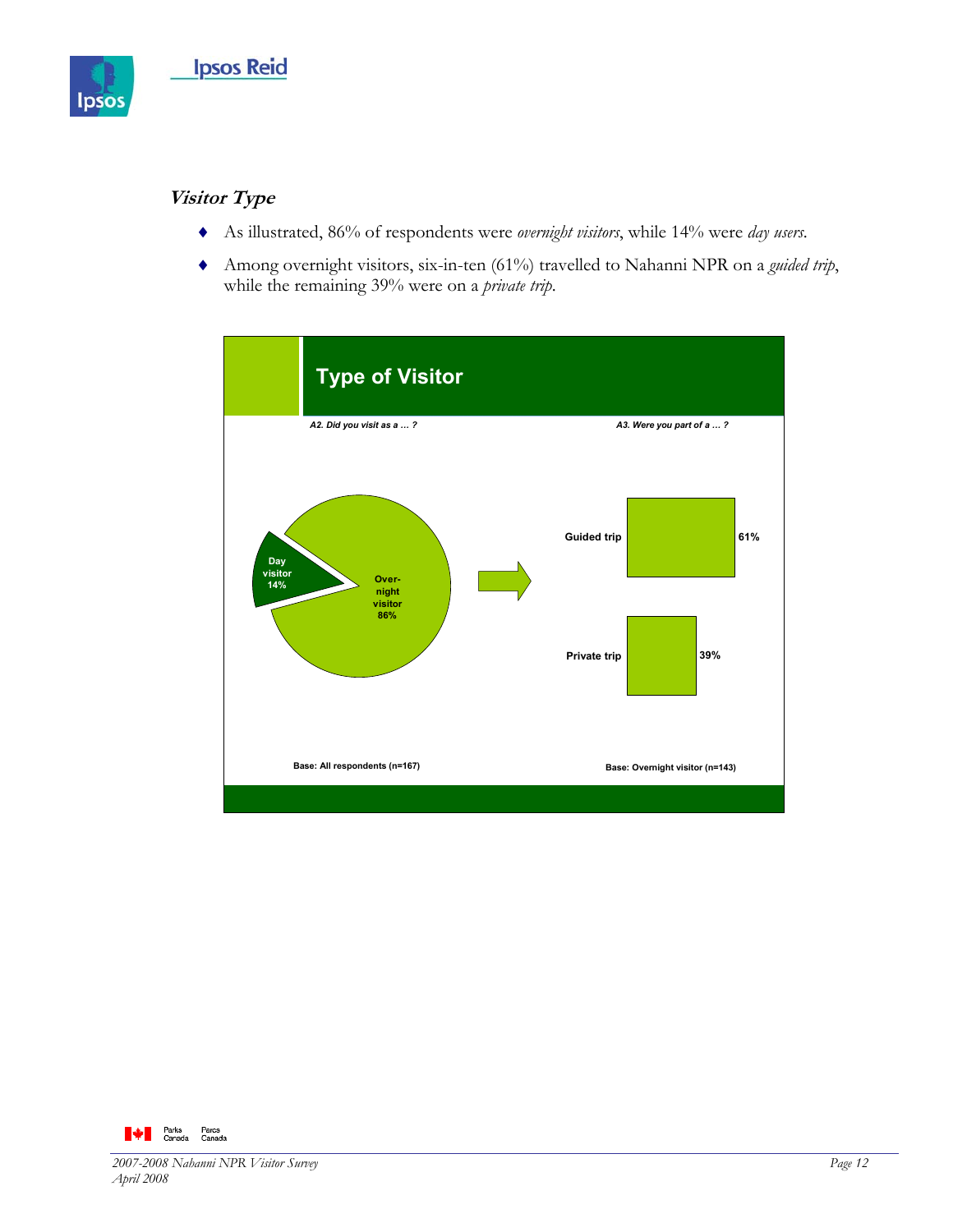

# **Trip Satisfaction**

### **Overall Satisfaction**

All respondents were asked to indicate their overall satisfaction as well as their satisfaction with specific aspects of their most recent trip to Nahanni NPR.

- ♦ Overall, Nahanni NPR visitors are extremely satisfied with their most recent visit, with 95% saying they are satisfied (79% *very satisfied*; 16% *somewhat satisfied*). The mean score stands at a very strong 4.7 on the 5- point satisfaction scale. When the results are analyzed by the demographic variables, no significant differences were found.
- ♦ Park visitors also award very high scores for the *trip meeting their expectations* and *Nahanni NPR staff overall*. For both measures, 96% award a satisfied rating, which translates to exceptional mean scores of 4.8 on the 5-point scale.
- ♦ When considering the *condition of park facilities*, visitors award a strong mean score of 4.6, with 93% saying they are satisfied.



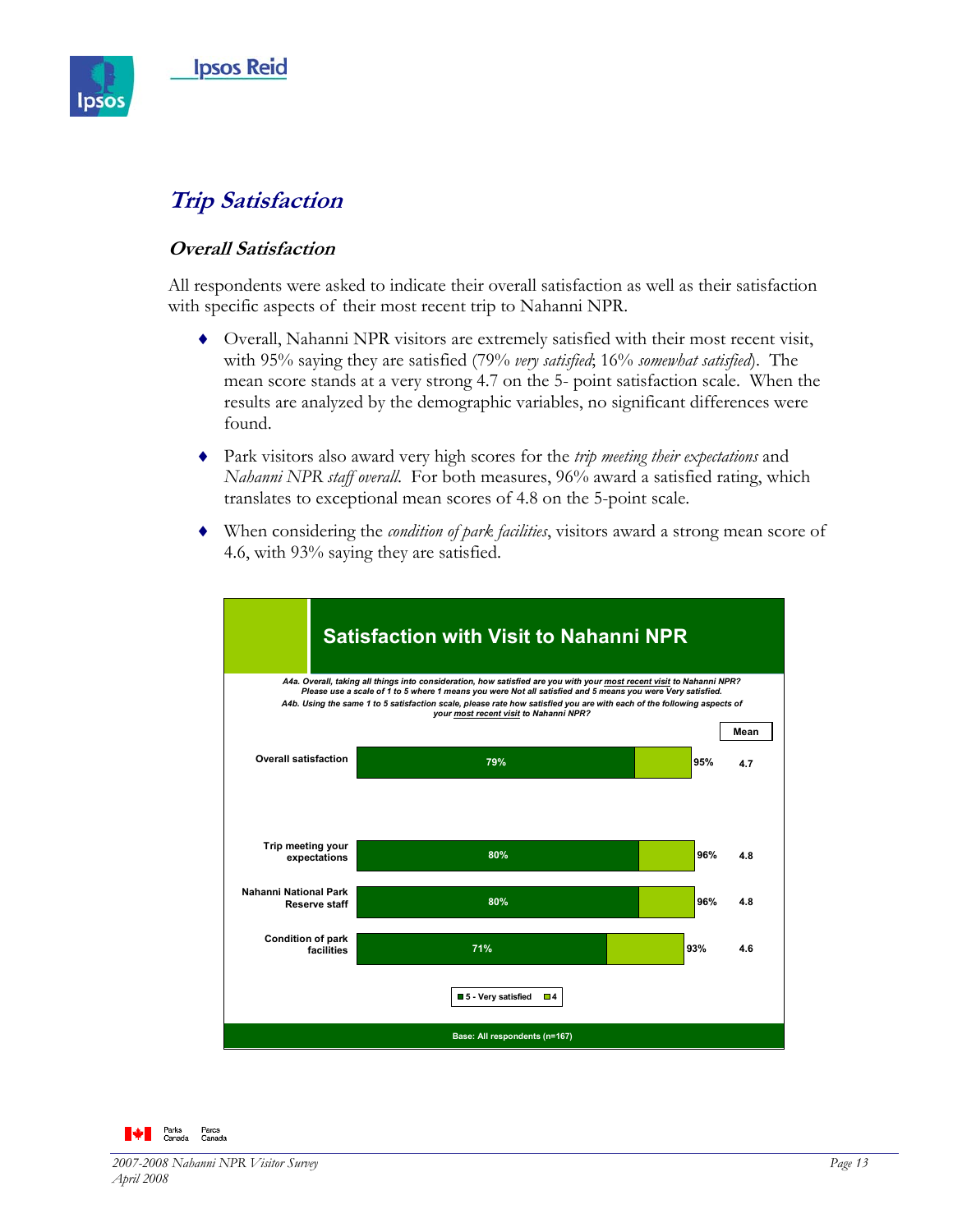

♦ As indicated, satisfaction with Nahanni NPR remains generally consistent with last year's results.

### **Satisfaction with Visit to Nahanni NPR Base: All respondents (n=167)** A4a. Overall, taking all things into consideration, how satisfied are you with your <u>most recent visit</u> to Nahanni NPR?<br>Please use a scale of 1 to 5 where 1 means you were Not all satisfied and 5 means you were Very satisf *A4b. Using the same 1 to 5 satisfaction scale, please rate how satisfied you are with each of the following aspects of your most recent visit to Nahanni NPR?*  **Trip meeting your expectations 94% 96% Overall 97% 95% 94% N/A (n=218) 2006 Condition of park facilities 93% Nahanni National Park Reserve staff 96% Base: All respondents** (n=218) (n=167) **% Satisfied 2007**

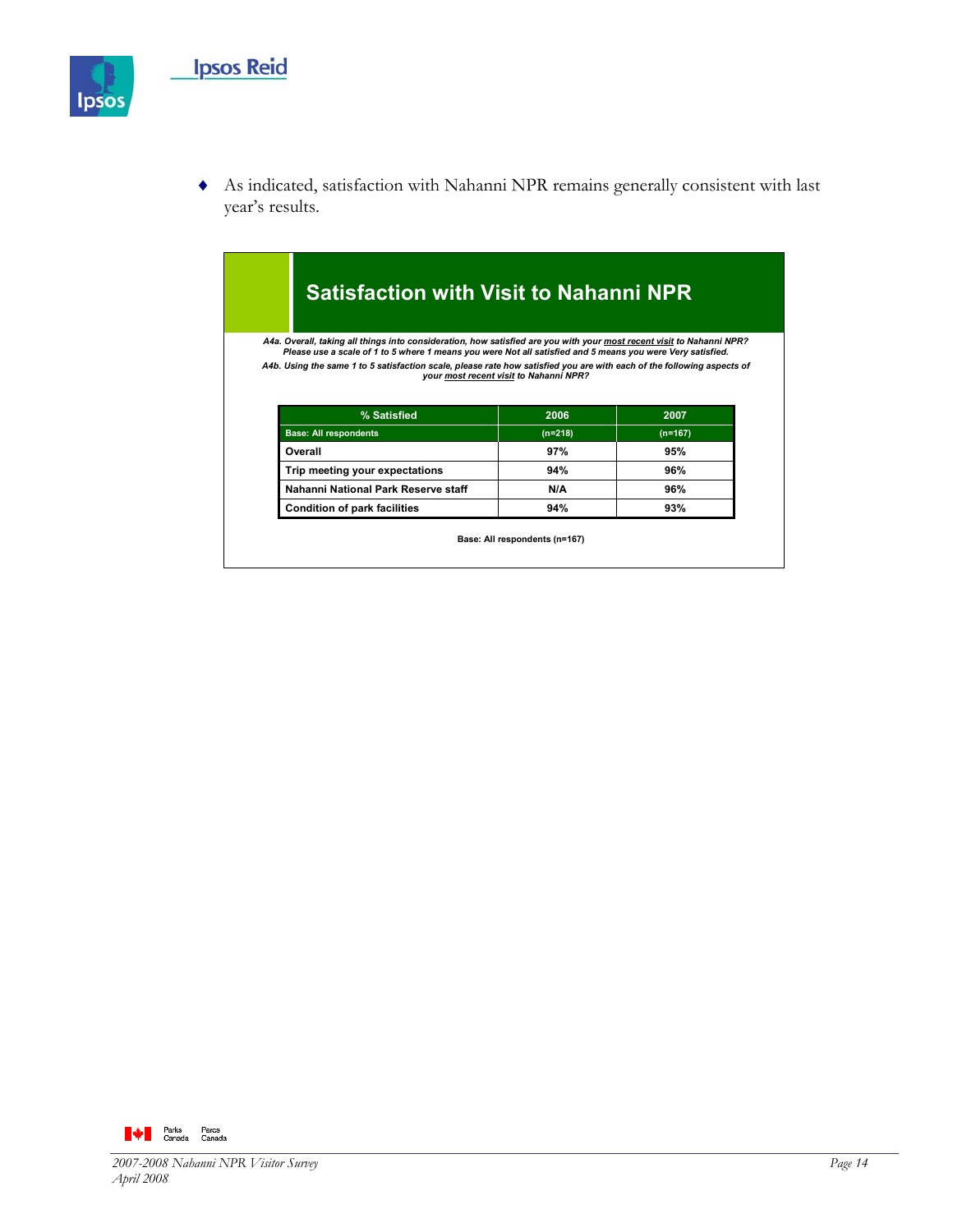

# **Interpretive Programs at Nahanni NPR**

### **Attendance of Interpretive Programs**

All visitors were asked about the interpretation programs that they attended during their most recent visit to Nahanni NPR.

- ♦ Among **day visitors**, 100% went on the *Virginia Falls Guided Hike.*
- ♦ Among **overnight visitors**, approximately half participated in the *Rabbitkettle Guided Hike* (52%), *Virginia Falls Guided Hike* (50%) and the *Virginia Falls Campfire Program led by Uniformed Parks Canada staff* (50%). A slightly lower percentage of overnight visitors attended the *Virginia Falls Campfire Program led by a community cultural demonstrator* (46%).
- ♦ Younger visitors aged 18-34 are significantly more likely to attend the *Virginia Falls Campfire Program led by Uniformed Parks Canada staff* (54% vs. 44% among those aged 35-54 and 34% among 55+). However, males are significantly more likely to participate in the *Virginia Falls Campfire Program led by a community cultural demonstrator* (47% vs. 28% among females).



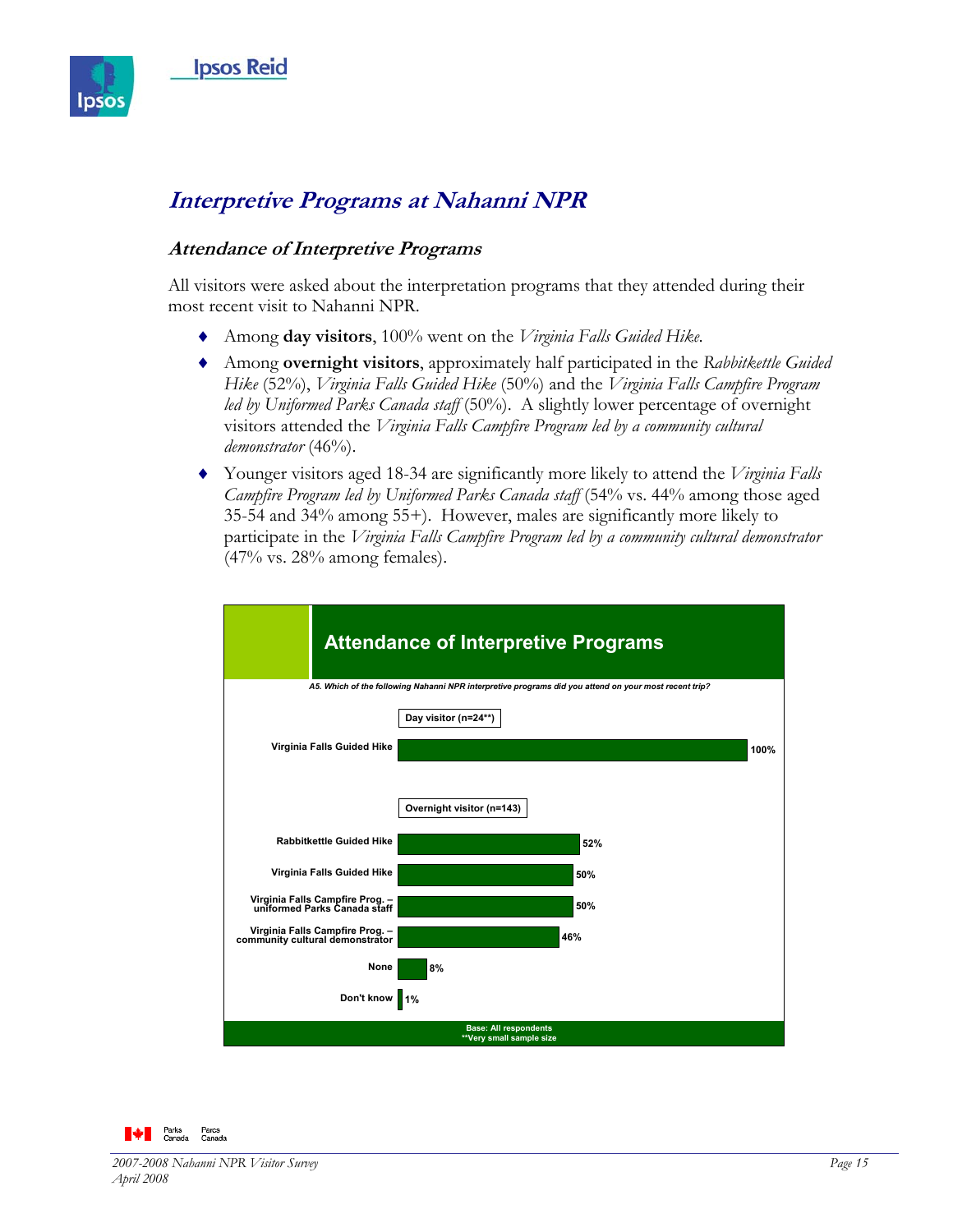

### **Awareness of Interpretive Programs Before Arrival**

Slightly more than four-in-ten (42%) park visitors were aware that Nahanni NPR offered interpretive programs before their arrival at the park.

♦ Among those who were aware of the interpretive programs before arriving at Nahanni NPR, the most popular sources of awareness were *outfitting/guiding company*  (40%), *newspaper, magazine, guidebook or map* (34%) and *Nahanni NPR website* (32%).



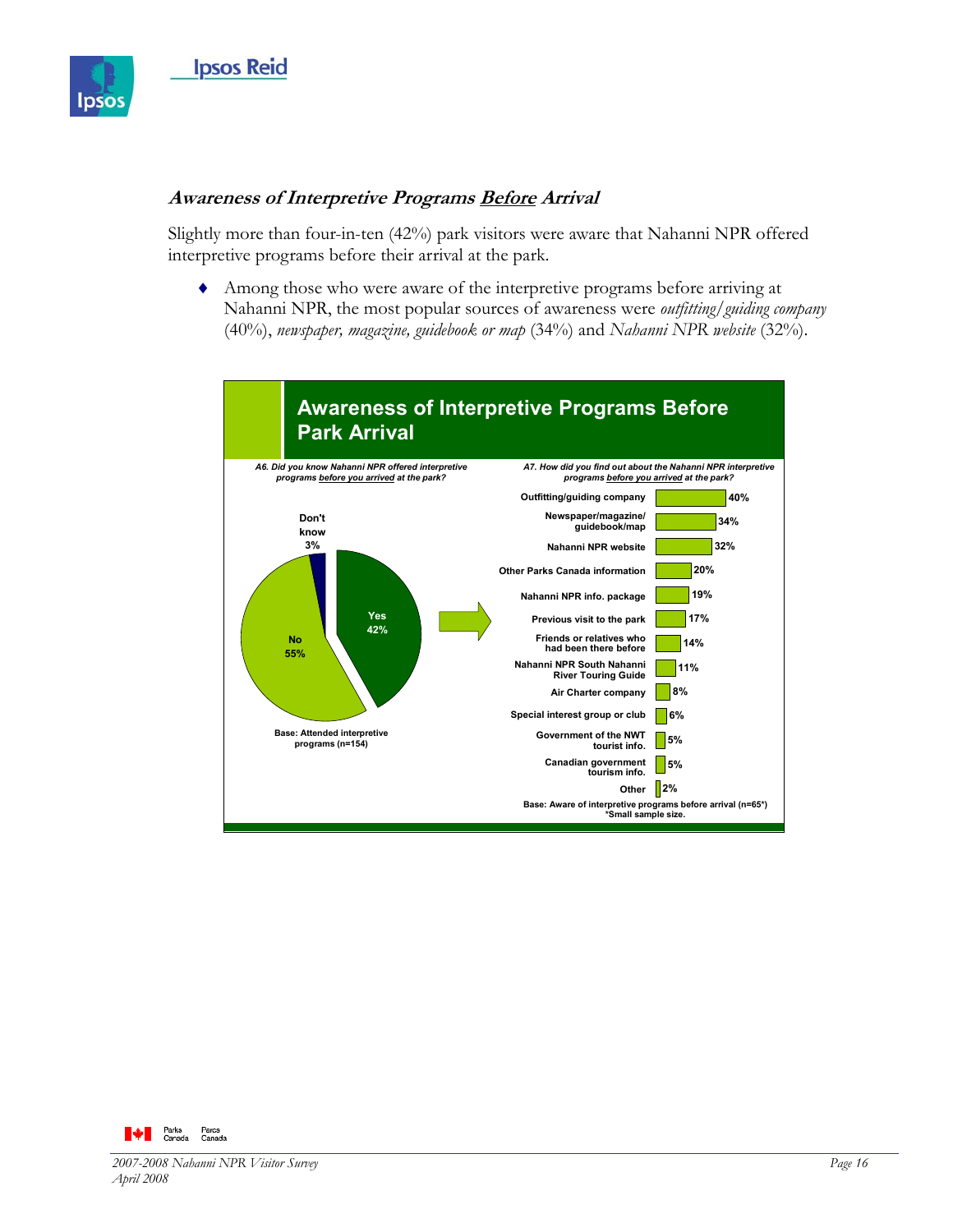

Among those who did not know about the interpretive programs before arriving at the park, the most common sources of awareness after arriving were *registration or orientation with park staff* (49%) and an *outfitting/guiding company* (48%).



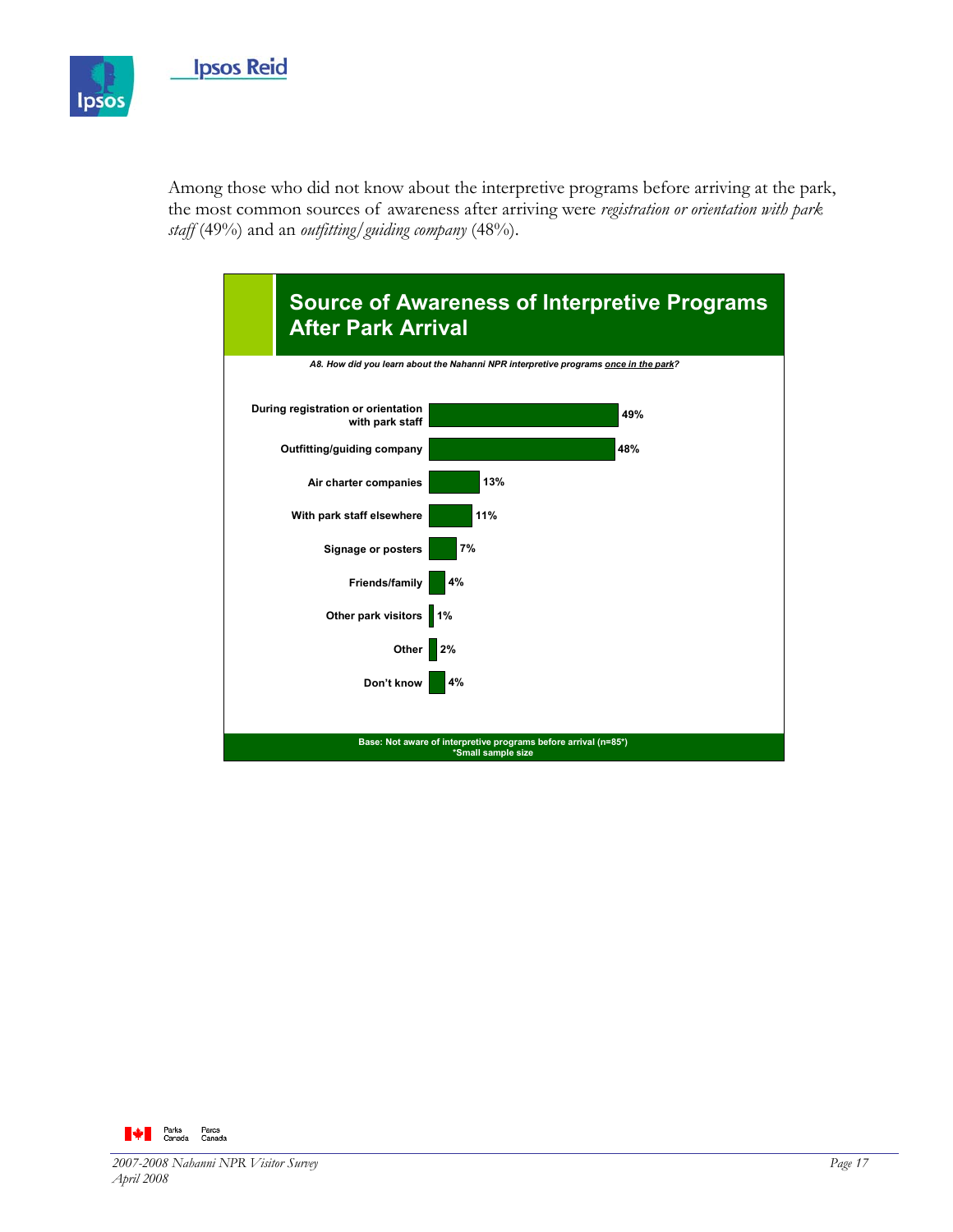

### **Expectations of Interpretive Programs**

♦ Overall, park visitors appear to be quite satisfied with Nahanni NPR's interpretive programs, with 84% feeling that the programs *met* their expectations. A further 14% felt the programs *somewhat met* their expectations, while only 1% said that their expectations were *not met*.



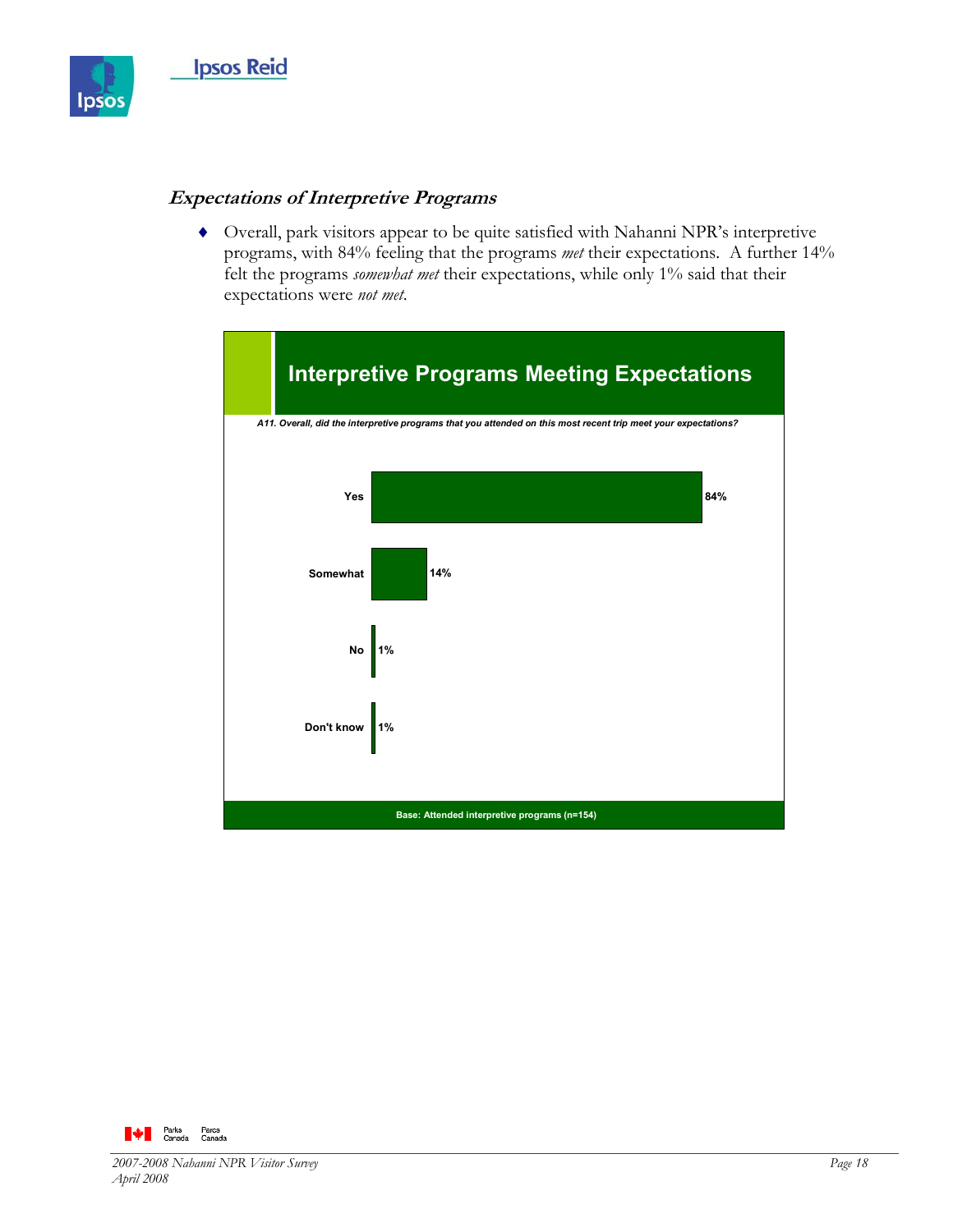

### **Impressions of Interpretive Programs**

Those who attended at least one interpretive program at Nahanni NPR were asked about their overall impressions.

♦ Respondents were most likely to agree that the interpretive programs were *authentic* (84%) and *memorable* (82%). However, respondents were less likely to agree that the programs were *innovative* (62%).



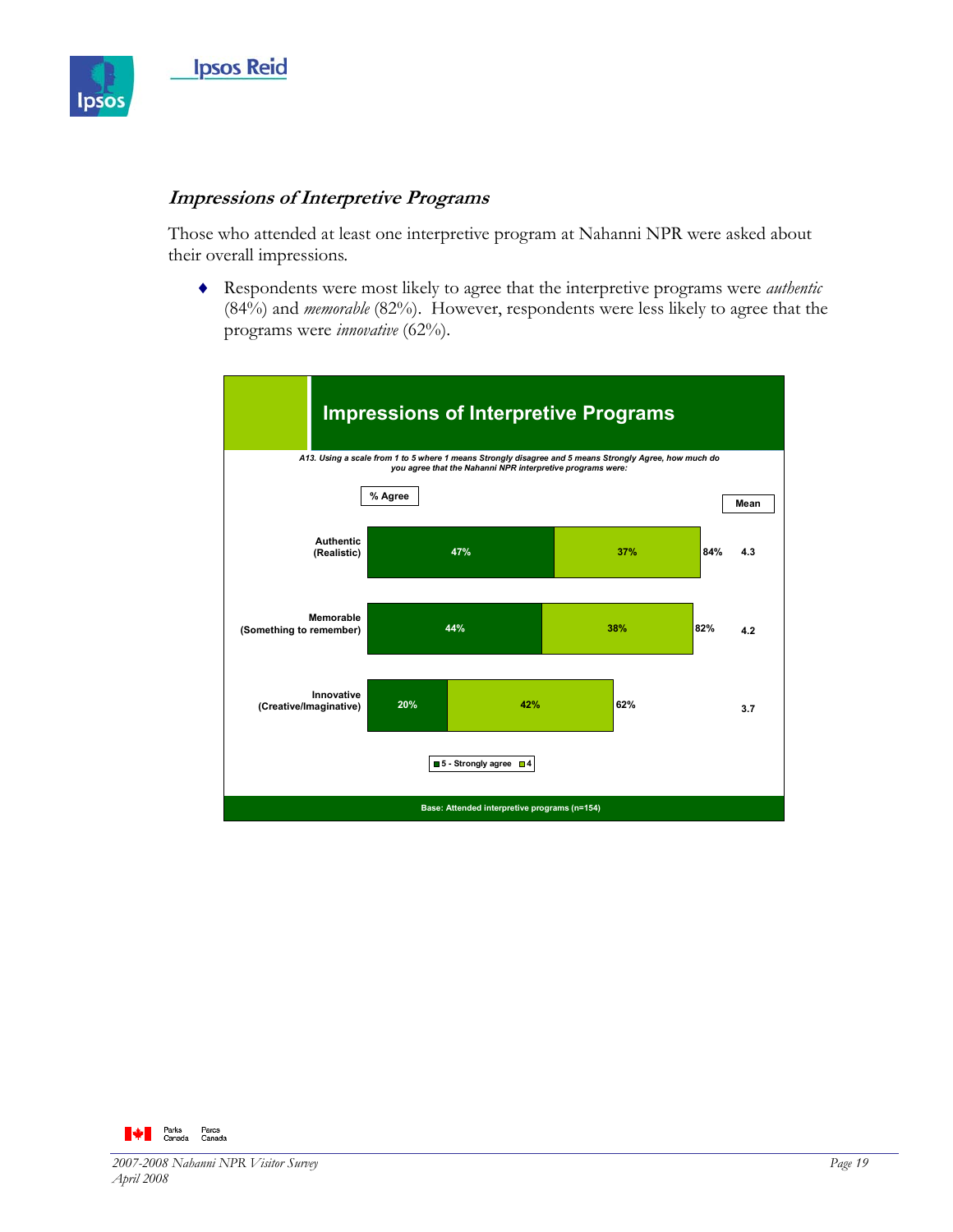

## **Importance of Interpretive Programs to Overall Park Experience**

Those who attended the interpretive programs at Nahanni NPR were also asked to indicate how important the interpretive programs were to their overall experience at the park.

♦ More than half of respondents (56%) feel that the interpretive programs are *important* to their overall experience, while 19% feel they are *not important*. This translates to a moderate mean score of 3.6 on the 5-point scale.



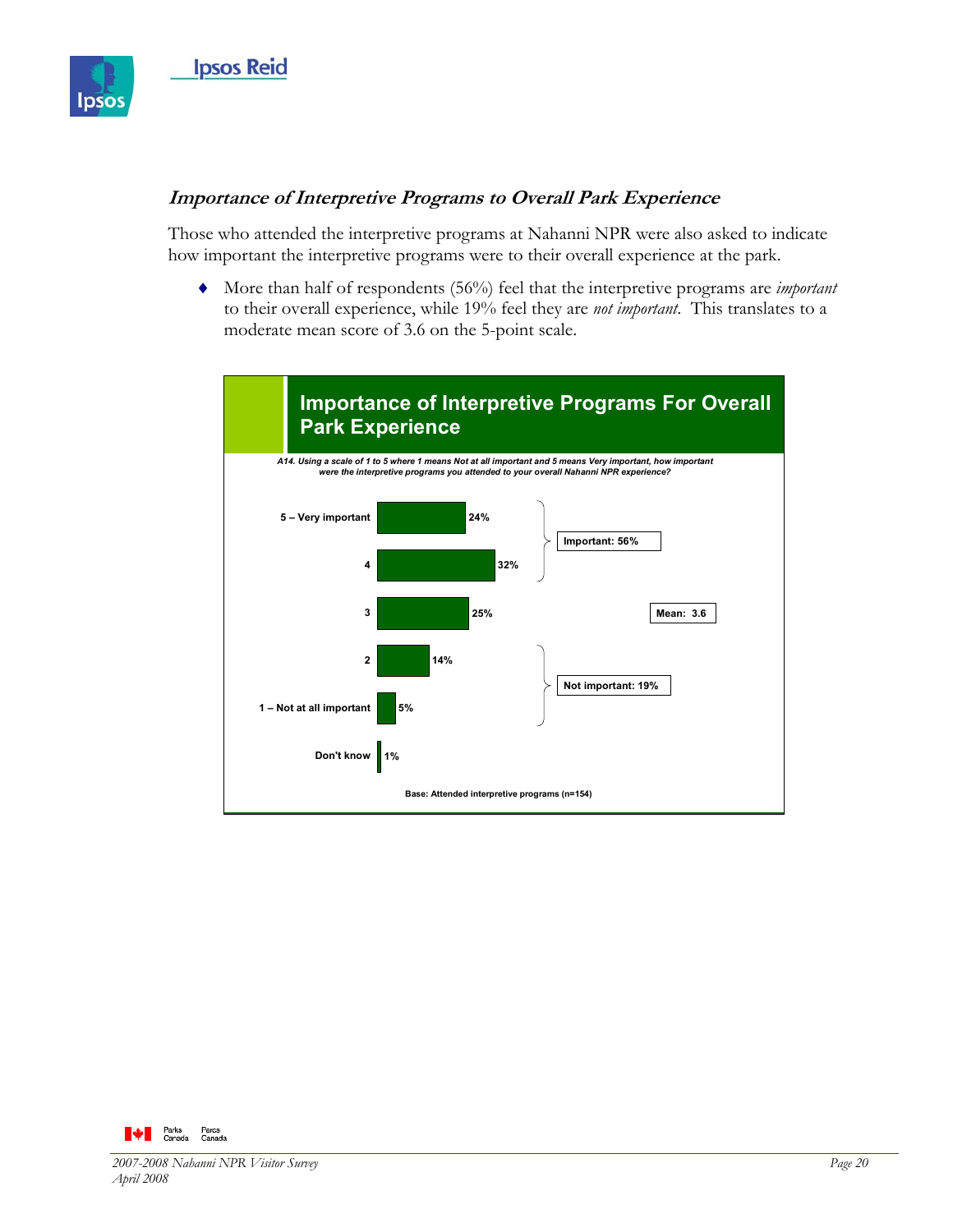

## **Impact of Interpretive Programs on Awareness and Knowledge**

For each interpretive program that visitors participated in, respondents were asked to indicate how much of an impact the program had on increasing their awareness or knowledge of certain aspects of Nahanni NPR.

- ♦ When considering **Rabbitkettle Guided Hike**, visitors were most likely to feel that the program had a significant impact on increasing their knowledge of the *park's natural features* (93% agree), followed by the parks *cultural features* (81%) and *shared management of the park between Dehcho First Nations and Parks Canada* (80%). Slightly more than three-quarters of respondents (77%) felt that the program increased their knowledge of the *significance of the park to local Aboriginal people.*
- ♦ For the **Virginia Falls Guided Hike***,* visitors are most likely to feel that the program increased their knowledge of the park's *natural features* (80%) and *significance of the park to local Aboriginal people* (74%).
- ♦ Visitors are most likely to feel that the **Virginia Falls Campfire Program led by both uniformed Parks Canada Staff and community cultural demonstrators** had the greatest impact on increasing their knowledge of the *significance of the park to local Aboriginal people* (79% for both) and *Nahanni NPR's cultural features* (78% and 73% respectively).

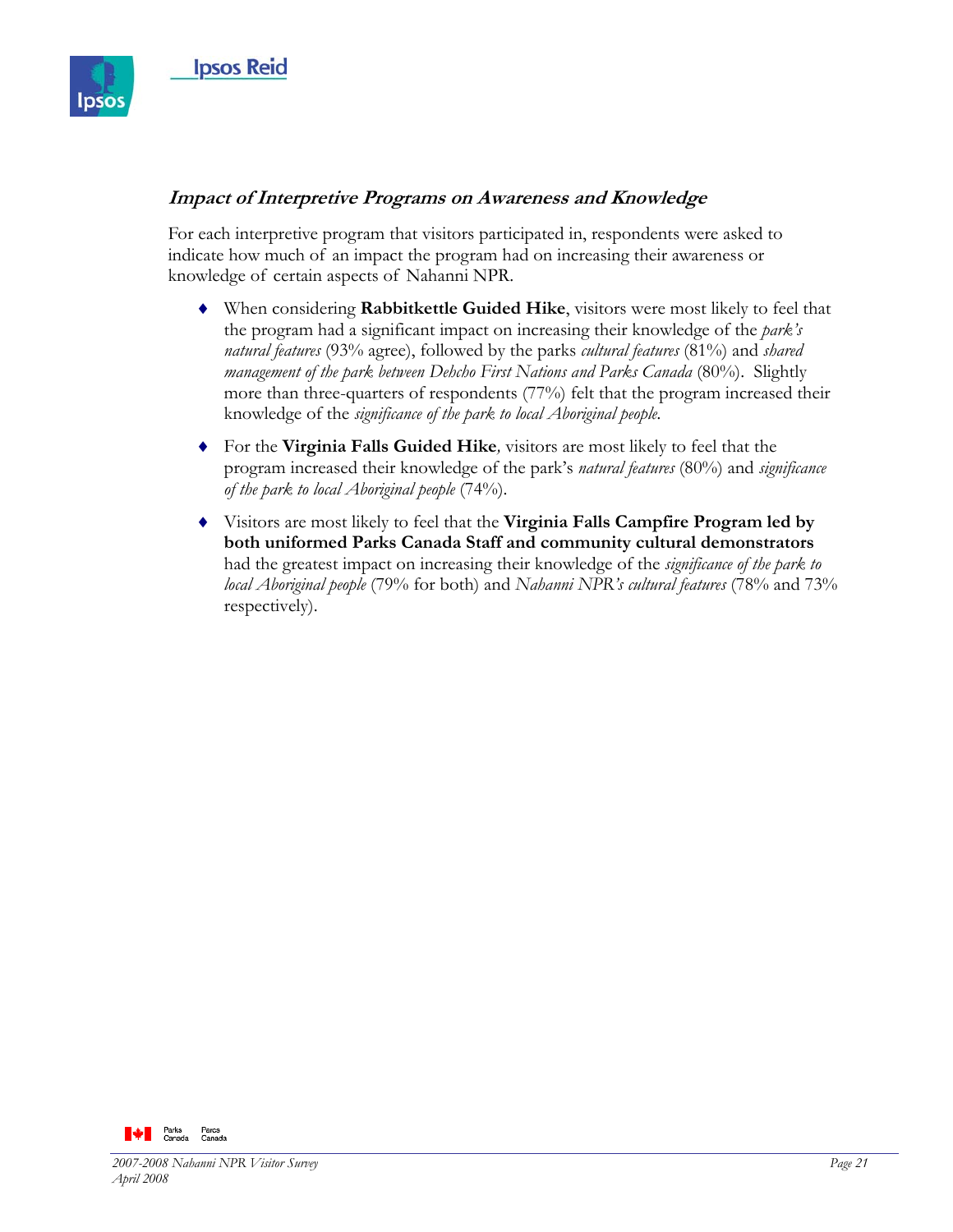



### **Impact of Interpretive Programs on Awareness or Knowledge**

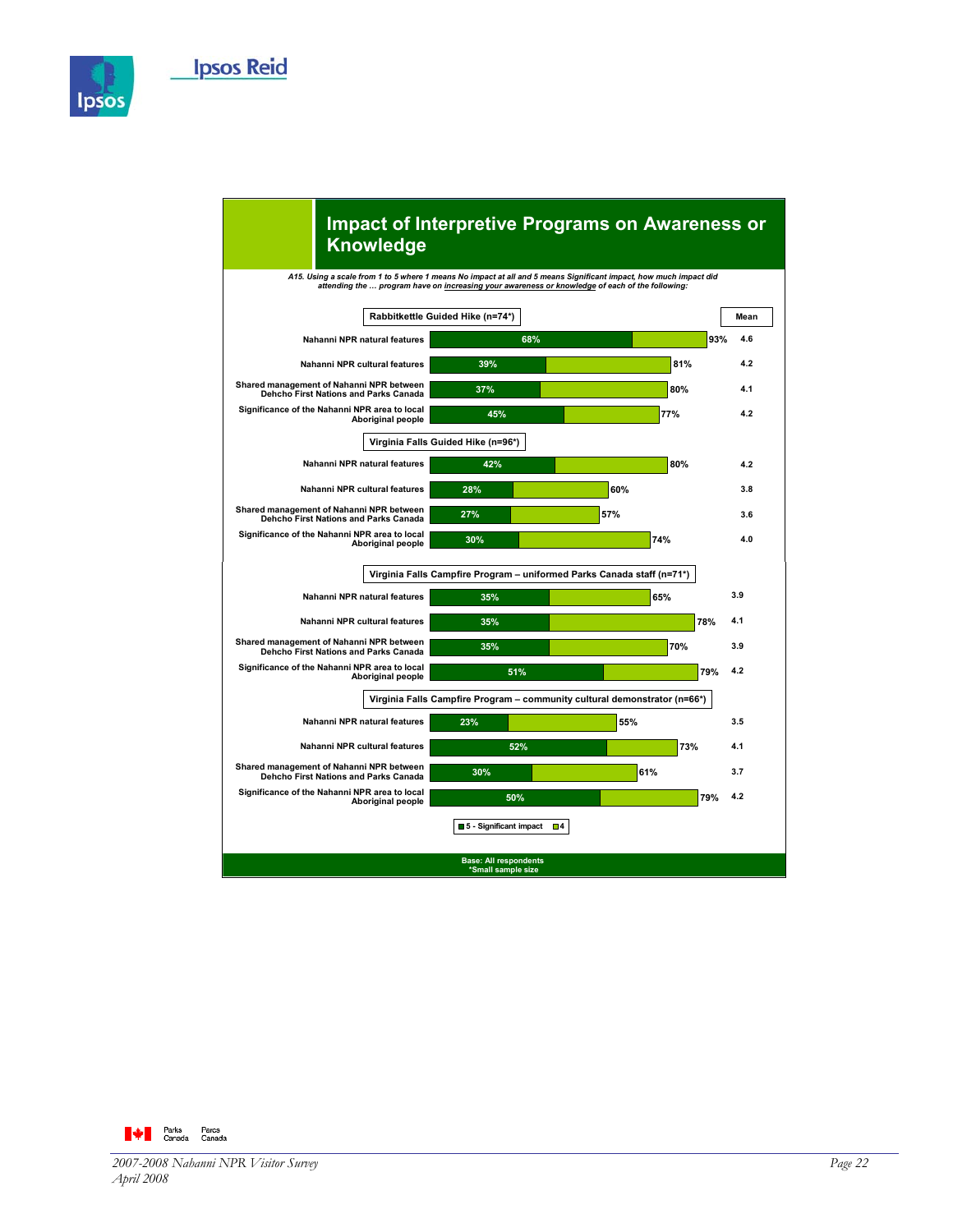

## **Impact of Interpretive Programs on Increasing Respect**

Similarly, visitors were asked to indicate the level of impact each program had on increasing their respect for specific aspects of Nahanni NPR.

- ♦ For both the **Rabbitkettle Guided Hike** and the **Virginia Falls Guided Hike**, visitors are more likely to feel that these programs had less of an impact on increasing their respect than increasing their awareness and understanding. Visitors who attended both programs cite the greatest impact on increasing respect for *Nahanni NPR's natural features* (91% and 77% respectively).
- ♦ Consistent with the results for increasing knowledge, those who attended the **Virginia Falls Campfire Program led by both uniformed Parks Canada Staff and community cultural demonstrators** are most likely to feel that these programs had the greatest impact on increasing their respect for the *significance of the park to local Aboriginal people* (79% and 77% respectively) and *Nahanni NPR's cultural features* (80% and 76% respectively).

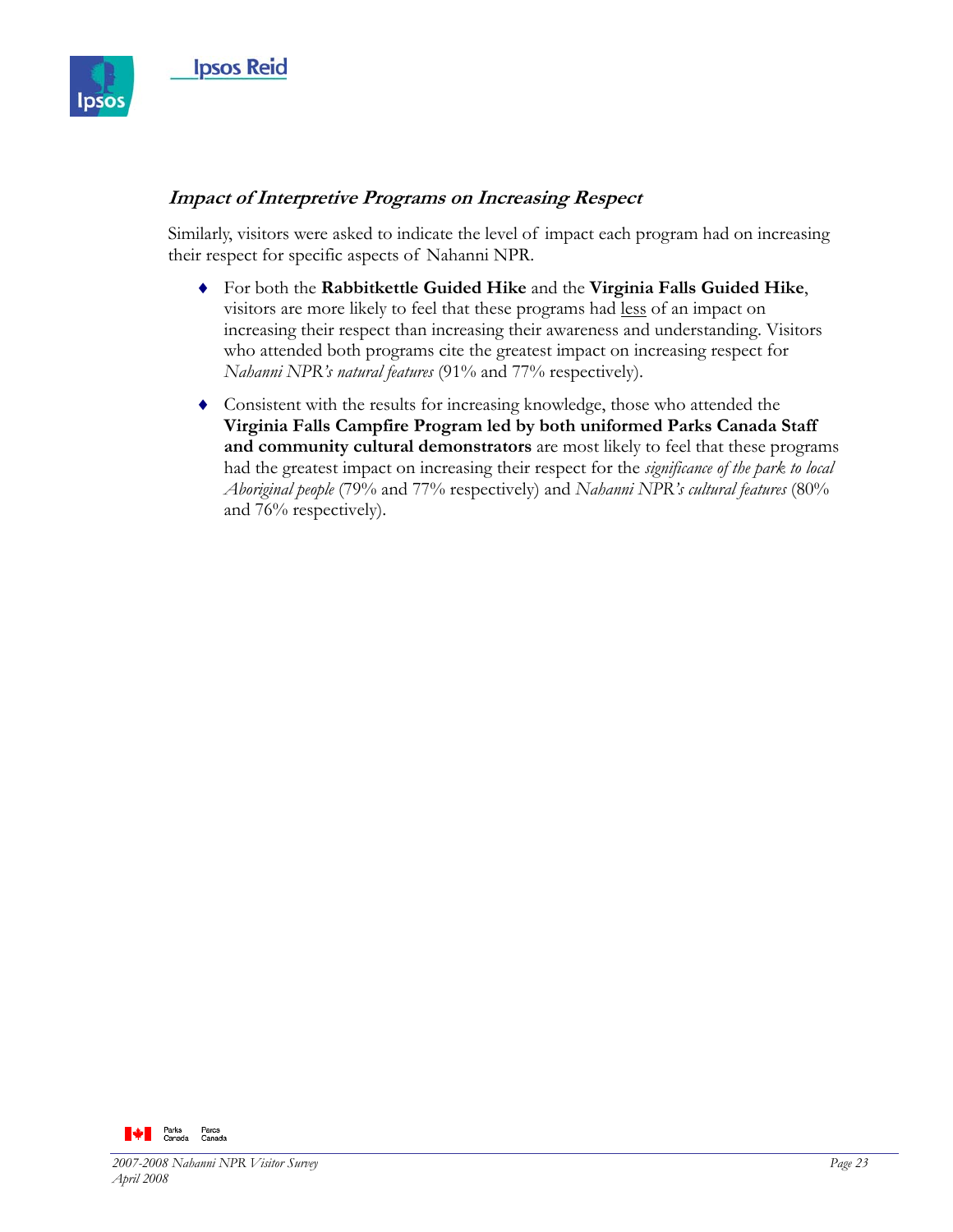



### **Impact of Interpretive Programs on Increasing Respect**

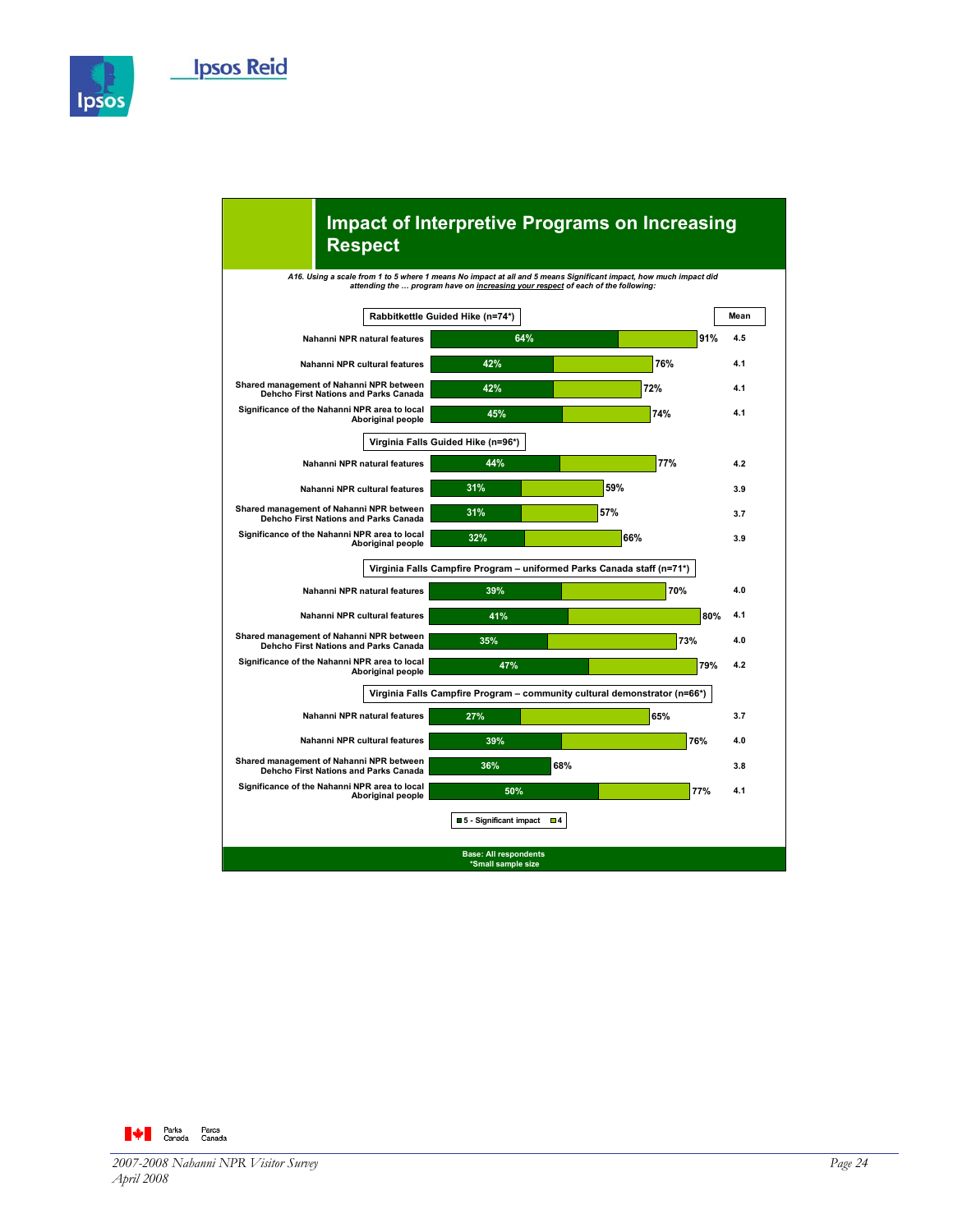

#### **Most Important Messages**

- ♦ Among those who attended the **Rabbitkettle Guided Hike***,* the most important messages were *learning about the Tufa mounds* (38%) and *facts on bears* (26%).
- ♦ The most important messages learned from the **Virginia Falls Guided Hike** were *protection/respect for the land* (16%) and *learning about the falls* (15%).
- ♦ For the **Virginia Falls Campfire Program led by uniformed Parks Canada staff**, the three most important messages learned were about the *history* (17%), *Aboriginal lifestyle/culture* (14%) and *importance of the area to Aboriginals/connection to the land* (13%).
- ♦ Finally, the two main messages learned from the **Virginia Falls Campfire Program led by community cultural demonstrators** were the *history* (29%) and *Aboriginal lifestyle/culture* (24%).

| <b>Most Important Messages Remembered</b>                                            |                                                                    |  |  |
|--------------------------------------------------------------------------------------|--------------------------------------------------------------------|--|--|
| A17. What were the most important messages you remember from attending the  program? |                                                                    |  |  |
| Rabbitkettle Guided Hike (n=74*)                                                     | Virginia Falls Guided Hike (n=96*)                                 |  |  |
| <b>Learned about Tufa mounds</b>                                                     | 38%<br>Protection/respect for the land<br>16%                      |  |  |
| <b>Facts on bears</b>                                                                | 26%<br>Learned about the falls<br>15%                              |  |  |
| Protection/respect for the land<br>16%                                               | 12%<br>History                                                     |  |  |
| History<br>11%                                                                       | Geology of the area<br>12%                                         |  |  |
| Importance of area to Aboriginals/<br>11%<br>Connection to the land                  | 8%<br>Aboriginal lifestyle/culture                                 |  |  |
| Fragility of the area/ecosystem<br>5%                                                | Importance of area to Aboriginals/<br>4%<br>Connection to the land |  |  |
| Legends<br>4%                                                                        | Don't get too close to the edge<br>3%                              |  |  |
| Aboriginal lifestyle/culture<br>3%                                                   | 3%<br>Fragility of the area/ecosystem                              |  |  |
| Geology of area<br>3%                                                                | 20%<br>Other                                                       |  |  |
| Other<br>15%                                                                         | 6%<br>Nothing                                                      |  |  |
| 12%<br><b>Not stated</b>                                                             | 24%<br><b>Not stated</b>                                           |  |  |
| <b>Base: Attended interpretive programs</b><br>*Small sample size                    |                                                                    |  |  |

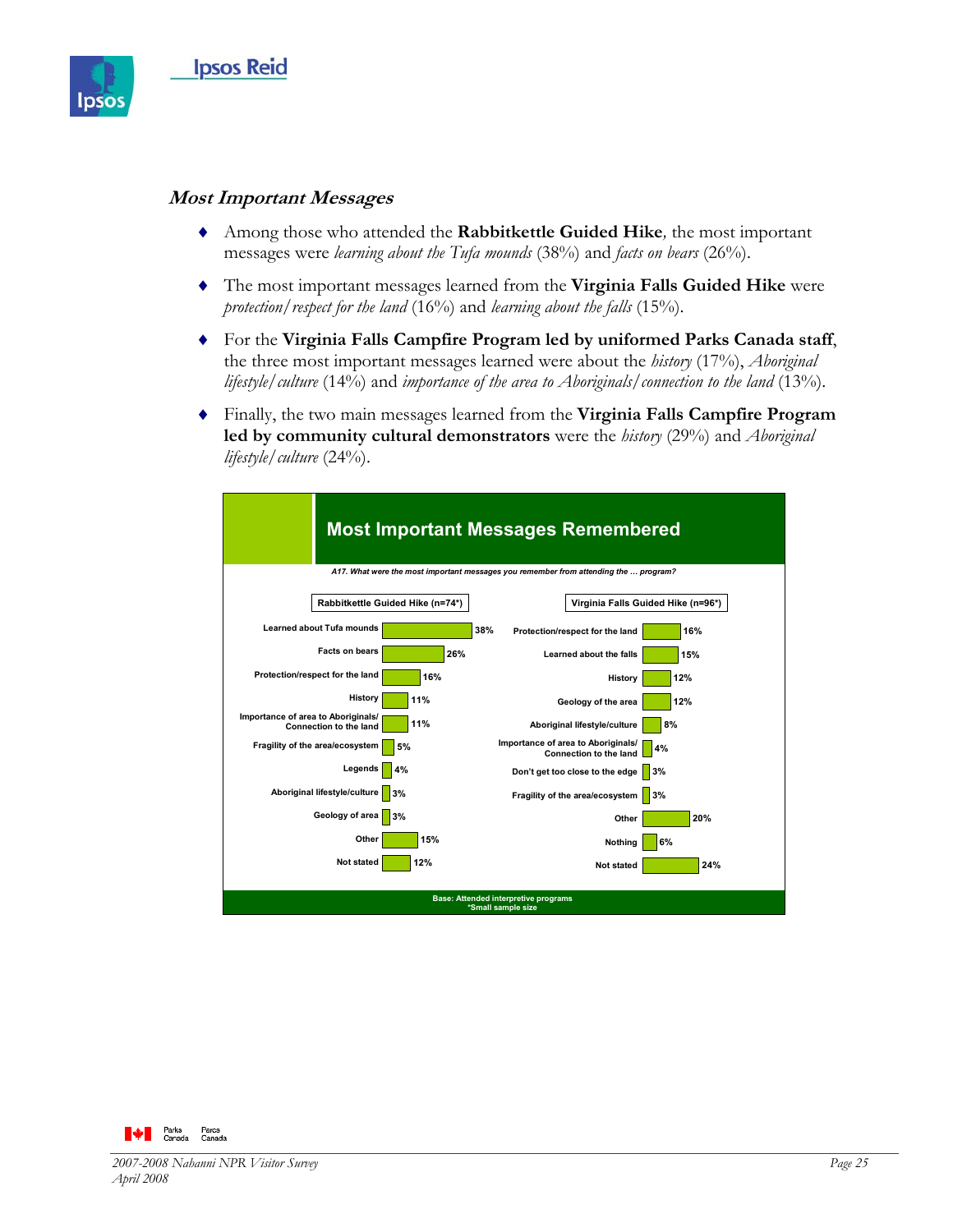



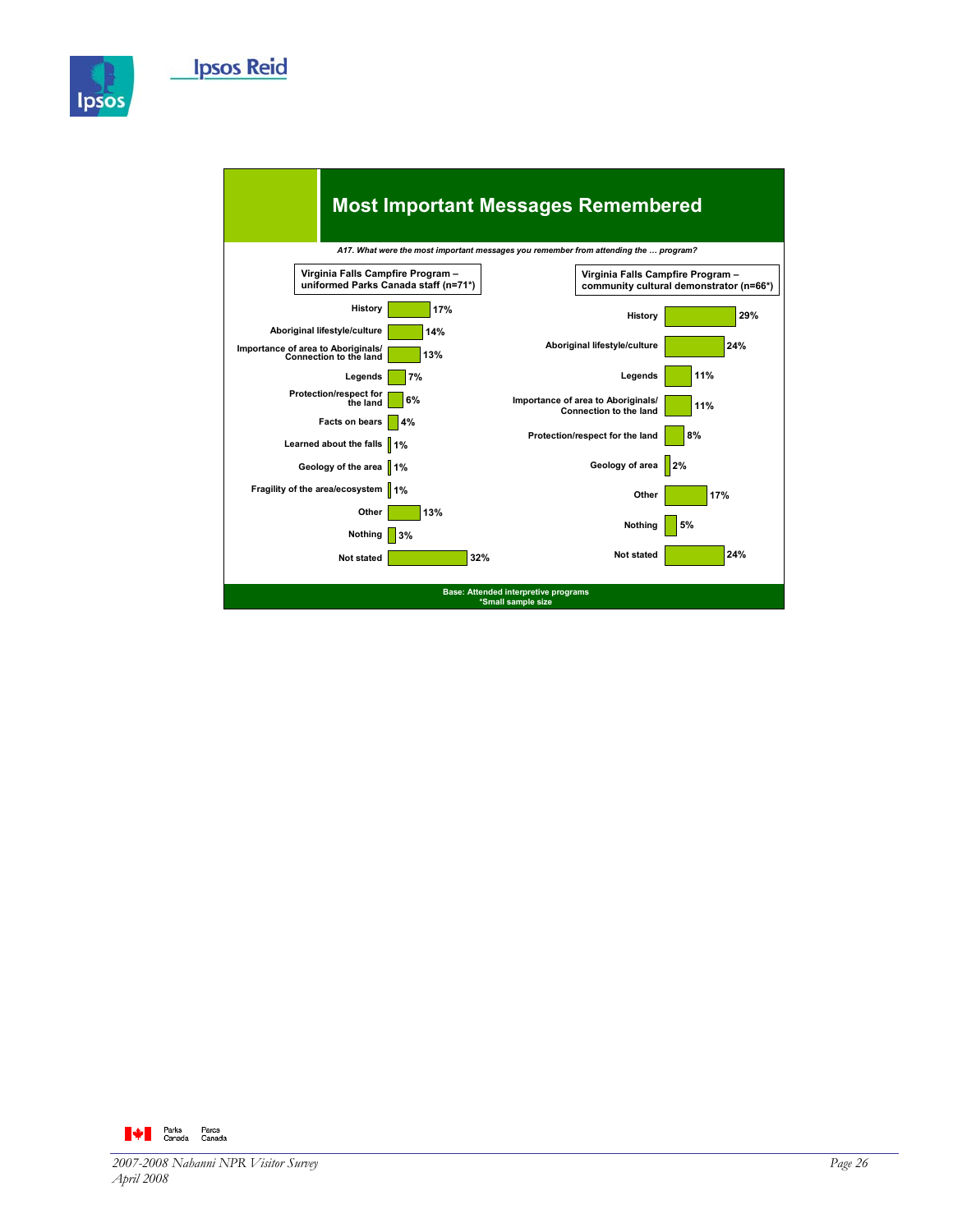

### **Presentation of Local Aboriginal Culture**

Those who attended interpretive programs at Nahanni NPR were asked whether the local Aboriginal culture was presented.

- ♦ As illustrated, the interpretive programs that were most likely to have local Aboriginal culture presented were the *Virginia Falls Campfire Program led by community cultural demonstrators* (97%) and *led by uniformed Parks Canada staff* (92%).
- ♦ Roughly three quarters of visitors who attended *Rabbitkettle Guided Hike* (78%) and *Virginia Falls Guided Hike* (75%) said that the local Aboriginal culture was presented.

| <b>Presentation of Local Aboriginal Culture</b>                                               |                                              |     |
|-----------------------------------------------------------------------------------------------|----------------------------------------------|-----|
| A18. For the interpretive programs that you attended, was local Aboriginal culture presented? |                                              |     |
|                                                                                               | % Yes                                        |     |
| Virginia Falls Campfire Program -<br>community cultural demonstrator                          |                                              | 97% |
| Virginia Falls Campfire Program -<br>uniformed Parks Canada staff                             |                                              | 92% |
| <b>Rabbitkettle Guided Hike</b>                                                               |                                              | 78% |
| Virginia Falls Guided Hike                                                                    | 75%                                          |     |
|                                                                                               | Base: Attended interpretive programs (n=167) |     |

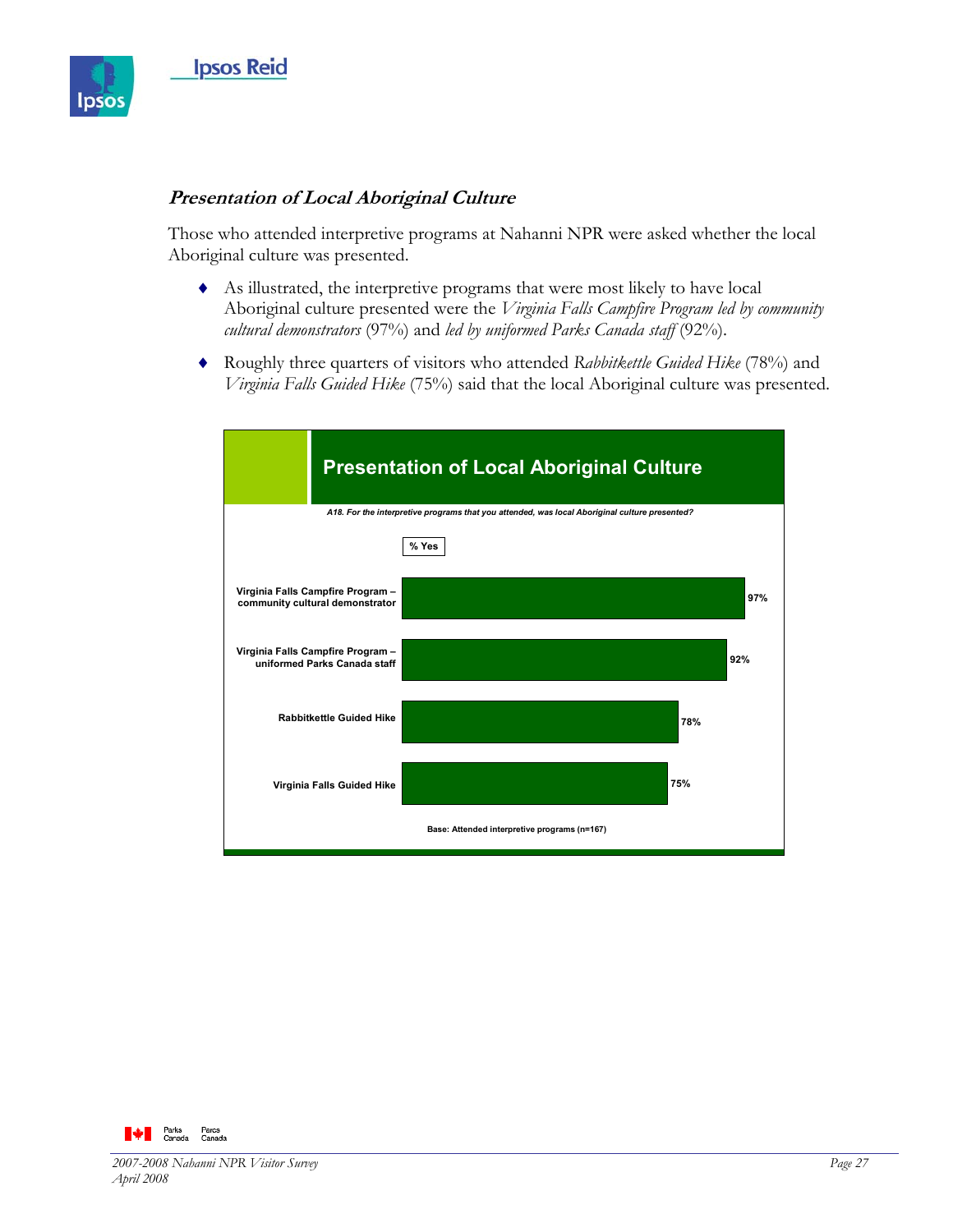

### **Importance of Aboriginal Culture Interpretation**

♦ When asked about the importance of Aboriginal culture interpretation to their overall Nahanni NPR experience, 72% of visitors feel it is *important*, while 11% believe it is *not important*. This translates to a mean score of 4.0 on the 5-point scale, which reveals that having the local Aboriginal culture interpreted is generally important to park visitors.



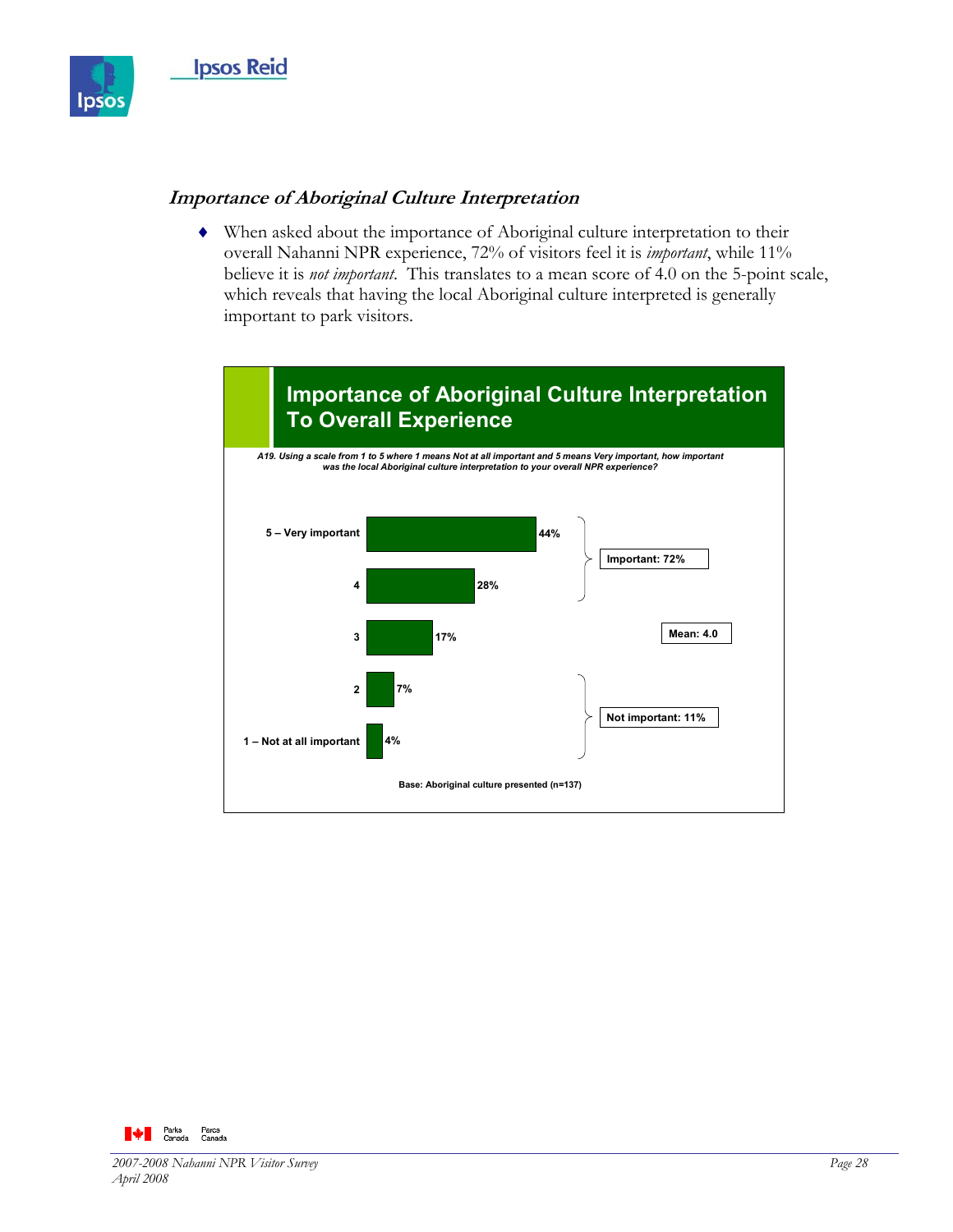

## **Attended Other Aboriginal Interpretive Programs**

♦ As illustrated, seven-in-ten visitors (70%) who attended Nahanni NPR interpretive programs have attended interpretive programs at other parks, historic sites and interpretive centres.



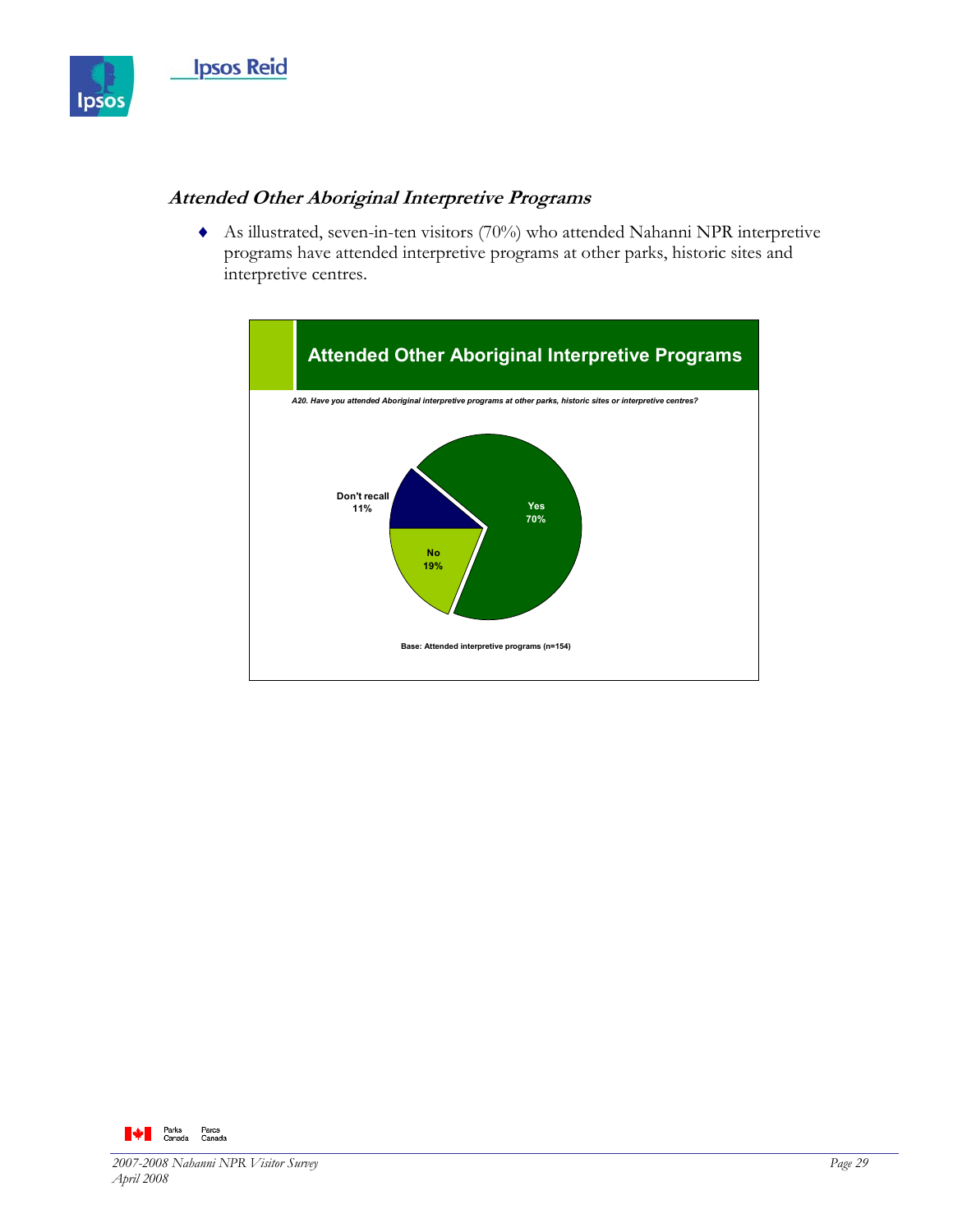

- ♦ The most enjoyable aspect of the Aboriginal interpretive programs that visitors attended was *learning about the cultural aspects* (41%), followed by the *Aboriginal speakers/guides* (20%) and *speaking to people from the area* (18%).
- ♦ In terms of improving the interpretive programs at Nahanni NPR, the most popular suggestions were *more interaction/hands on* (12%), *more knowledgeable staff* (9%) and *better presentation* (8%).



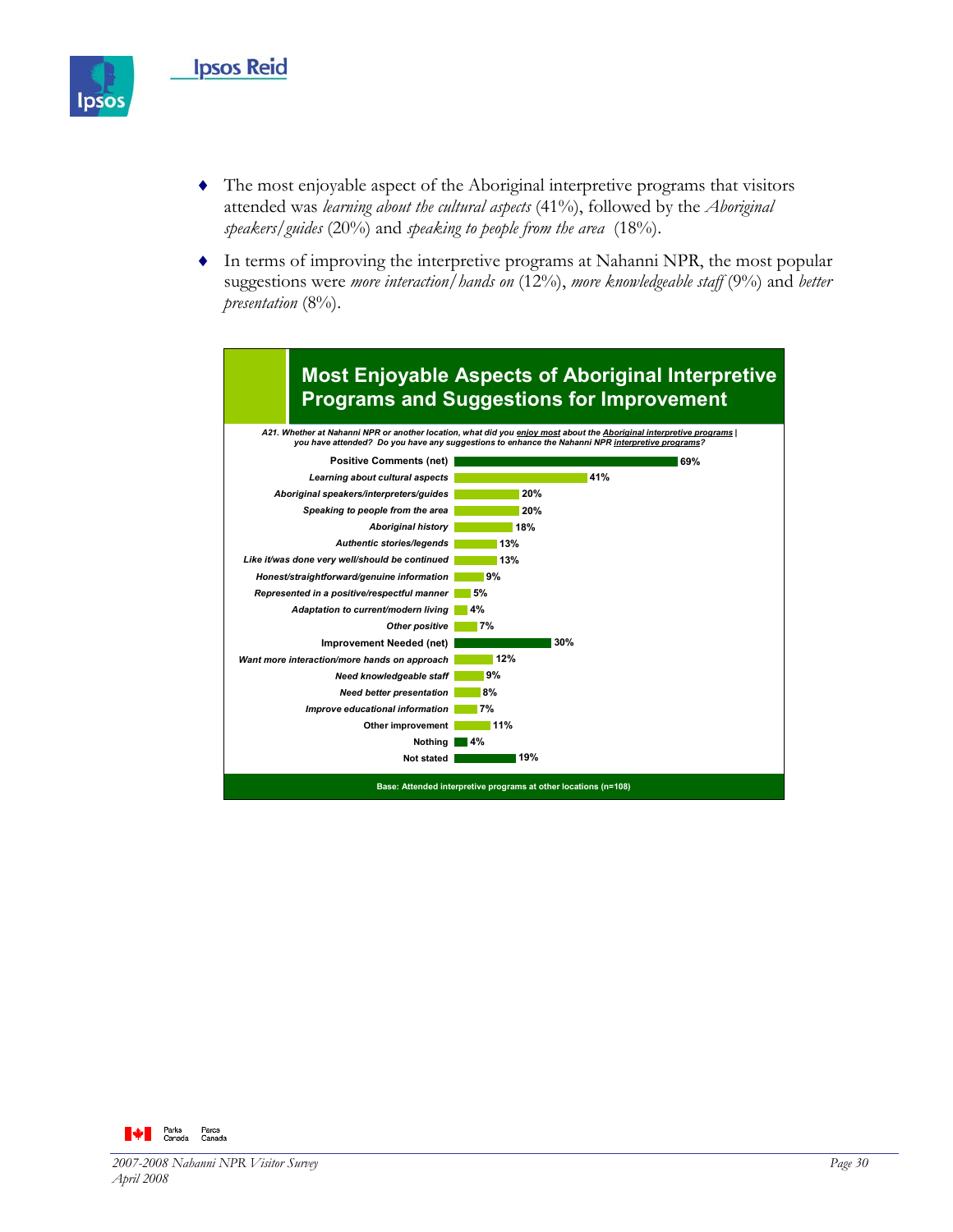

# **Visitor Use Patterns and Activities**

## **Activities Indicated on Interactive Map**

All respondents were provided with an interactive map of Nahanni NPR. Using the map icons, respondents were asked to indicate where they camped, hiked, saw bears and experienced paddling incidents.

♦ Virtually all respondents who completed the interactive map specified a *camping*  location (97%), while 83% indicated a *hiking* location. Bear sightings appear to have decreased from last year, with 40% noting a *bear sighting* (down from 51% in 2006). Close to one-quarter of visitors (23%) experienced a *paddling incident*, up from 17% in 2006.



|                                                                   | 2006      | 2007      |
|-------------------------------------------------------------------|-----------|-----------|
| Base: Respondents who have done at least one of<br>the activities | $(n=166)$ | $(n=104)$ |
| Camping                                                           | 99%       | 97%       |
| <b>Hiking</b>                                                     | 81%       | 83%       |
| <b>Bear sighting</b>                                              | 51%       | 40%       |
| <b>Paddling incident</b>                                          | 17%       | 23%       |

#### **A** Parks Parcs<br>Canada Canada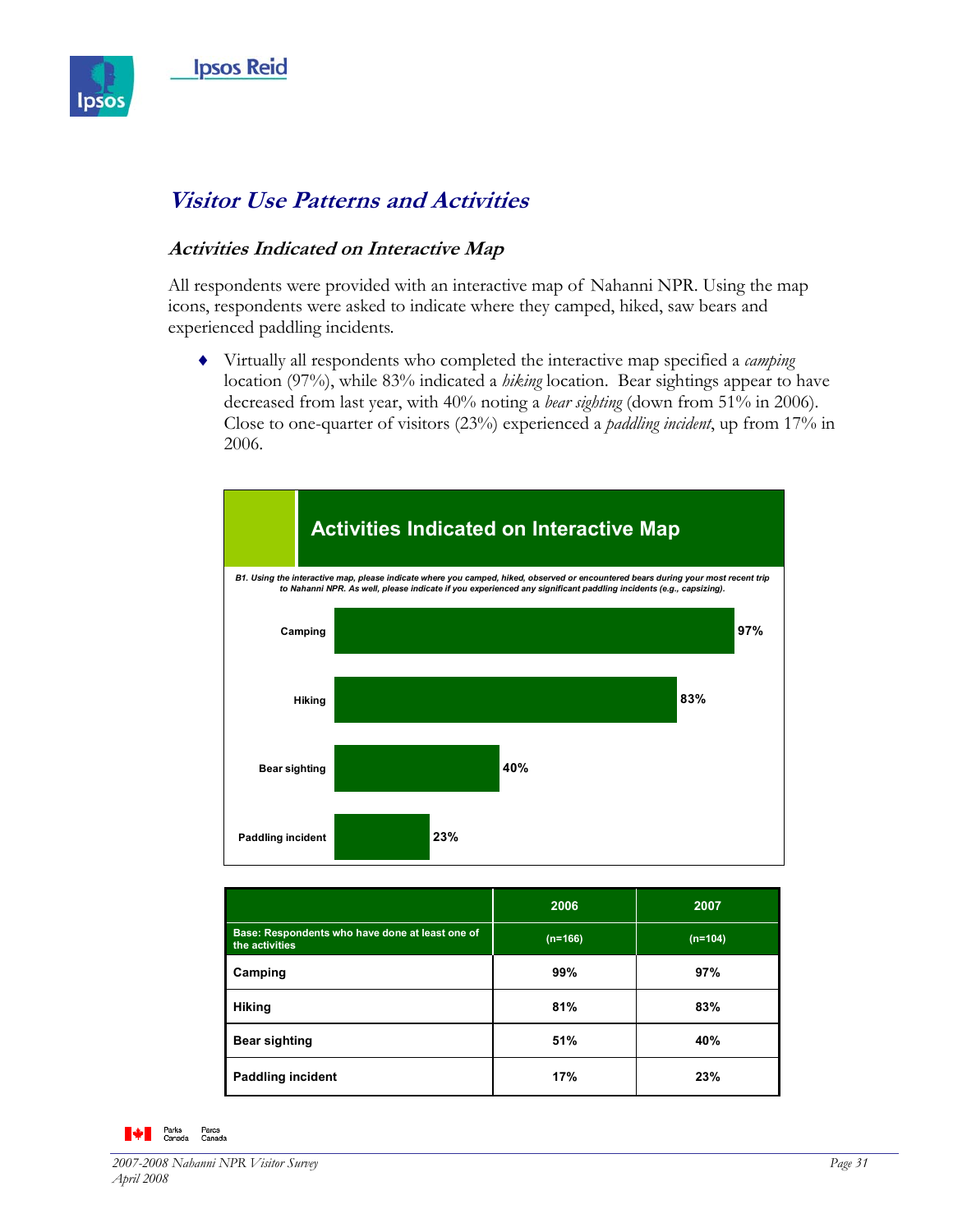

#### **Most Popular Camping Locations**

Illustrated in the chart below are the locations that respondents said they camped at. **Note that the specific locations were coded into regions and the location names typically encompass a larger area.** 

♦ Consistent with 2006 results, the most popular camping location among overnight visitors was *Virginia Falls* at 79%, followed by *The Gate* (60%). Other popular camping locations included *The Splits* (39%), *Rabbitkettle Lake* (38%) and *Hell Roaring Creek* (36%).



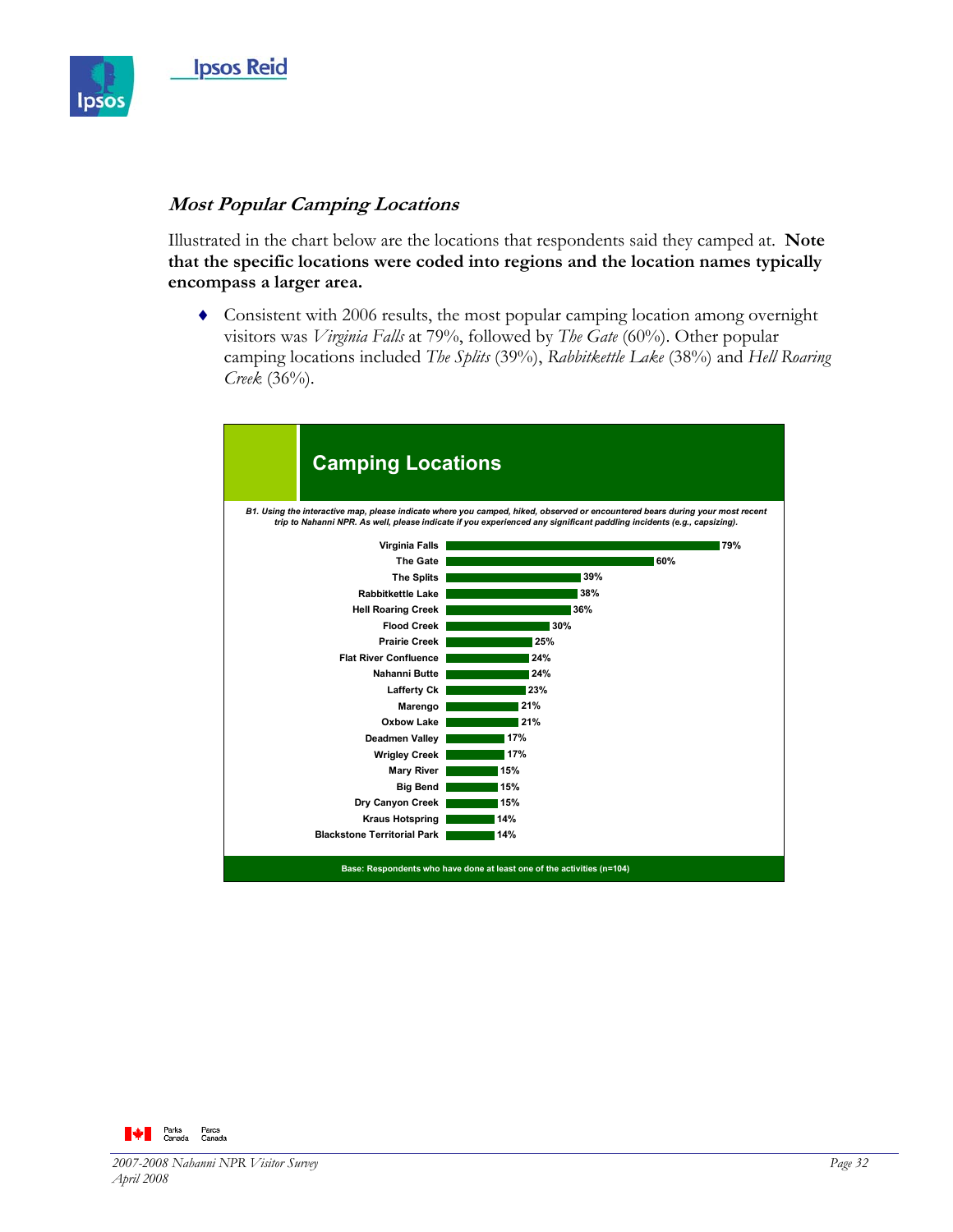

## **Most Popular Hiking Locations**

The two most popular hiking locations continue to be *The Gate* (38%) and *Sunblood Mountain*  $(34\%)$ .

| <b>Hiking Locations</b>                                                |                                                                                                                                                                                                                                                         |
|------------------------------------------------------------------------|---------------------------------------------------------------------------------------------------------------------------------------------------------------------------------------------------------------------------------------------------------|
|                                                                        | B1. Using the interactive map, please indicate where you camped, hiked, observed or encountered bears during your most recent<br>trip to Nahanni NPR. As well, please indicate if you experienced any significant paddling incidents (e.g., capsizing). |
| <b>The Gate</b>                                                        | 38%                                                                                                                                                                                                                                                     |
| <b>Sunblood Mountain</b>                                               | 34%                                                                                                                                                                                                                                                     |
| <b>Lafferty Creek</b>                                                  | 17%                                                                                                                                                                                                                                                     |
| <b>Rabbitkettle Lake</b>                                               | 14%                                                                                                                                                                                                                                                     |
| <b>Prairie Creek</b>                                                   | 9%                                                                                                                                                                                                                                                      |
| Virginia Falls                                                         | 9%                                                                                                                                                                                                                                                      |
| Dry Canyon Creek                                                       | 7%                                                                                                                                                                                                                                                      |
| <b>Hell Roaring Creek</b>                                              | 7%                                                                                                                                                                                                                                                      |
| <b>Scow Creek</b>                                                      | 6%                                                                                                                                                                                                                                                      |
| <b>Flood Creek</b>                                                     | 6%                                                                                                                                                                                                                                                      |
| Marengo                                                                | 5%                                                                                                                                                                                                                                                      |
| Glacier Lake/Cirque of the Unclimables                                 | 5%                                                                                                                                                                                                                                                      |
| Nahanni Butte                                                          | 5%                                                                                                                                                                                                                                                      |
| Rabbitkettle Island                                                    | 4%                                                                                                                                                                                                                                                      |
| <b>Secret Lakes</b>                                                    | 4%                                                                                                                                                                                                                                                      |
| <b>Last Chance Island</b>                                              | 4%                                                                                                                                                                                                                                                      |
| Deadmen Valley 3%                                                      |                                                                                                                                                                                                                                                         |
| Base: Respondents who have done at least one of the activities (n=104) |                                                                                                                                                                                                                                                         |

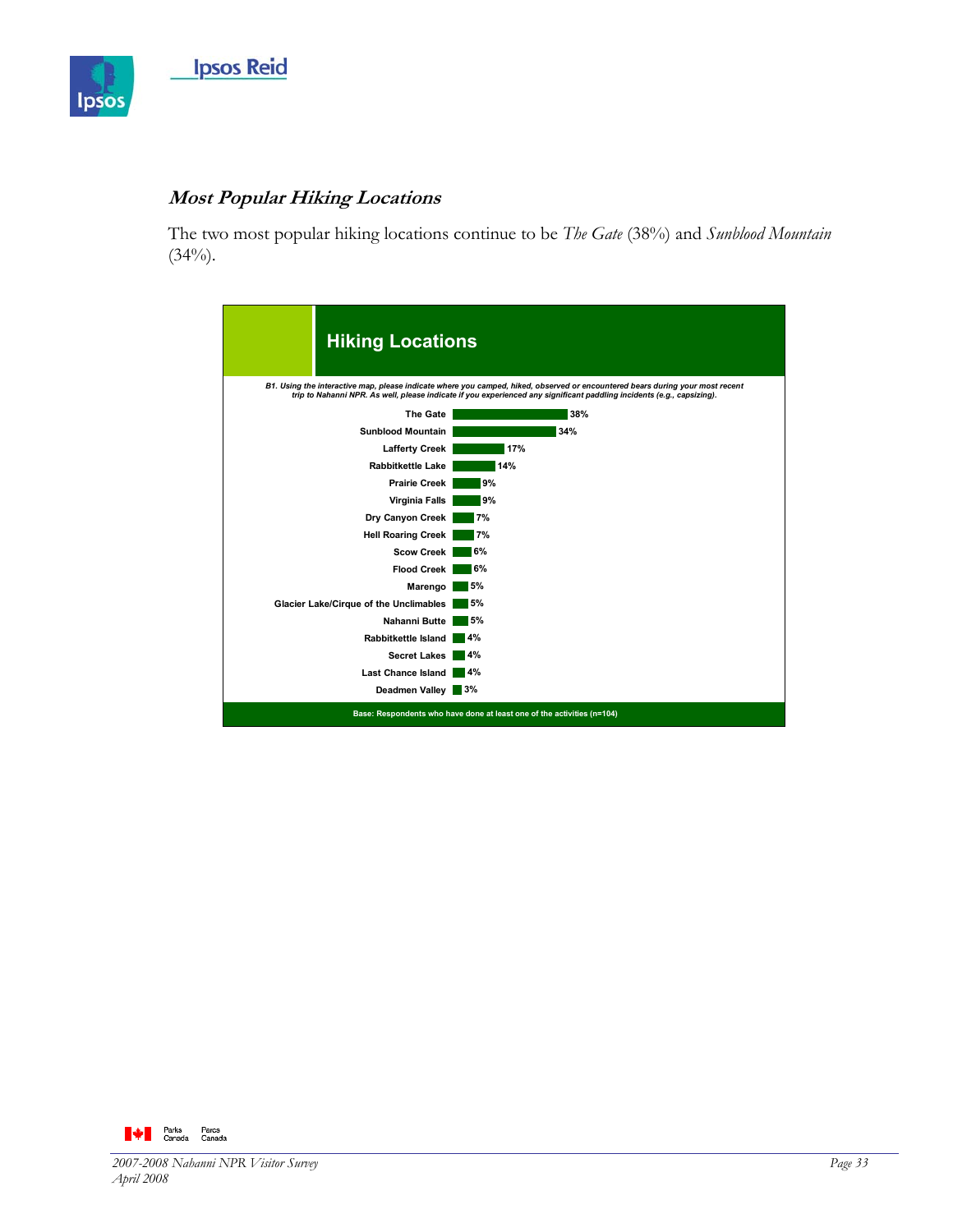

# **Most Popular Bear Sighting Locations**

The most common location for bear sightings was *The Splits* (5%), followed by *Flat River Confluence* (3%), *Mary River* (3%); and *Oxbow Lake* (3%).

| <b>Bear Sighting Locations</b>                                                                                                                                                                                                                          |    |
|---------------------------------------------------------------------------------------------------------------------------------------------------------------------------------------------------------------------------------------------------------|----|
| B1. Using the interactive map, please indicate where you camped, hiked, observed or encountered bears during your most recent<br>trip to Nahanni NPR. As well, please indicate if you experienced any significant paddling incidents (e.g., capsizing). |    |
| <b>The Splits</b>                                                                                                                                                                                                                                       | 5% |
| <b>Flat River Confluence</b>                                                                                                                                                                                                                            | 3% |
| Mary River                                                                                                                                                                                                                                              | 3% |
| Oxbow Lake                                                                                                                                                                                                                                              | 3% |
| Marengo                                                                                                                                                                                                                                                 | 2% |
| Rabbitkettle Lake                                                                                                                                                                                                                                       | 2% |
| The Gate                                                                                                                                                                                                                                                | 2% |
| Flood Creek 2%                                                                                                                                                                                                                                          |    |
| Secret Lakes 1%                                                                                                                                                                                                                                         |    |
| Base: Respondents who have done at least one of the activities (n=104)                                                                                                                                                                                  |    |

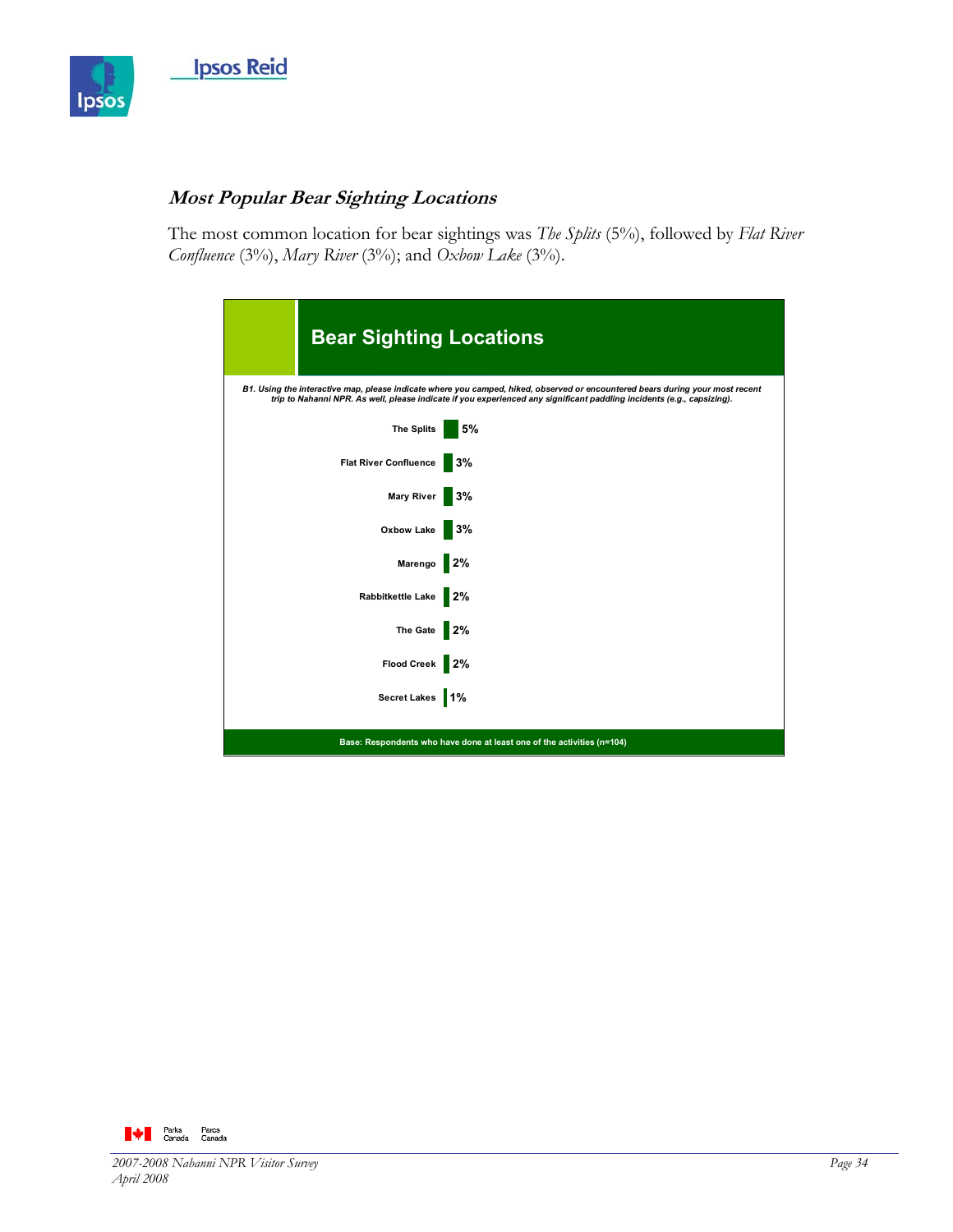

# **Most Popular Paddling Incident Locations**

In terms of paddling incidents, the most frequently mentioned location remains *Wrigley Creek* at 5%.

|                      | <b>Paddling Incident Locations</b>                                                                                                                                                                                                                      |
|----------------------|---------------------------------------------------------------------------------------------------------------------------------------------------------------------------------------------------------------------------------------------------------|
|                      | B1. Using the interactive map, please indicate where you camped, hiked, observed or encountered bears during your most recent<br>trip to Nahanni NPR. As well, please indicate if you experienced any significant paddling incidents (e.g., capsizing). |
| <b>Wrigley Creek</b> | 5%                                                                                                                                                                                                                                                      |
| <b>The Splits</b>    | 3%                                                                                                                                                                                                                                                      |
| Dry Canyon Creek 2%  |                                                                                                                                                                                                                                                         |
| White Spray Spring   | $\overline{2\%}$                                                                                                                                                                                                                                        |
| Marengo 2%           |                                                                                                                                                                                                                                                         |
| Prairie Creek 1%     |                                                                                                                                                                                                                                                         |
| Moose Ponds 1%       |                                                                                                                                                                                                                                                         |
| Virginia Falls 1%    |                                                                                                                                                                                                                                                         |
| Scow Creek 1%        |                                                                                                                                                                                                                                                         |
|                      | Base: Respondents who have done at least one of the activities (n=104)                                                                                                                                                                                  |

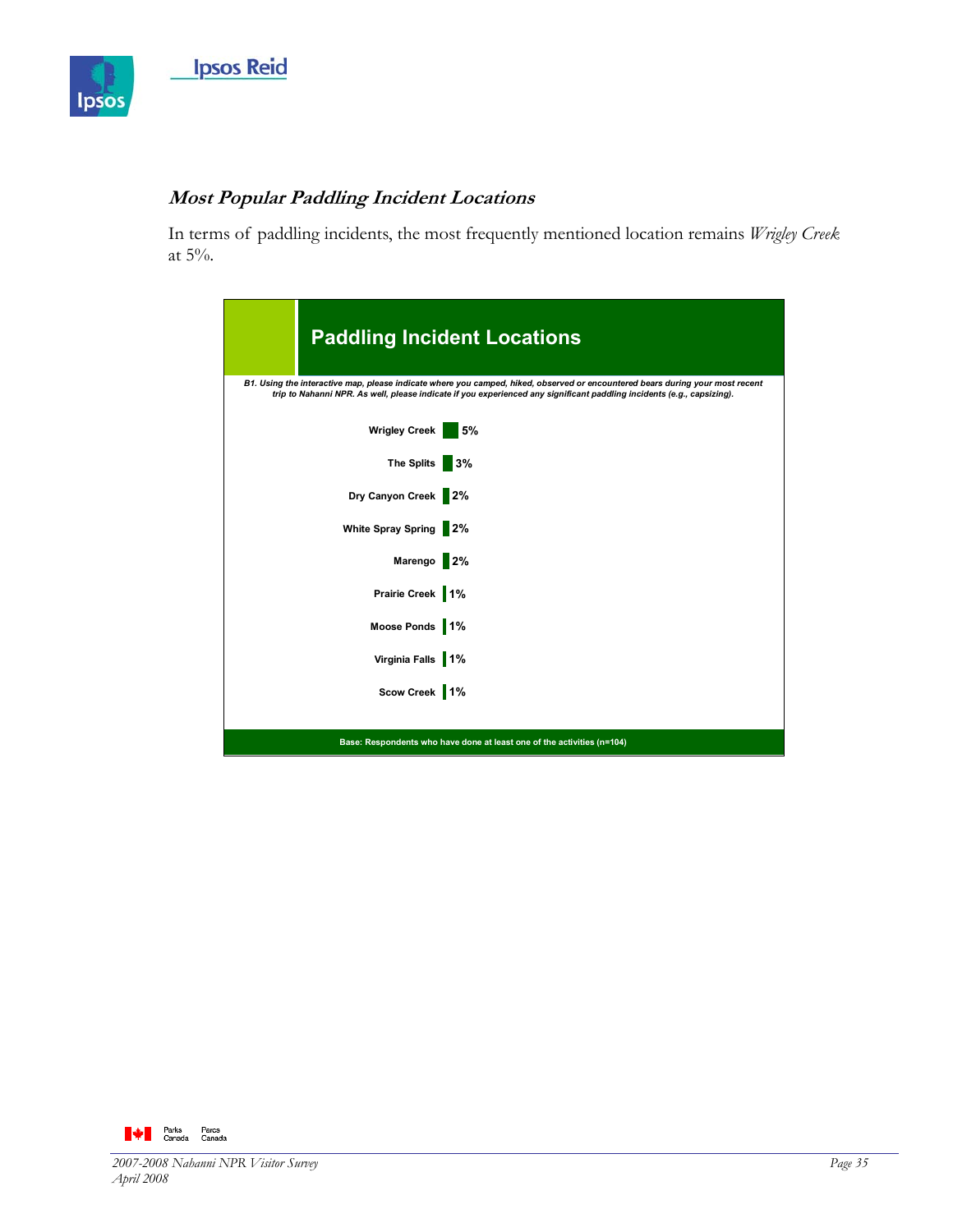

#### **Comments on Interactive Map Technology**

All respondents were asked to provide comments about the use of the interactive map technology to capture information about their trip.

- ♦ As indicated, 14% of respondents felt that the map was a *good/excellent idea*, while 7% *like the interactive map*, while 5% felt it was a *great way to capture information*.
- ♦ However, 10% felt the survey *should be completed immediately after the trip as it is hard to remember the details*, while 8% felt the map was *not user friendly enough* and 5% thought it *lacked accuracy/detail*.



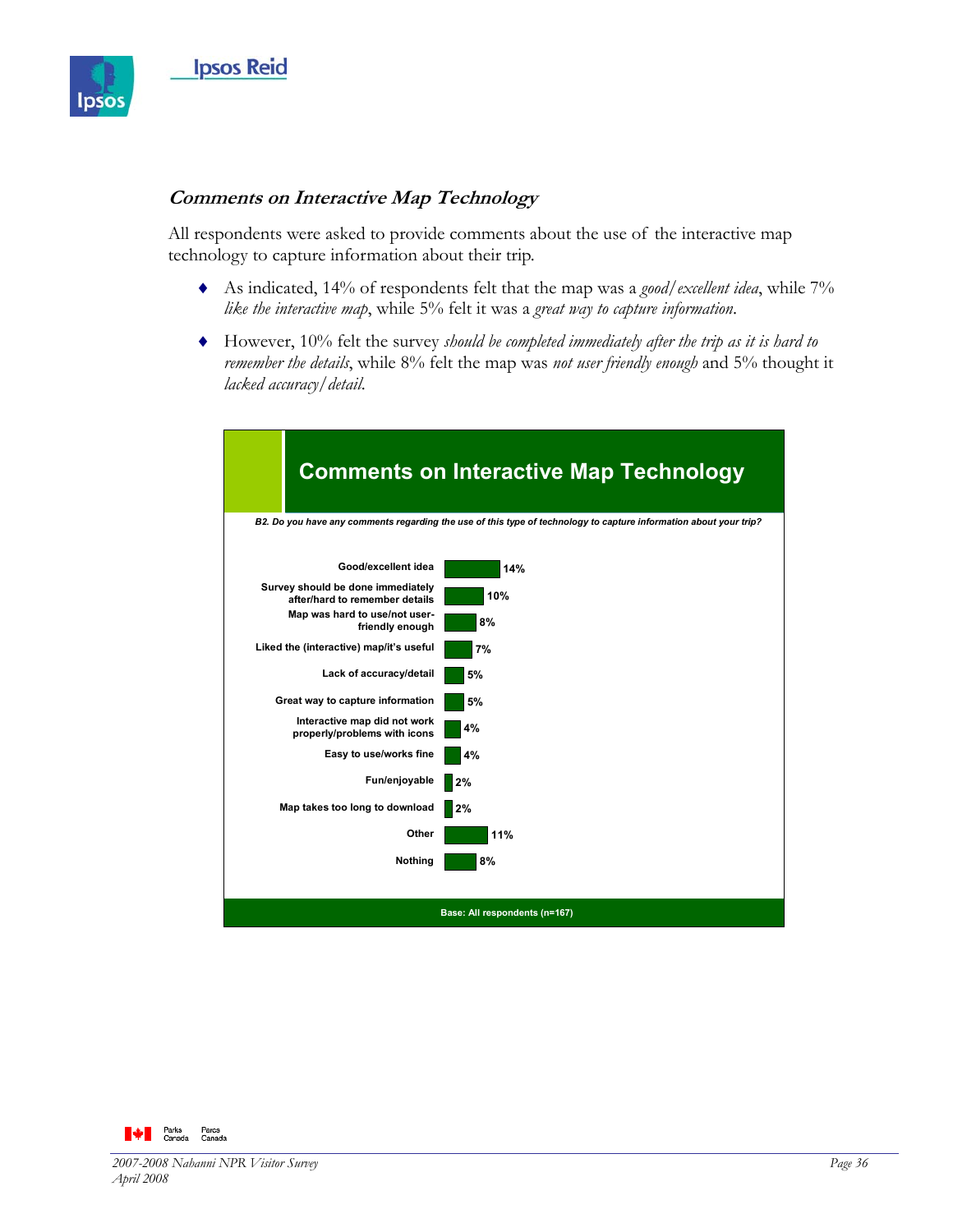

# **Suggestions for Improvement**

All respondents were asked to provide suggestions for improving their visit to Nahanni NPR.

- $\blacklozenge$  More than half of respondents' comments (53%) were related to positive aspects of their park visit, including *excellent/good experience* (29%), *knowledgeable/helpful park staff*  $(13\%)$  and *I like everything*  $(8\%)$ .
- ♦ The most popular suggestions for improvement were *improve toilet facilities* (11%), *preserve wildlife/nature/watershed area* (7%) and *regulate the number of visitors* (6%).



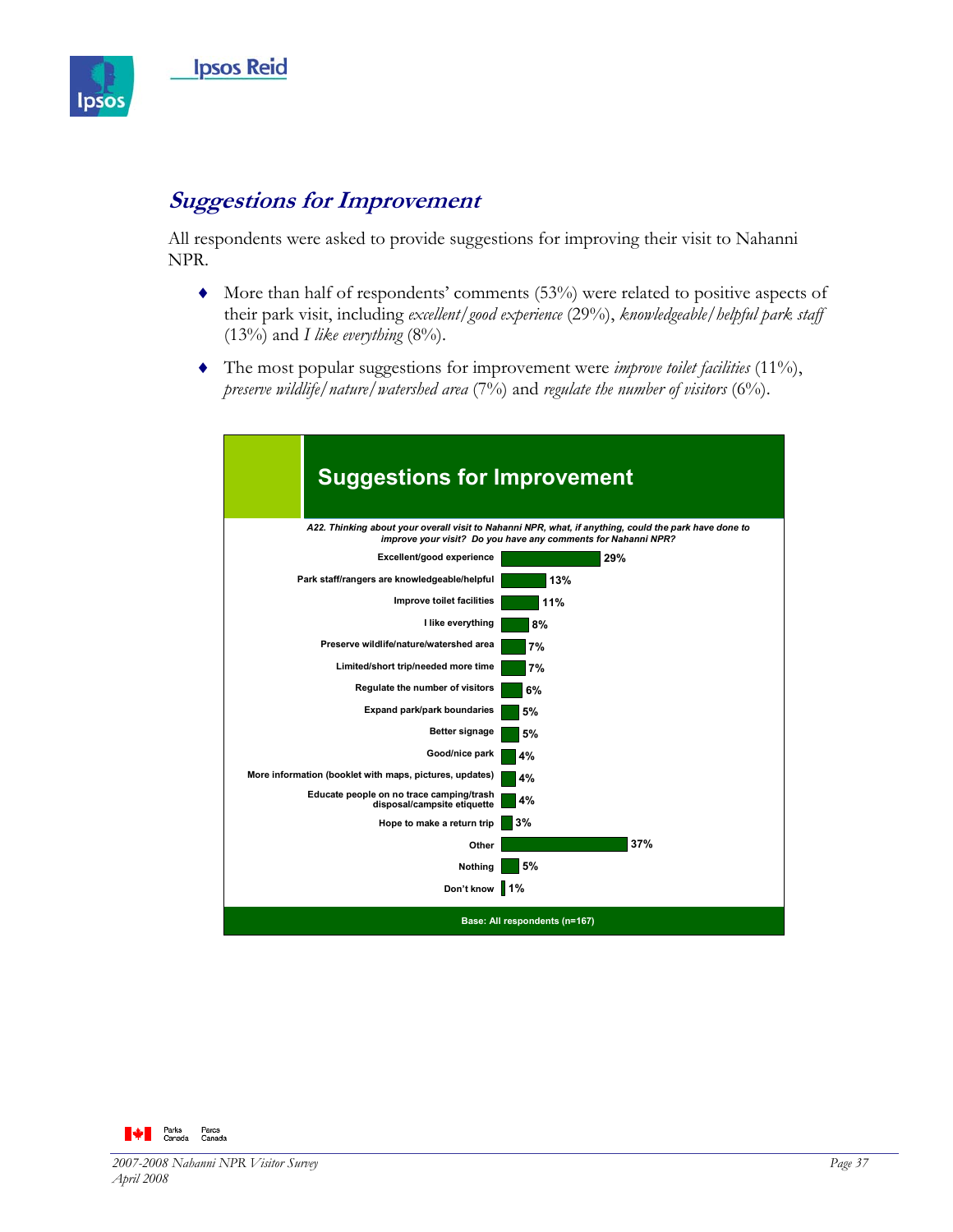

# **Demographics**

This section presents an overall profile of overnight river users at Nahanni NPR.

- ♦ **Gender:** Results show continue to show that users are more likely to be male (61%) than female (39%).
- ♦ **Age:** The average age of park visitors stands at 47 years, which is generally consistent with 2006 results.

| <b>Demographics</b>          |           |           |
|------------------------------|-----------|-----------|
|                              |           |           |
|                              |           |           |
|                              |           |           |
|                              | 2006      | 2007      |
| <b>Base: All respondents</b> | $(n=218)$ | $(n=167)$ |
| Gender                       |           |           |
| Male                         | 70%       | 61%       |
| Female                       | 30%       | 39%       |
| Age                          |           |           |
| <20 years                    | 2%        | 4%        |
| 20 to 29                     | 6%        | 14%       |
| 30 to 39                     | 17%       | 12%       |
| 40 to 49                     | 19%       | 19%       |
| 50 to 59                     | 25%       | 25%       |
| 60 to 69                     | 15%       | 22%       |
| $70+$                        | 4%        | 4%        |
| <b>Mean</b>                  | 47.5      | 47.2      |

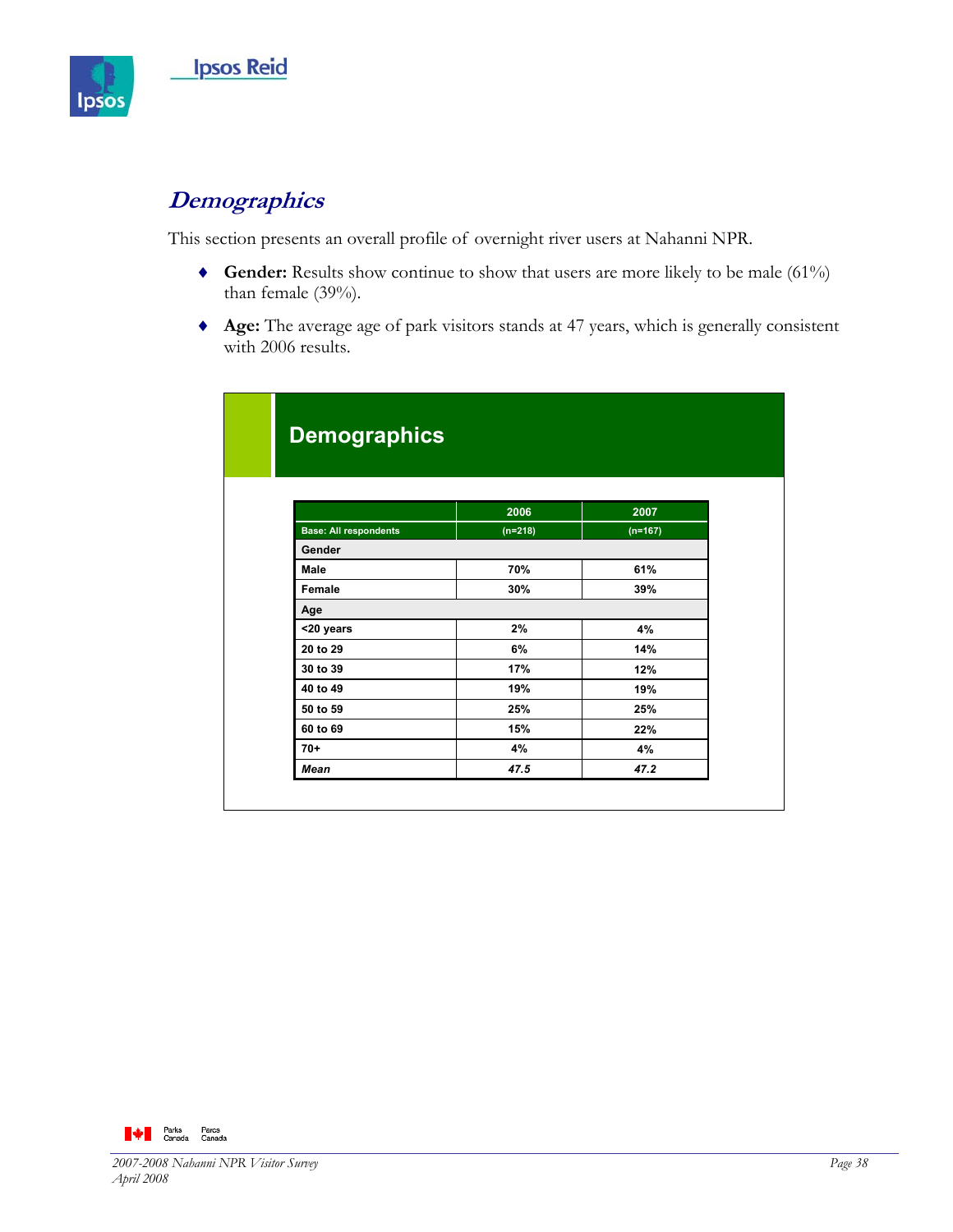

♦ **Education:** Nahanni NPR continues to attract highly educated visitors, with half (50%) having at least some post-graduate education and 24% having a University undergraduate degree.

| <b>Demographics</b>               |           |           |
|-----------------------------------|-----------|-----------|
|                                   |           |           |
|                                   |           |           |
|                                   | 2006      | 2007      |
| <b>Base: All respondents</b>      | $(n=218)$ | $(n=167)$ |
| <b>Education</b>                  |           |           |
| High school or less               | 6%        | 4%        |
| Some college or trade school      | 6%        | 5%        |
| Completed college or trade school | 9%        | 10%       |
| Some undergraduate university     | 6%        | 8%        |
| University undergraduate degree   | 24%       | 24%       |
| Some post-graduate school         | 7%        | 10%       |
| Post-graduate degree              | 33%       | 40%       |
|                                   | 9%        | 1%        |

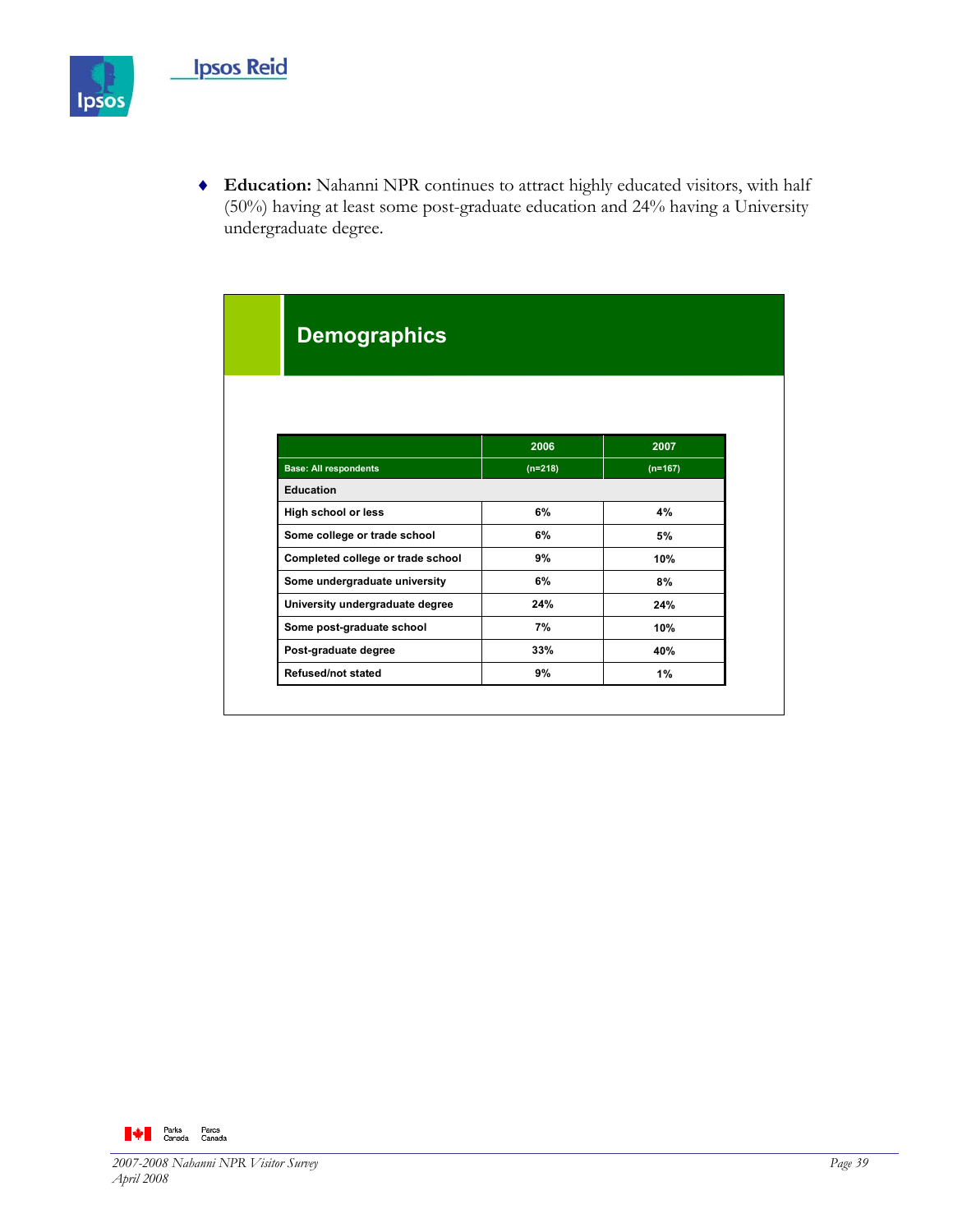

♦ **Residence:** The vast majority of park visitors (84%) reside within Canada, while 11% live in the U.S. and 4% are from Europe. It is important to note that many international park visitors were not invited to complete the online survey as most did not provide any contact information on their registration forms. Therefore, the proportion of international residents is likely understated.

| <b>Demographics</b>          |           |           |           |  |  |
|------------------------------|-----------|-----------|-----------|--|--|
|                              |           |           |           |  |  |
|                              |           |           |           |  |  |
|                              |           |           |           |  |  |
|                              | 1986      | 2006      | 2007      |  |  |
| <b>Base: All respondents</b> | $(n=619)$ | $(n=218)$ | $(n=167)$ |  |  |
| <b>Primary Residence</b>     |           |           |           |  |  |
| Canada                       | 70%       | 71%       | 84%       |  |  |
| <b>USA</b>                   | 21%       | 15%       | 11%       |  |  |
| Europe                       | 9%        | 4%        | 4%        |  |  |
| Other                        | 0%        | 0%        | $1\%$     |  |  |
| <b>Refused/not stated</b>    | 0%        | 9%        | 0%        |  |  |

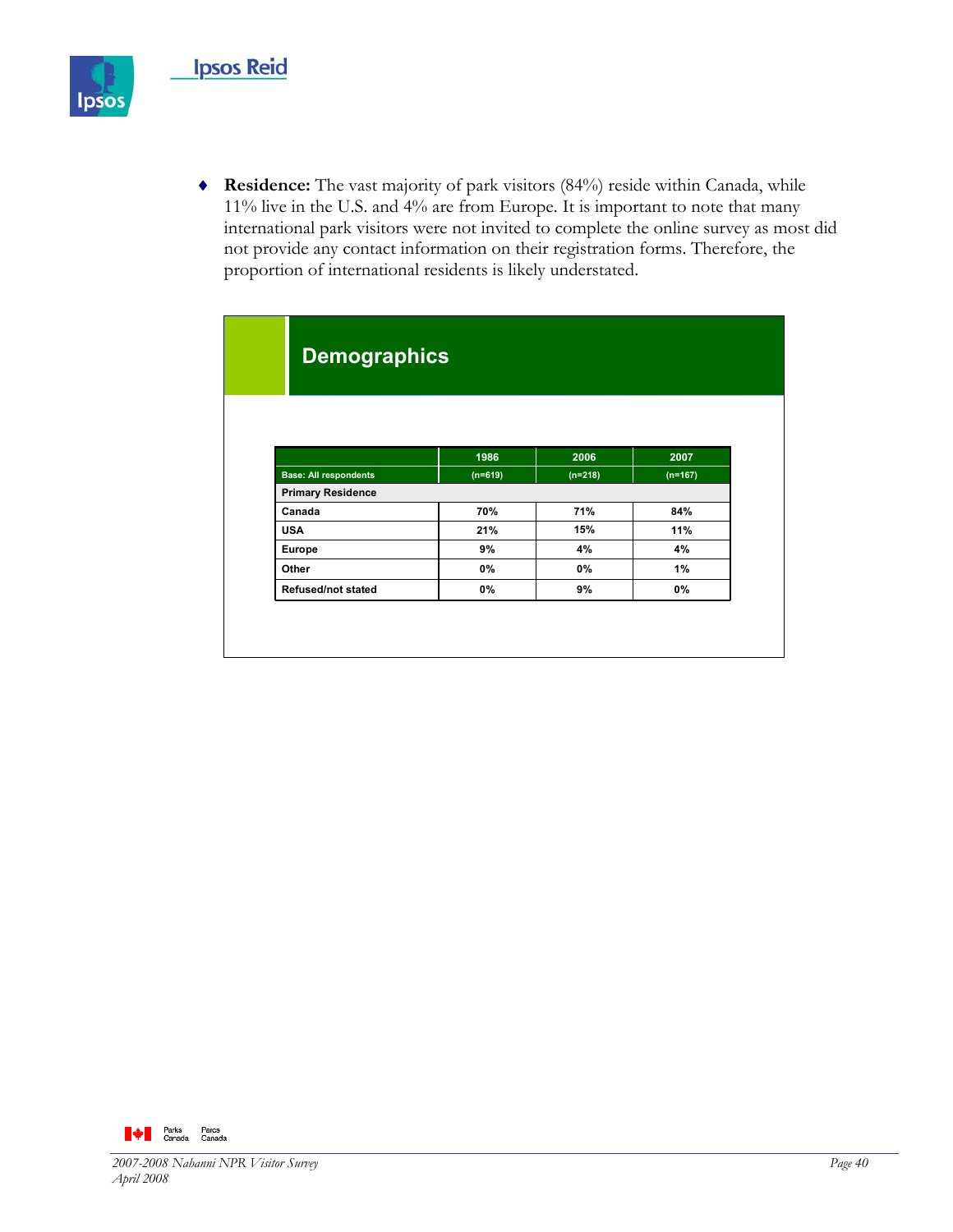

# **Verbatim Comments**

## **Suggestions For Improving Overall Visit**

- ♦ I loved everything about it. Only thing that could have improved my experience would have been a longer visit. A longer hike to the bottom of the falls would have been nice. I really want to go back and spend more time. A great place to see!
- ♦ It was well orchestrated from start to finish. We felt very special, being greeted at the dock. We were treated like honoured guests and even though staff had other work to do, we never felt rushed.
- ♦ I hope that this site is able to remain as clean and natural as it was for our visit. It seemed like we were the first to explore the river. Apart for the ranger stations, there was no sign that anyone had gone before us.
- ♦ The only complaint I have is that the signage for the check-in at Deadman's Valley comes too late. We were by it before we saw it. There needs to be a warning upstream that is clearly visible. Also, it wouldn't hurt to warn paddlers about "bug hell" at the end of the splits. Other than that, everything was great. Really enjoyed the staff at Virginia Falls. The pulley for the bear cache on top of the falls is far too slow and laborious. It could easily be redesigned. The bear cache at the bottom was not operational when we were there. I would have liked to begin my portage the night before, but really needed to have the bear cache in place to do that.
- ♦ I think they should get rid of the tent pads at Virginia Falls. Our tent bottoms got soaked - we would have been better off on the ground.
- ♦ I also went to a campfire where there was much more emphasis on Dene culture and history. It was also at Virginia Falls.
- $\bullet$  Less people in the park.
- ♦ It would be nice if the sites at Virginia Falls were either more private or way more communal... either way is fine, just didn't like the in between.
- ♦ The staff and cultural representatives were excellent. The information and assistance provided by staff at Rabbitkettle Lake was outstanding and set a very positive tone for the whole trip. The Warden at the Virginia Falls campground was very friendly, although very busy, she responded to the moose over the falls incident very professional. Our trip was outstanding, about the only suggestions was that coordinates (longitudes and latitudes) of some of the recommended campsites be mentioned in the river guide as with the high water it was difficult to gauge where they were. But that was also part of the adventure!
- Any chance they can make the sun shine more?? We had a fair bit of rain and cold weather.

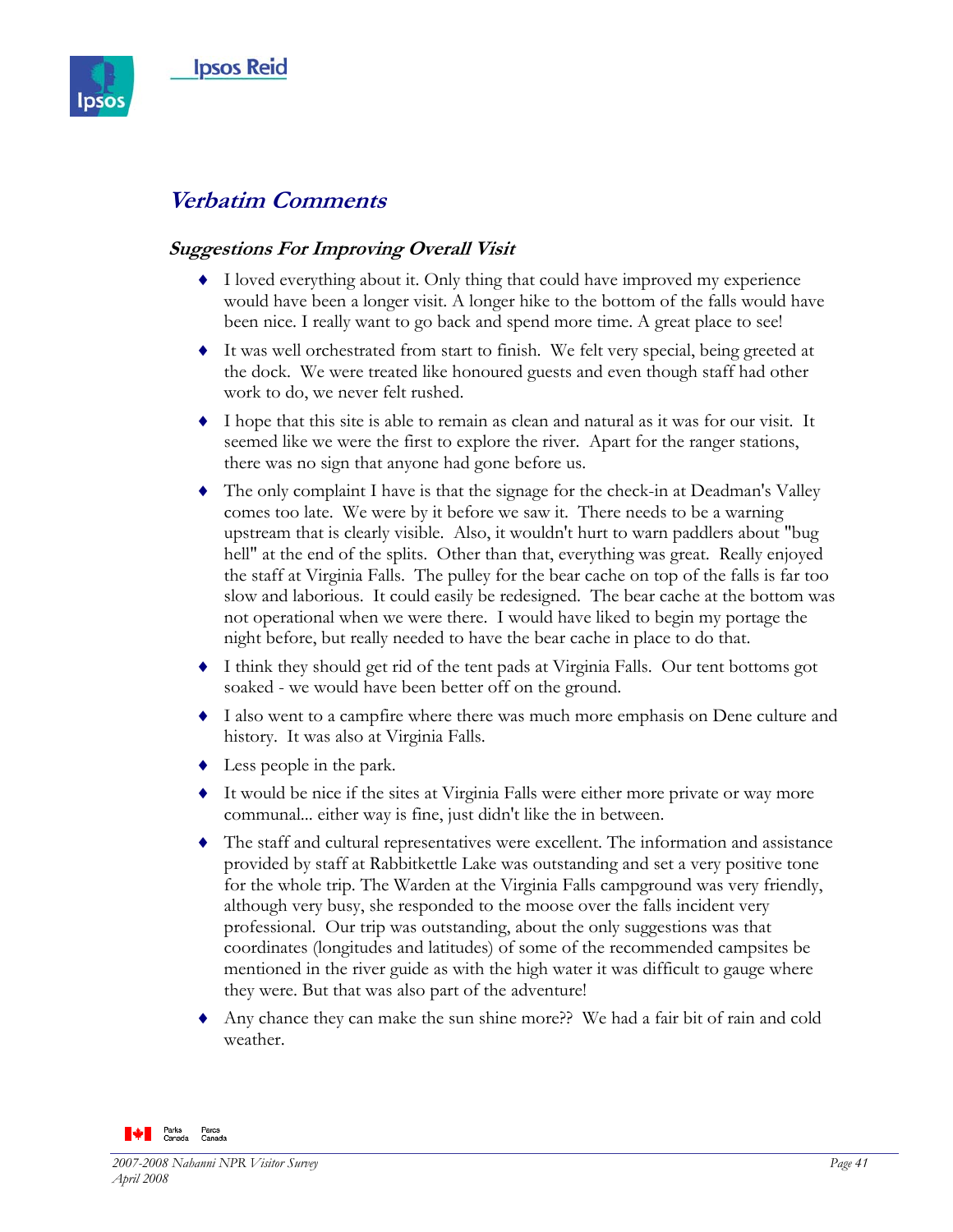

- ♦ The ugliest blemish on my Nahanni experience was the state of the toilets at the Gate campsite...sort them out!!! They were full and vile! Either ensure effective toilet management or plan for visitor wilderness toileting only!
- ♦ The toilet facilities at Pulpit rock were poor.
- ♦ Not enough is mentioned about the geology other than in books. It is one of the most fascinating aspects of the park.
- ♦ Keep funding it. This was one of the most spectacular two weeks in my life.
- ♦ Found the camping and washroom facilities at Virginia Falls very welcome. On the other hand I enjoyed the no-trace camping along the way and the feeling it gave one that you were the first ever to be there. Overall I think the balance was good.
- ♦ The check-in station across from Prairie Creek is badly situated. Getting to it would have been almost impossible for us camped on the other side of the river so we did not check in there. Virginia Falls has been much improved. We would have liked to spend one more night but were not allowed even though there was lots of room vacant.
- ♦ No additional comments. It was a wonderful trip and park staff were very helpful and knowledgeable.
- ♦ It isn't within the jurisdiction of Nahanni, but I was picked up at Blackstone Territorial Park, and paddled back to there. The staff at Blackstone were extremely uncooperative. We could hear the people from park headquarters asking over the radio if anyone had heard from us, and the Blackstone staff would not even make any attempt to communicate with them, even after we asked them to. So that made things a little bit difficult.
- ♦ Well-trained guide who can answer questions and did not work so hard to further a political agenda.
- ♦ I would have liked the option of a longer hike down to the river with our guide.
- Too much competition for the "good " campsites on the river. Have ALL parties pack out human waste- the toilet at the Gate camp doesn't work and is very out of place.
- ♦ None, everything was excellent especially the weather which allowed us to view everything.
- ♦ I think the park did a good job and we gained a new respect for the people of the North. We appreciate the efforts to preserve the park from development.
- ♦ Nahanni may need to look at the number of people that visit in a year. Despite the remote location, we encountered many visitors on our three-week trip down the river. This makes for a crowded feel to the trip that at times detracted from the wilderness experience.
- ♦ Some discrete and consistent with the environment signage so we would know where we were-had no idea till be got to the Pulpit. Couple more composting toilets at campsites.

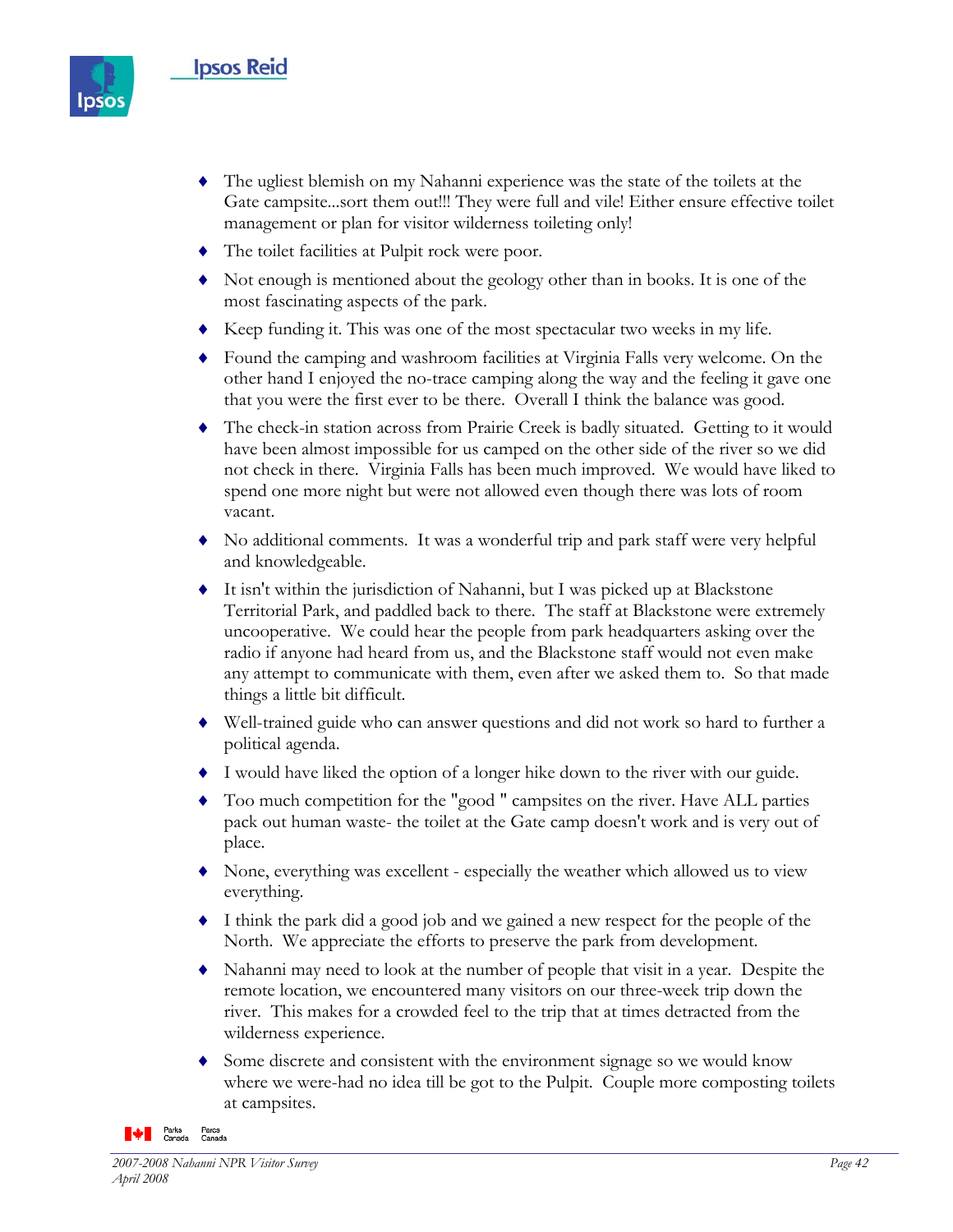

- ♦ Better weather (Ha! Ha!). The park ranger at Rabbitkettle was pleasant and interesting to listen to.
- ♦ Everything was fine (nobody can change the weather conditions).
- ♦ The native interpreter often felt self-conscious about transmitting traditional myths while speaking to a largely southern (urban) audience. The traditional worldviews are nothing to be ashamed of.
- ♦ Great job, very pleasant stay at the Falls.
- ♦ I am amazed that someone managed to rationalize the boardwalk system at the falls. The value proposition does not make sense given the few visitors. But, given the coming energy/carbon problem, I would make use the falls for power generation... a much better trade-off (though few would agree).
- ♦ All of the park staff, both in Fort Simpson and at Virginia Falls were knowledgeable and helpful. I would not have enjoyed our trip as much as we did without everyone's help. They helped overturn our bad mood after having been involved with an unscrupulous outfitter and nearly missing out on our trip. The information and help they provided made our private trip quite enjoyable.
- ♦ Nothing needed for improvement. Wilderness is what I went for. Fishing Licences for the trip are expensive. We bought several and caught one fish.
- ♦ Overall, this was an excellent experience the highlight of our trip to the Territories. Very little improvement is necessary to the visit. If there was a short history and fact booklet available at the site, I would have purchased it. Also, a t-shirt that was only available to visitors of Virginia Falls in Nahanni National Park.
- ♦ Nothing that the park could have done to improve my visit. I just regret now that I didn't arrange a longer trip to the park so that I could have stayed overnight or at least had time to hike to the base of the falls.
- ♦ Everything was first class. I highly recommend this trip.
- Better toilet facilities at campsite at Pulpit \Rock.
- ♦ More civilized bathroom facilities.
- ♦ This is just fantastic and MUST be preserved at all costs!!!!
- ♦ Possibly lengthen the campfire talks.
- ♦ Large groups traveling down the river dig big pits for human waste. I feel that these large groups should pack out their waste. There are containers to do just that which are used by other companies on other rivers and they have proven to be effective. With such large numbers traveling down the river every summer, I feel this would help minimize the impact on the surrounding land.
- ♦ I enjoyed the visit immensely. The boardwalk was excellent and surprising, and I didn't expect the interpretive programming, which was nice. The singular, most disgusting and embarrassing (being Canadian) issue was the state of the NPR

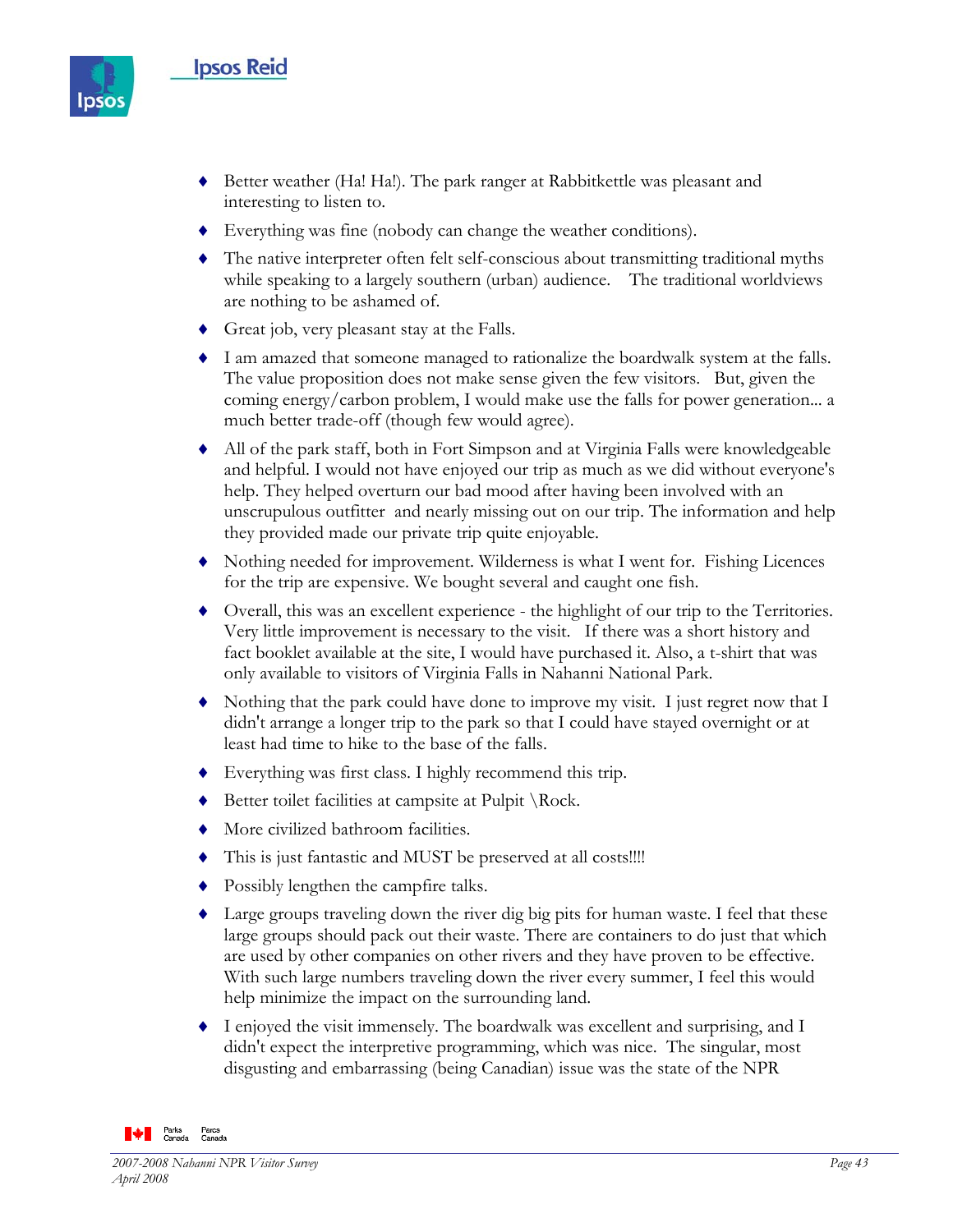

outhouse facilities: they were filthy and unusable and the Parks authority should be ashamed.

- ♦ More outhouses and camping platforms.
- ♦ The only thing would be to help ensure that the guides develop good public speaking skills.
- ♦ The Park could not have done anything to improve my visit. The outfitter could have done a lot - like not insist on wood fires for all cooking, like not do as many km per day on the river. Give us more training in canoe handling.
- ♦ Nothing! It was very well organized.
- ♦ It must find a way to help accommodate the summer mosquito problem that can arise. Offering repellents and bug blocks/netting at sites for fees. The consequence of being short supplied can make life in the park really miserable and takes away from the real 'Grandeur' that should be enjoyed. This being a very limited trip for most there is little ability to deal with this oversight from unprepared parties. We were also wondering about the very scarce wildlife through the park. While we did not hike extensively off the river, we saw very little wildlife during the trip. Especially noticeable was the lack of Moose and Birds throughout the park. I'm sure you do not have the powers to create wildlife I wonder what could be done to enhance natural habitat for diminishing populations. On the southwest US rivers, we usually experience considerable more wildlife.
- ♦ Great park. The nature makes the park a gem. I would suggest that park infrastructure be limited to maintain the natural integrity of the park.
- ♦ This was a trip my son and I will always remember. It far exceeded our expectations. We were especially impressed with the lack of ANY litter - a result of no-trace camping being taken seriously.
- ♦ The staff were very present, highly visible and helpful and assisted with our group giving a valuable introduction/orientation to the park as well as providing the campfire program - I can't think of any major improvements - perhaps a more detailed briefing on bear safety as we did find fresh tracks at the Virginia Falls site.
- ♦ We were very pleased and impressed with Nahanni NPR.
- The only negative thing that I could think of on this trip was the amount of bugs, which you have no control over and I thought there could have been more outhouses/toilets at different campsites along the trip. I realize that some/most of the campsites we stopped at were not marked campsites, but there weren't a lot of outdoor toilets around. I enjoyed every minute of the trip, even the bad times.
- ♦ Fixing the bear cache at the base of the falls. The bear cache at the top of the falls was a great idea.
- ♦ Wonderful park well maintained, a jewel experience.
- ♦ Virginia Falls washrooms, boardwalks were great. The NPR staff in Fort Simpson were excellent. The staff at the visitor information centre in Ft Simpson was so out

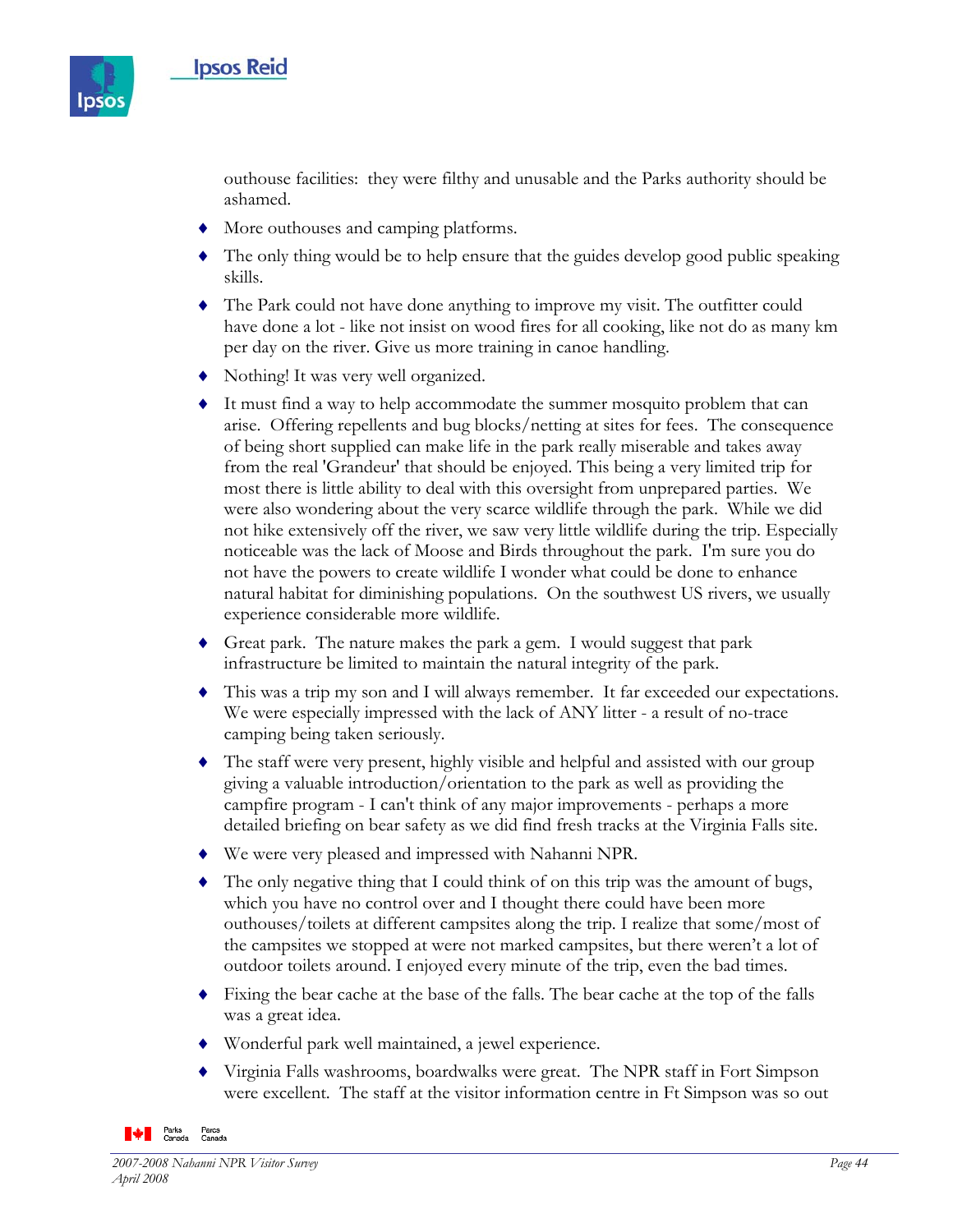

to lunch and clueless; it was a joke. They told us the park office is closed on Sundays, the park was closed due to grizzly bear sighting, and that we could not fly into Rabbitkettle.

- ♦ It was an amazing experience that I will never forget and besides killing all the bugs.
- ♦ I thought it was an incredible trip. Would like not to be made to feel like a criminal if I was to get out and look around at Whitspray Springs.
- ♦ Some photos of the river during the spring flood period and the ice break-up would be good.
- ♦ Please make it larger to ensure the habitat surrounding the park is well preserved so I can bring my kids there one day. Thank you and honestly this trip changed my life so positively.
- ♦ The fact that there were few "facilities" was a feature of this trip.
- ♦ The check-in station after the Falls is very difficult to see in advance and it is difficult to land on the steeply sided embankment. We saw some near spills there.
- ♦ I had a beautiful trip. Thank you.
- ♦ 1) Campsite toilets just above the "Gate" on the river need to be refurbished. 2) Park staff were not around when we were there. 3) I would have liked to buy a fishing licence.
- ♦ We had limited time there so the time we had was used very well. No suggestions.
- ♦ Visit was short but great. We were on a flight seeing tour so had limited time at each destination. It was as good as it could be for the time we had to spend.
- ♦ It was truly the trip of a lifetime, rain or shine, magnificent
- ♦ More extensive areas to walk in but I believe time was a limiting factor.
- ♦ I went for the experience of the river and the land and did not have any particular expectation of the interpretive programs.
- ♦ It's a beautiful site that's well kept. The guide was extremely knowledgeable and answered all our questions about the history and nature.
- ♦ The orientation by staff was great. We enjoyed a trip where we hardly saw anyone, which was awesome.
- ♦ The visit was fabulous. I hope parks will be able to expand the park to its full potential.
- ♦ Improve the maintenance of the toilets at Virginia Falls which were very smelly.
- ♦ Simplement la plus belle place au monde... SVP ne touchez à rien...
- ♦ I can't think of anything that could have improved on. One of the most spectacular trips I have had to date. The park is a rare jewel and I'm thrilled the park boundaries have been extended.
- ♦ It's no fault of Nahanni NPR, but I wish I had had more time to hike down to the bottom. Between the foggy day, rain drizzle and a rafting group passing through, my

**A** Parks Parcs<br>Canada Canada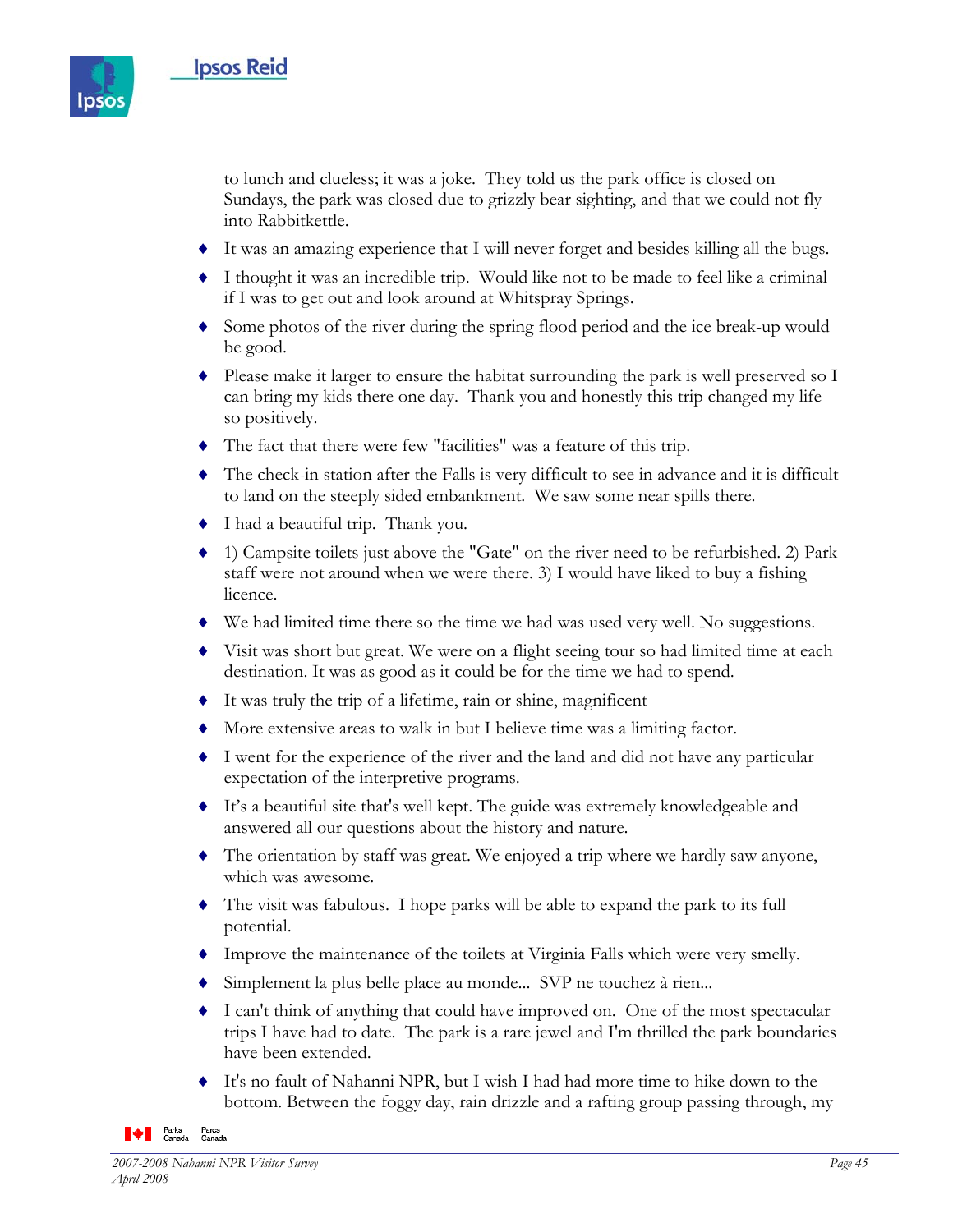

visit was just too short! I really feel the park needs to be expanded to encompass the entire watershed. Flying into the park, we passed so many fantastic natural wonders - it all needs to be protected from industry and natural resource exploration and saved in perpetuity.

- ♦ The opportunity for backpacking could be increased. I would love to be able to access more of the park; however, I think that easy access could also change the park negatively. I feel fortunate to have been able to experience Nahanni NPR, it was one of the most beautiful places I have ever been. However, the expense of getting there will likely keep me from being able to return. As stated before, access can be a double-edged sword.
- ♦ Great overall.
- ♦ On our northern canoe trips, less is more. The less disturbed country we encounter, the more we enjoy it. From that perspective, the worst part of the trip was our stay at Virginia Falls. It's naiveté I'm sure, but I just never expected to see all that development, air traffic, etc. in what I assumed was a true wilderness preserve. But there's probably nothing that can be done about it at this point. Other than that, the trip was fabulous and we plan to return but stay a lot longer and do some hiking in the canyons.
- ♦ It was excellent.
- ♦ Over all a well-run and enjoyable stay, with good safety standards. We had a lot of confidence in the professionals that were managing the Park.
- No, it was the trip of a lifetime for me.
- ♦ Portaged our canoes around Virginia Falls (just kidding!). Keep it pristine.
- ♦ I have no complaints. I came to take a wilderness trip, and it was a delight. The regulatory system was navigable, and every staff member who I met with or talked to on the phone was friendly and helpful.
- ♦ Communications coverage for our guide, possibly a VHF or cell phone repeater. It might have expedited our outbound transportation.
- ♦ Expand the park boundaries and protect the resources and protect from development. This is an amazing area that deserves the utmost protection. We were happy with our trip.
- ◆ Great trip.
- ♦ Love to come back through on a canoe or raft!
- ♦ The building of a park interpretation kiosk at Nahanni Butte will provide some relation between the park and the community. Some more visible community involvement should be encouraged.
- Less is more in this situation. I actually had expected to be entering a total wilderness situation, and was surprised to find rangers' huts, boardwalks, etc. They are luckily kept to a minimum.

**WE Parks** Parcs<br>Canada Canada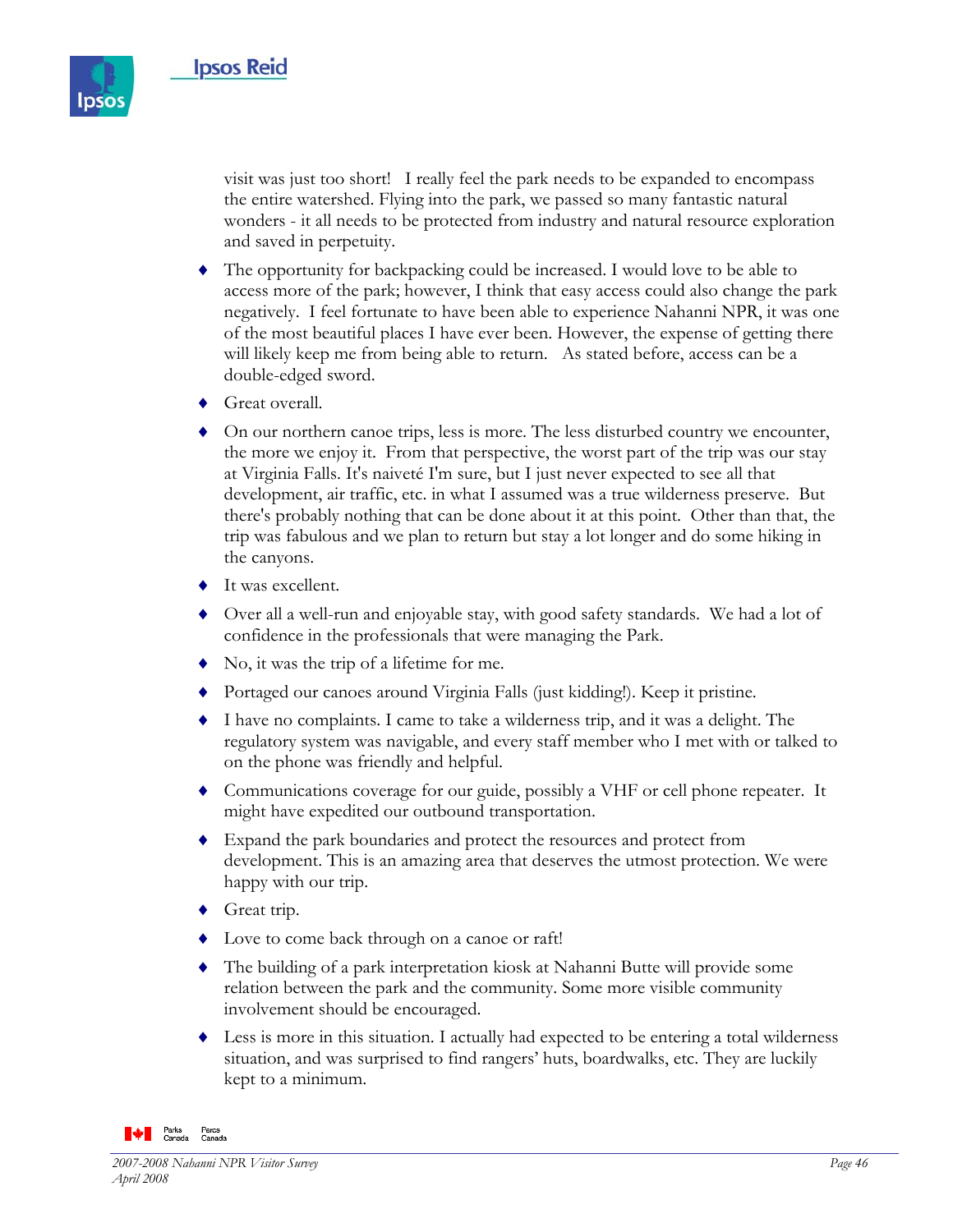

- ♦ Overall a great trip! The staff was great! Not to mention the physical landscape! A definite special place in Canada. I would encourage the government to increase the protection area even further to the whole Nahanni watershed, and to continue working closely with the Dehcho. One last point; it is my opinion that the Prairie Creek mine is an eminent threat to the water quality of the watershed, and also threatens the Nahanni river as a wilderness river! The government should be cautious about this topic!
- ♦ At least have one sign at the outset where those beautiful hikes start. (Between Rabbitkettle and Virginia Falls.) This would not harm anyone but would make a trip much more enjoyable. It would avoid wasting a lot of time to try and find the start point of a hike. Second item. Make better maps available.
- ♦ I would have like to have been with less people. I was surprised at how full and busy this part of the journey was.
- ♦ As previously stated, I was surprised to find I had to be guided, and would have preferred time on my own. It was a dream come true for me to see the Nahanni country and the Falls. I am very glad it is a Park, and hope it will remain protected from potential environmental damage!
- ♦ My visit to the park was a very positive experience. The staff was there to greet us when we came to the docks and the programs offered were very informative.
- ♦ I really don't think we could have had a more perfect trip.
- ♦ We had a great time. One of the highlights was the absence of defined camps (except at the falls). The wilderness aspect made the trip significantly more enjoyable for our group.
- ♦ The area is well maintained considering its remoteness. The campsite at the falls was more elaborate than I was expecting. The park should be expanded to include all its tributary headwaters.
- ♦ The number of guided trips is having an impact on camping sites below the Falls. The day use of Virginia Falls (by charter aircraft) seriously downgrades the sense of splendour of the Falls.
- ♦ A small point, but the toilets at the gate needed to be emptied. Other than that a beautiful experience.
- ♦ Well looked after at Virginia Falls good to limit access to maintain natural beauty.
- ♦ Very well run. Very nice staff.
- ♦ Overall a great experience, only wish I had more time.
- ♦ Excellent visit the park office in Fort Simpson was great, knowledgeable and friendly staff even the summer student. Keep training those young people!
- The campsites could have been better maintained. Water (rain barrels or otherwise) should have been provided.

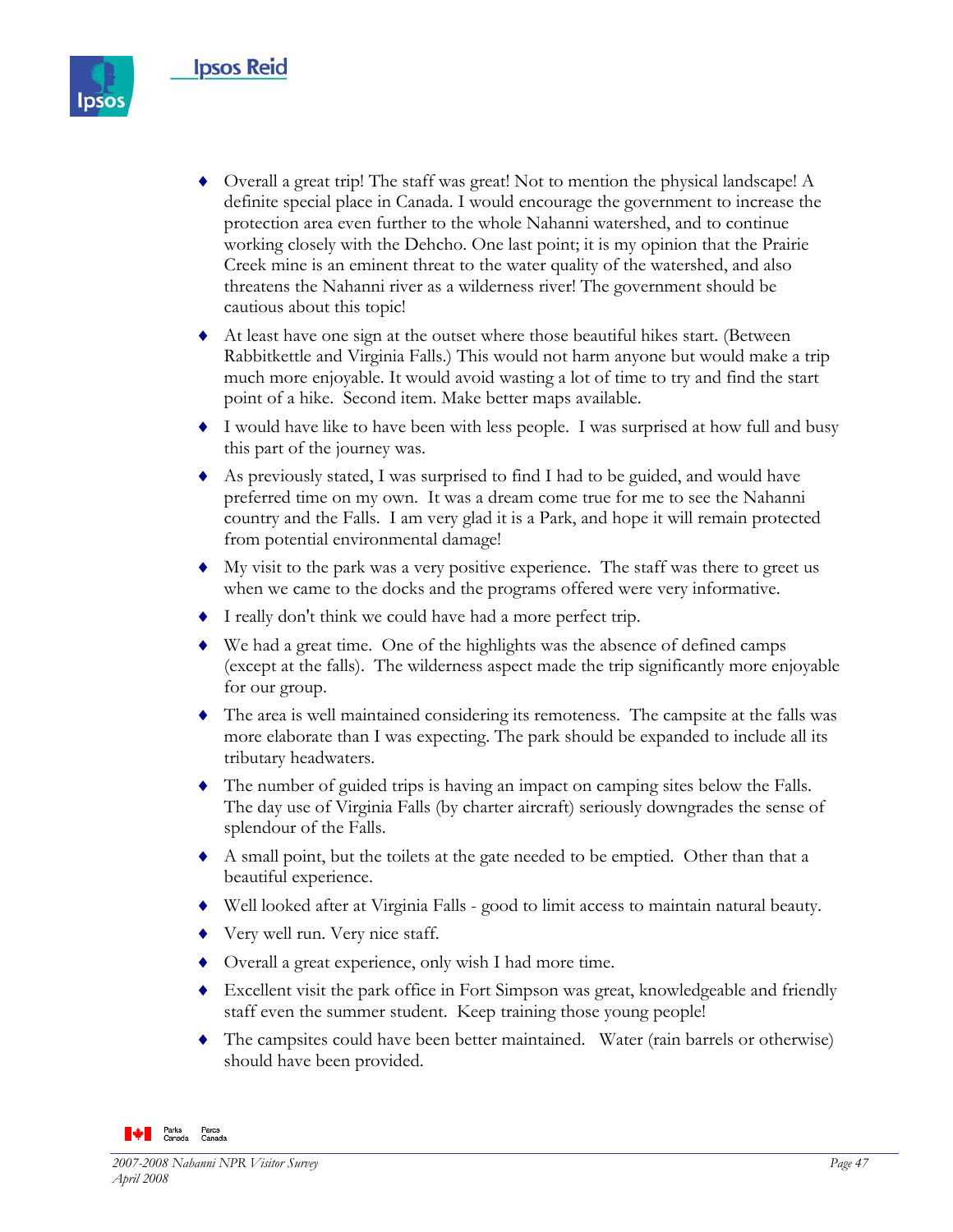

- ♦ I enjoyed my visit very much. I guided 3 trips across the summer, and found them all very good, the NPR staff is great.
- ♦ Campsites were clean. In general there were too many people on the river, and not enough signs of wildlife. Compared to other rivers in the NWT, the Nahanni takes second place to the Horton. Friendly staff though. Good bear safety messages. Good anti-bear food protection devices/shelters etc.
- ♦ Expand the park to include the entire watershed; remove mine tailings and arsenic storage!
- ♦ NNPR has high standards for the guides employed within the park. Therefore, I feel there should be some support from the park and other associations involved to provide a fair wage that reflects the knowledge, training and skill that the guides have developed. If the park and the outfitters that operate their desire a safe and reliable product to be delivered by their guides, than they should buck up to make it a sustainable profession.
- ♦ I was surprised that most of the composting toilets at Nahanni were in disrepair. The summer season at Nahanni is short so there should be a better effort to maintain these units in working function - otherwise remove them.
- ♦ I rafted the Nahanni River from Virginia Falls to Nahanni Butte. Visiting the Park and the Virginia Falls areas were a highlight of my life. This is a wonderful part of the world and Parks Canada does a remarkable job. Thank you.
- ♦ At the campground at Virginia Falls, apparently there was a "mix up" and more people than anticipated were at the campsite on the first night (June 10 or 11, 2007)
- ♦ Improve the portage trail from Rabbitkettle Lake to the river.
- ♦ Less rain, but I suspect this is slightly outside your control!
- ♦ The entire trip was amazing
- ♦ We were guided by from the Moose Ponds to Linberg's on the Laird. I cannot say enough about how enjoyable the trip was. We honestly embarked on this trip mostly for the white-water canoeing challenge, which was much better than expected but found that to be only part of the overall. A food drop expected at V. Falls turned out to be at R.Kettle (lucky we stopped by). This was due to a communication error on the part of park management and our outfitter management. Park staff were eager to assist "within policy" and agreed on at a solution to mitigate the damage due to the delay. Park staff need to be congratulated but also need to have the authority to make decisions outside policy in order to solve problems that policy writers haven't experienced or even imagined. This type of environment needs to have a more value driven approach because there are too many undetermined variables. For safety sake, please keep policy at the strategic level and let value look after the logistics. Federal policy does not prevail over nature. Overall this was a "trip of a lifetime" thanks mostly to the teamwork and commitment on the part of management and outfitting staff and Parks Canada. Please thank them for us.

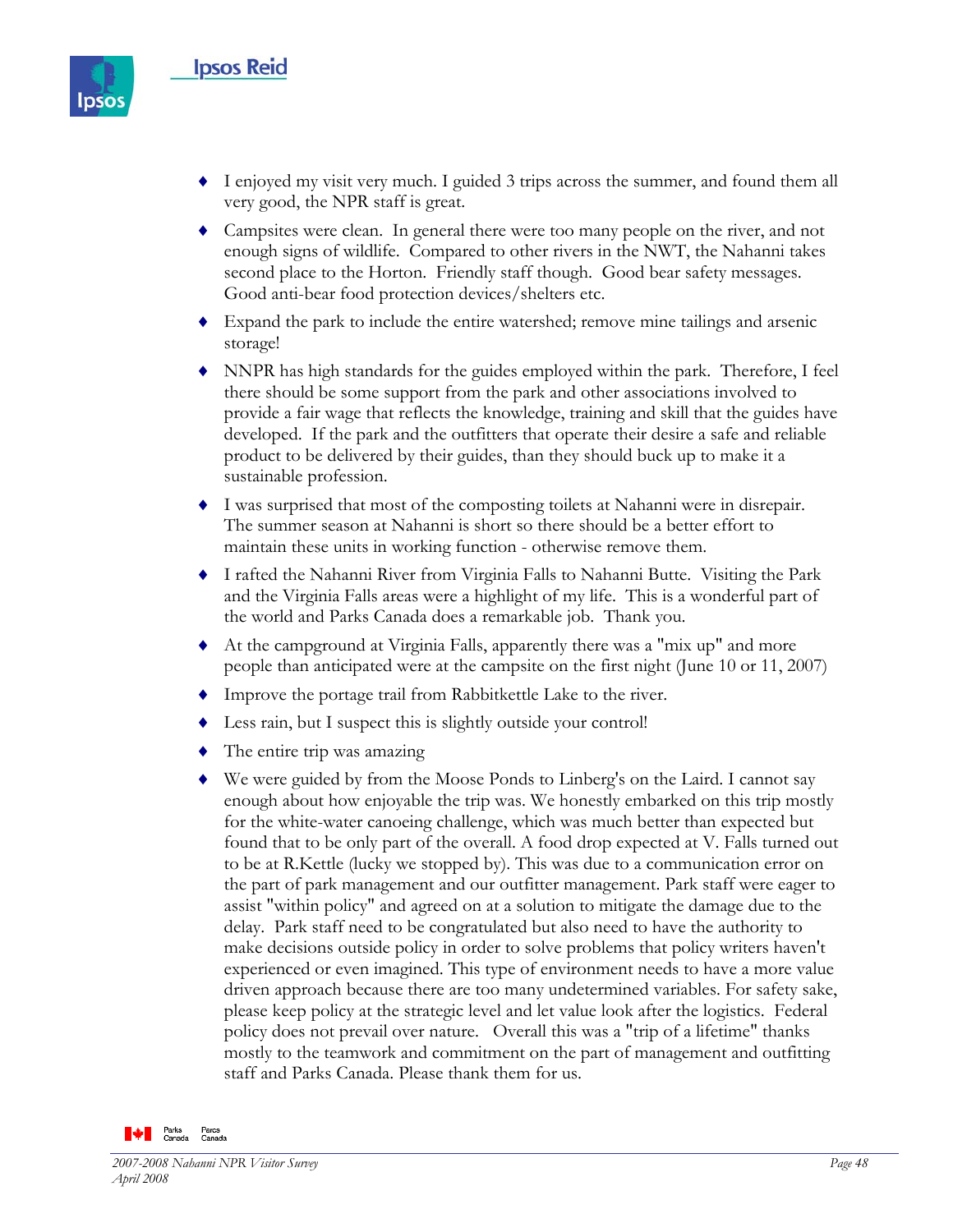

- The toilets at Virginia Falls had to be closed while we were there, and the illmaintained compost toilets had to be put back into service. Surely you know the predicted usage of Virginia Falls, and could make appropriate arrangements. The compost toilets at Pulpit Rock were disgraceful.
- ♦ It was unforgettable.
- ♦ I was totally pleased with the experience I had in the park. I appreciate the efforts Parks Canada has taken to balance a wilderness experience with facilities such as the Virginia Falls campsite and boardwalk. Downstream, the no-impact camping rules appeared to be followed rigorously. Keep up the good work!
- ♦ Provision of toilet facilities at popular camping areas is nice, but could be increased to keep the area pristine. The campers are extremely considerate at keeping the area and campfires clean.
- ♦ Issue more detailed information about which camping sites are open and which are closed. We were briefed in advance, but the sketch in park information folder is not very detailed. But Park Rangers were very helpful!
- ♦ The outhouse situation at Virginia Falls has to be improved. The main toilets were closed due to overfilling at the beginning of August. The black boxes were not working well and are not at all private or gender segregated. This gives a poor impression of the park to day visitors especially.
- ♦ Having longitudes and latitudes on the map would have helped. There was very little in the way of signage. I feel even though the camping is all natural washrooms would have made it more environmentally friendly, instead of every one digging a hole. Soon it is a crap shoot - where is it safe to dig?
- ♦ All of this questionnaire is about the Virginia Falls interpretive program. To me, one of the most significant aspects of the park is its Wilderness aspect. That needs to be protected through continuing to limit visitation and minimize encroachment on the borders of the park by outside development.
- ♦ I think that it is the most beautiful and unkept secret of Canada and I hope to go back again there was nothing that could have been better.
- ♦ Good balance between wilderness park and some monitoring of trips. Guiding companies seem very responsible. Would not want to see more intensive use than currently. Worth extending boundary to fully include potential resource development. Truly a spectacular natural site that should not be spoiled.
- ♦ L'organisation du parc est excellente. Le prix est peu élevé.
- ♦ Too much traffic at Virginia Falls. This was meant to be a wilderness experience, and planes coming in regularly with day visitors I find incompatible with the spirit of adventure, wilderness and self exploration. This is commercialism and I find inappropriate for all national parks.
- ♦ Loos in well-used areas not so good, but understand the difficulty with so many visitors. Loved the privacy as each group's departure was staggered.

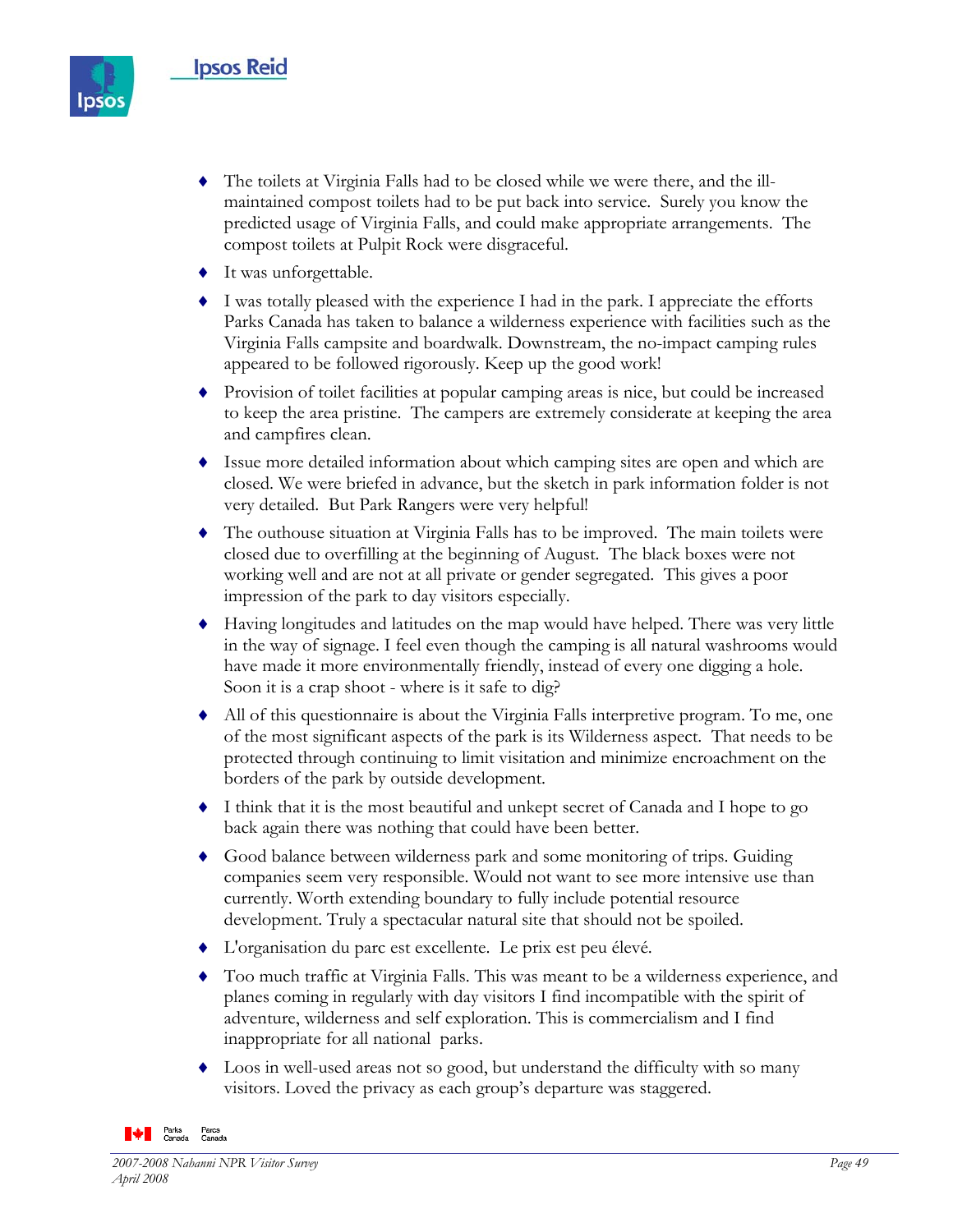

- ♦ Nothing the area is beautiful and our trip was fabulous.
- ♦ We were happy to hear that the Prime Minister was there several days after to increase the size of the Park to preserve a larger portion of land so that it cannot be exploited for other purposes.
- ♦ Great trip can't think of any improvements that need to be made at this point.
- ♦ No, overall the visit was fantastic.
- ♦ We spent 12 days traveling down the river. I suspect there were spots along the river other than Rabbitkettle and Virginia where Aboriginal and early European events occurred - but none were marked with information boards. I think they should be so that the historical presence can be felt every other day rather than just at the 2 sites.
- ♦ I tend to value most a wilderness experience where park personnel and facilities are minimal.
- ♦ Thanks for the beautiful trip.

#### **Reasons Why Interpretive Programs Did Not Meet Visitors' Expectations**

- ♦ Didn't expect much from them. Was unaware they even existed before arriving at Virginia Falls.
- ♦ The information was very relevant to the immediate area we were in, but I would have liked to learn MORE interesting stories from all around Nahanni park.
- ♦ Poorly trained guide, more interested in social political aspects of the park.
- ◆ Too short.
- ♦ There was opportunity to have a longer more informative walk.
- ♦ I learned most from the two guides from our outfitting company. I had also read extensively about the trip so a) I was not expecting an interpretive program and b) to be honest, I can remember very little about it other than the discussions I overheard about what their job was like when my daughter spoke to them. Sorry.
- ♦ They were somewhat simple in nature: more specific information on the flora and fauna and geography of the park would have been helpful. Otherwise, they were a pleasant experience.
- ♦ I would like more information on the natural and human history of the area.
- $\blacklozenge$  A bit too simplistic.
- ♦ Virginia Falls program could have been better organized.
- ♦ Didn't have any expectations, didn't really involve myself in them.
- ♦ Lack of focus.
- It is all pretty straight forward. Not any particular way you can do more with the interpretive program.

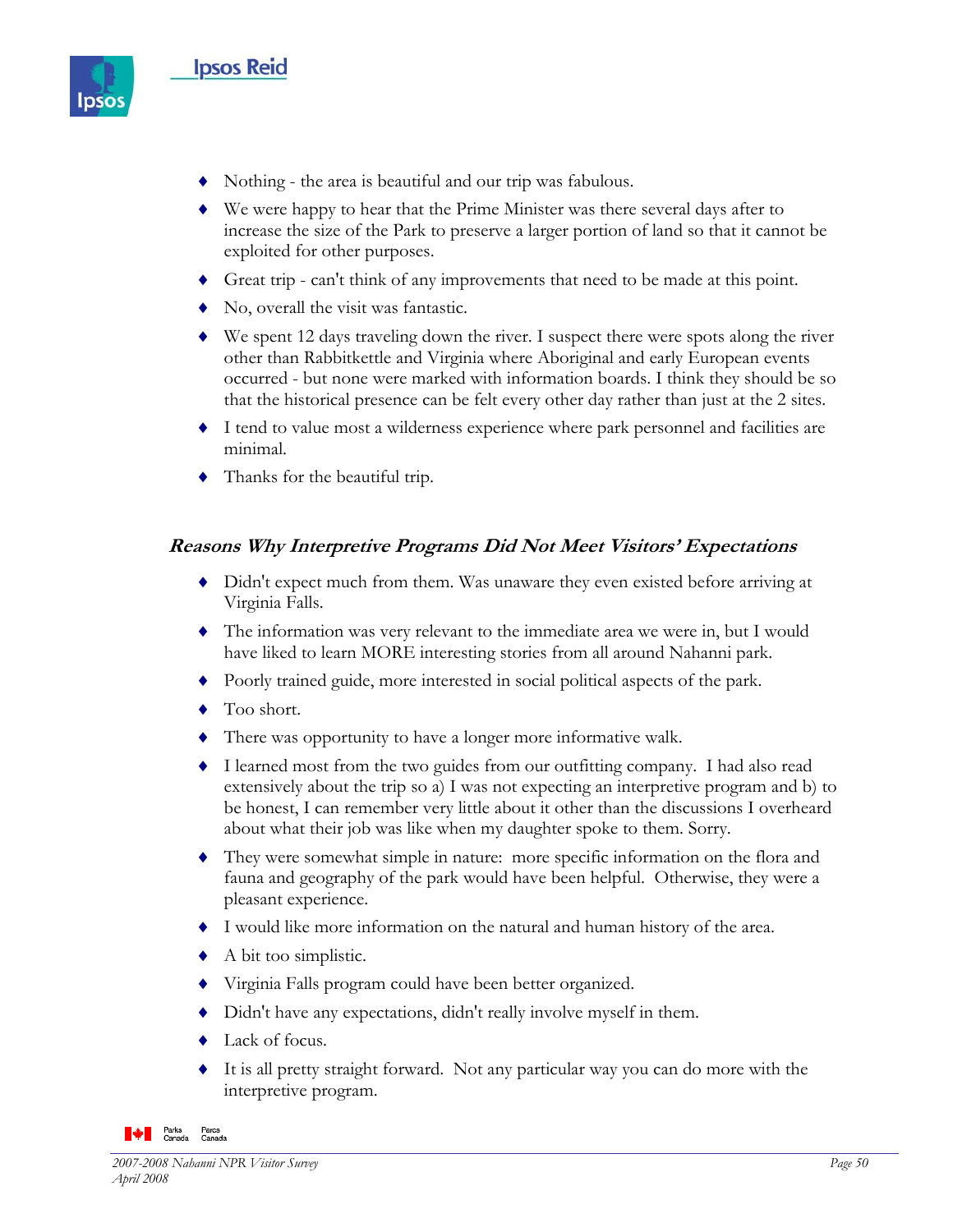

The instructor had some nice props, but really didn't know what she was talking about.

### **Most Important Messages Learned – Rabbitkettle Guided Hike**

- ♦ The most important message that I remember was that this natural site needs to be preserved.
- ♦ Respect the Tufa.
- ♦ Tufa mounds are fragile.
- ♦ The sensitivity of the flora and fauna.
- ♦ The spiritual significance of the area to the Aboriginal people.
- ♦ Tufa's are a spiritually sacred place; visits are a privilege not a right. Black bear & grizzley activity in the area is amplified by the abundance of soapberries.
- ♦ Creation of the Tufa mounds, research in the area, grizzly bear facts, native lore.
- ♦ The Dene people have significant stake in the park and all Canadians need to preserve it.
- ♦ The care taken to preserve the natural features the Tufa mounds and the anecdotes and demonstration of the observing of bears and other natural life.
- ♦ Bear crossing.
- ♦ That Parks Canada treats everyone as though they have no idea how to conduct themselves properly in the wild.
- ♦ Importance of preservation of a culturally/environmentally significant area.
- ♦ We learned some legends and history of the native people. Also learned about the Tufa mounds.
- ♦ That shared management is an important aspect of the park experience. The need to protect the area for future generations and the economic livelihood of the people. Any future development needs to take into account the impact that resource extraction will have on cultural and wilderness preservation.
- ♦ Learned a lot about bears their habitat, trees, etc. Tufa mounds was interesting.
- ♦ Environmental protection.
- ♦ Bears.
- ♦ History and awareness.
- ♦ The importance of the park for bears. The historical importance of the Tufa mounds.
- ♦ Tufa mounds are unique and rare because of their unusual chemistry. The mounds had been revered by the Aboriginal people for centuries. The name came from the small animal bones left by predators. The mounds are fragile.

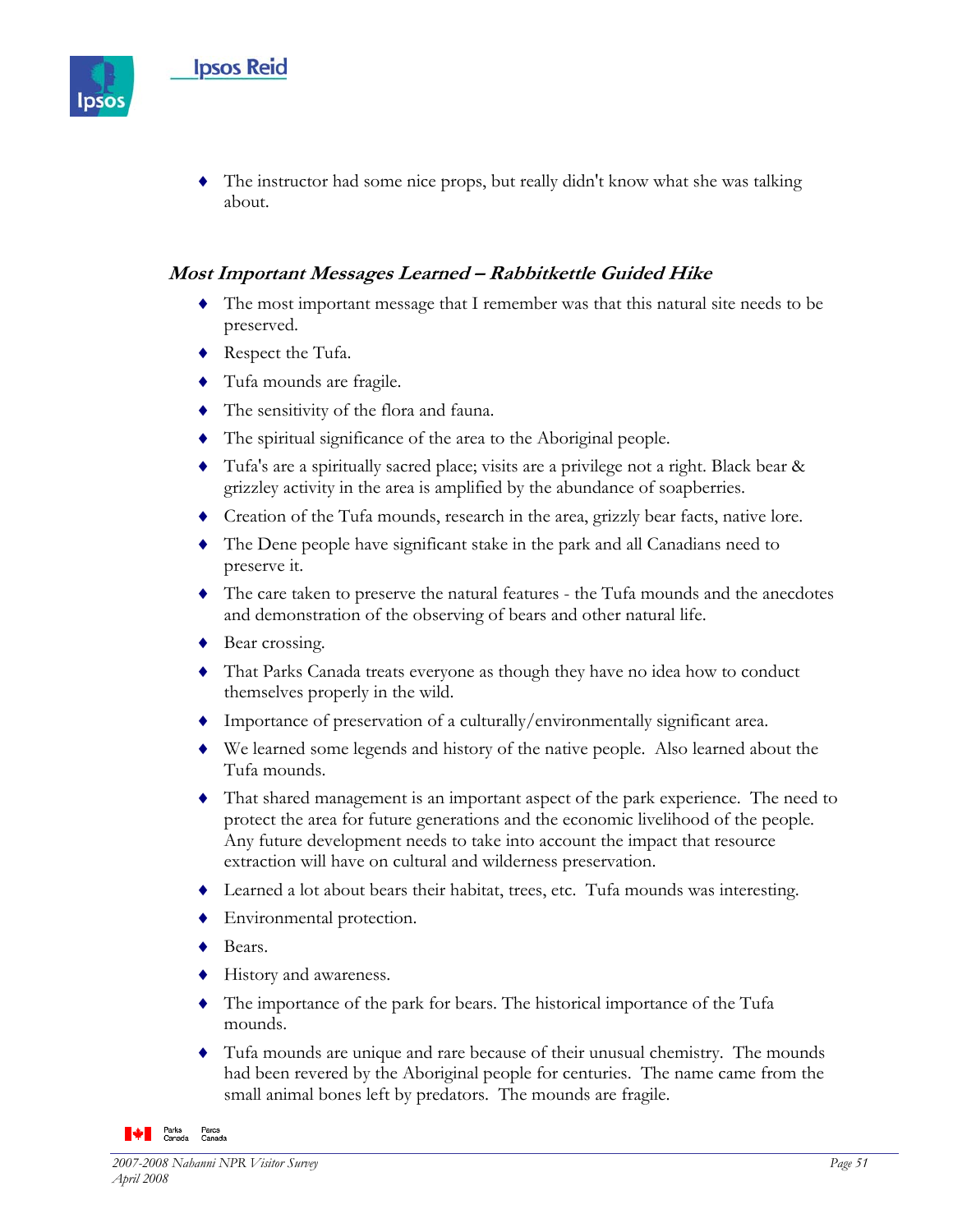

- ♦ Care for natural features.
- ♦ Importance of protecting the Tufa, research on grizzly bear activity, lore about the Tufa mounds.
- ♦ The wildlife meeting grounds and natural history of the area.
- ♦ There are many monitoring programs for flora and fauna.
- ♦ The Tufa mounds and this big green pond that we walked by.
- ♦ How delicate many of these natural features are.
- ♦ The sensitivity of the Tufa mounds to people traffic.
- ♦ Simply how significant the Tufa mounds were to the Aboriginals.
- ◆ Delicateness of the Tufa mounds.
- ♦ Grizzly bear habitat and research on their mobility/range. Tufa Mounds and their vulnerability/historical and cultural significance. Gruesome cool story about squirrel eating a rabbit earlier in the season at Virginia Falls as witnessed by our guide!
- ♦ Geology of area.
- ♦ Legends of the Tufa.
- ♦ How fragile the Tufa mound is. Hearing about how the Dene used to travel there.
- ♦ Importance to the Aboriginal and how gifts were offered.
- ♦ How important Rabbitkettle is to the wildlife in that area.
- ◆ Geology
- ♦ Learned a lot about Tufa formations. Interesting to learn of the cultural significance of the site for local Aboriginal peoples. Was interested to learn that our dog (who we had to leave at the lake) could be a bear attractor in this area - this was news to us and something we will be cautious about in future wilderness trips with dogs
- ♦ The Tufa Mounds are made of calcium carbonate. Much research is being done on the grizzlies and other bears in the area - the amount of land needed to sustain their habitat is significant and is constantly being encroached upon.
- ♦ No message. Just appreciated having a naturalist to explain things.
- ♦ The delicacy of the Tufa mounds. The range of the grizzlies.
- ♦ The Park goes to great pains not to disturb bear habits in the area. The Tufa mound is also carefully protected.
- ♦ Importance of preserving the TOTAL ecological system not just a slice!
- ♦ The formation and degree of sensitivity of the Tufa mounds.
- ♦ Protecting nature the way it is. Respect from the bears.
- ♦ Yo Bear!
- The importance of the wildlife corridors and grizzly bear movement in the area. The fragility of the Tufa mounds and how they are formed.

**Parks** Parcs<br>Canada Canada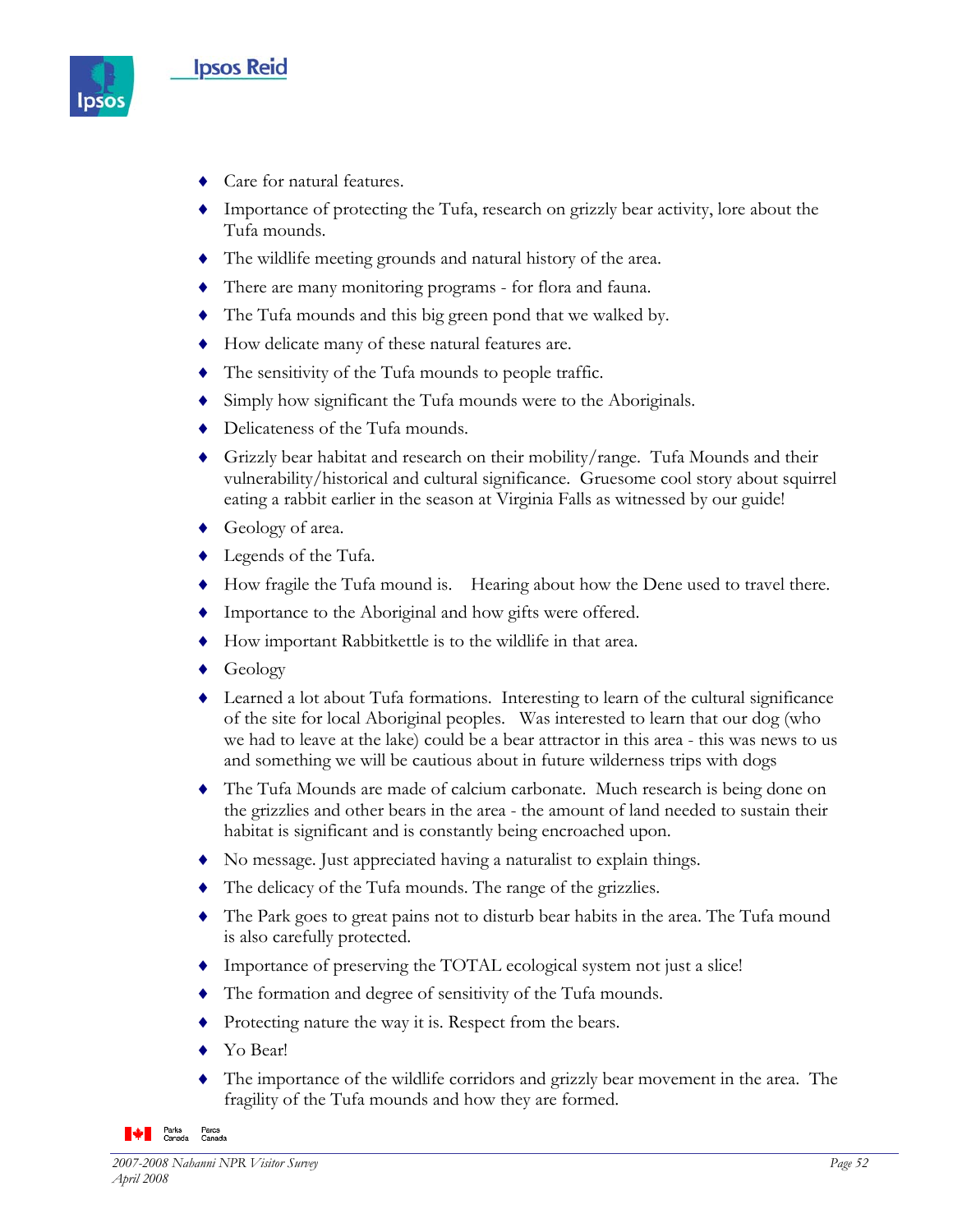

- ♦ The fragility of the landscape.
- ♦ Dehcho offerings. Animal studies and research.
- ♦ The Tufa mounds are very sensitive to disturbance. The feature has a place in Aboriginal legends. The whole area is a prime grizzly habitat and is being studied for this reason by PC to assess visitor impact.
- ♦ The fragility of the mound, how the flow changes direction.
- ♦ Native sacred spot.
- ♦ As Rabbitkettle is the first experience of being in the park, having the hike framed the trip for myself and the clients. The bear study was fascinating, but it was when one of the Dehcho park rangers explained the history of the area in terms of his grandparents and his life on the land, and then the co-management system, that I felt I gained a better understanding of what the park was about, and felt the connection of this ranger.
- ♦ Giving thanks to the area and all the benefits it provides for local people.
- ♦ The origin of the name of Rabbitkettle Lake and the role the Tufa mounds have in that name - the significance of the Tufa mounds in local culture.
- ♦ Don't mess with the bears.
- ♦ History, culture, future plans, bear program.
- ♦ The significance of the area as grizzly habitat.
- ♦ The fragility of the Tufa mounds and their importance to First Nations.
- ♦ Respect for the planet we live on. Also the vast involvement of First Nations and their rich culture.
- ♦ The tree's natural sunscreen.
- ♦ Fragility of the Tufa Mound. Origin of name Rabbitkettle. Dene history of region. Grizzly bear habits. Vegetation. Pride of guide in caring for the park - in sharing his traditional lands with us.
- ♦ Delicacy of the Tufa structures. The presence of bears being allowed to walk on it.
- "Sacredness" of the mounds to the Aboriginals.

#### **Most Important Messages Learned – Virginia Falls Guided Hike**

- ♦ Privileged to be there. Remote place, but Parks is there full-time in the summer. Brought home what Parks (and the Dehcho Nation) are doing vis-a-vis custody of our protected areas. Wasn't expecting interpretive activities.
- ♦ In the end, for me, how important it is to preserve this amazing land and park.
- ♦ I remember being impressed with holding a fossil that was millions of years old. That's quite a mind-boggling notion. I have had a lot of experience with native

**Parks** Parcs<br>Canada Canada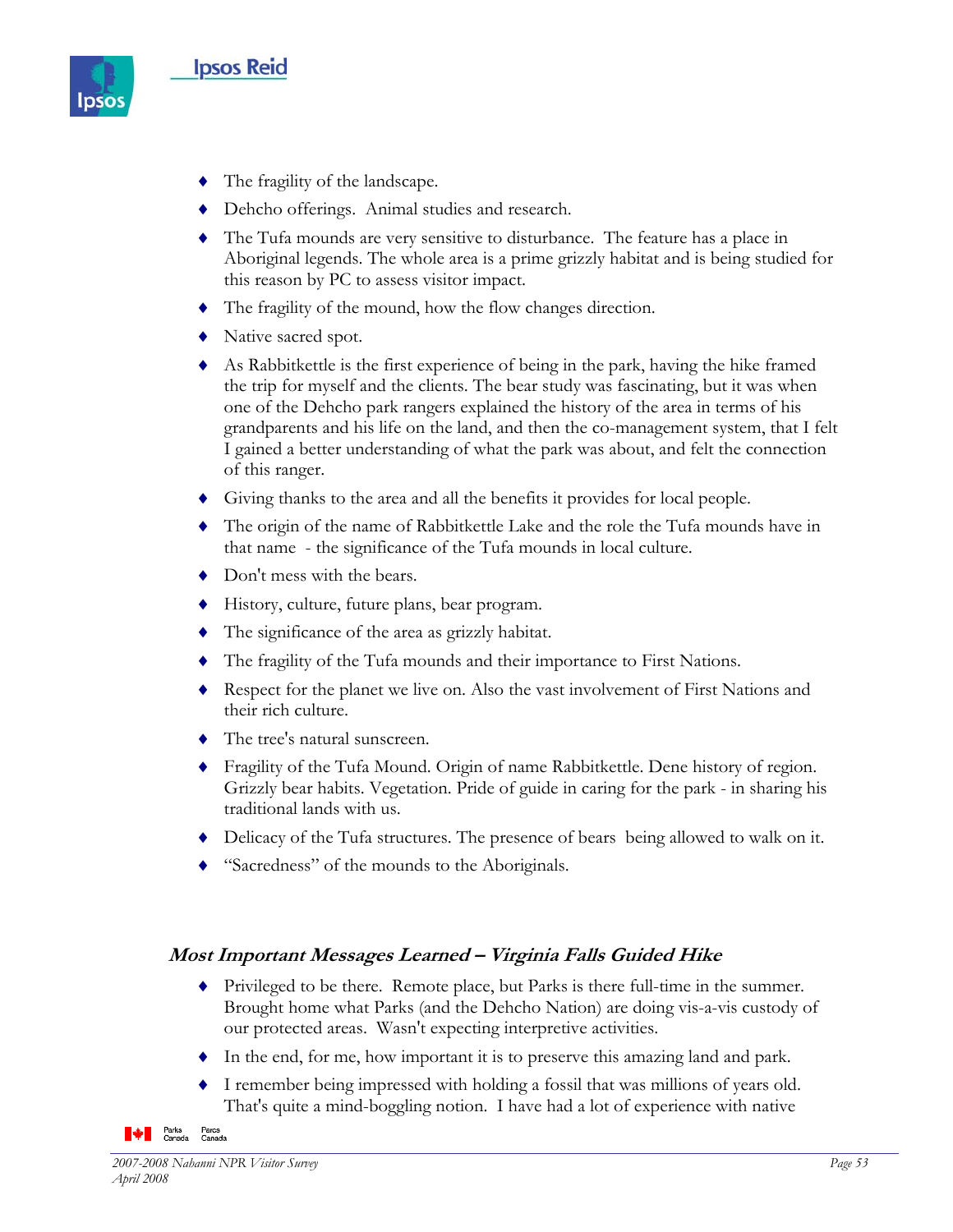

people through my work but quite a few years ago now. It was nice to meet our interpreter who spoke so positively of her culture.

- ♦ History of the Dene in the area.
- ♦ Permafrost impacts the plants such that we cannot walk on them, hence the boardwalks.
- ♦ Don't get near the edge.
- ♦ Plants.
- ♦ Park boundaries were set by visual fly-by, not by cultural or natural boundaries such as nomadic or natural migrations, watershed, etc.
- ♦ The trip into the park and the scenery in the park were much more valuable than the guided tour.
- ♦ Both Parks Canada and the Dehcho appreciate the importance of pristine wilderness, and for different reasons (for the natives it's cultural and for Parks Canada it's a mandate). They are working for the same cause.
- ♦ First Nations. Traditional use of plants.
- ♦ The conservation criteria for visiting the park.
- ♦ That Nahanni is a national park
- ♦ We learned about the geology and history of the Falls and the early explorations of natives visiting the Falls.
- ♦ Creation of the park and the significance it has had on the area.
- ♦ Information pertaining to the falls.
- ♦ History around the falls.
- ◆ Free of Ice during the last ice age.
- ♦ My trip occurred 30 days prior to the announcement that the boundary of the Park would be expanded significantly. The most important message therefore was the importance of the expansion and the long delay in the pending decision. Also why watershed protection was so vital.
- ♦ The fragility of the environment and how well the Park was doing in protecting the Nahanni area from outside impacts.
- ♦ Legends about the park and falls.
- ♦ Building their own canoes out of those trees very interesting.
- ♦ Questions answered about flora of region.
- ♦ History and awareness.
- ♦ The annual hunting and importance of the river to the Dene people.
- ♦ Maintaining the culture of the native people living in the area.

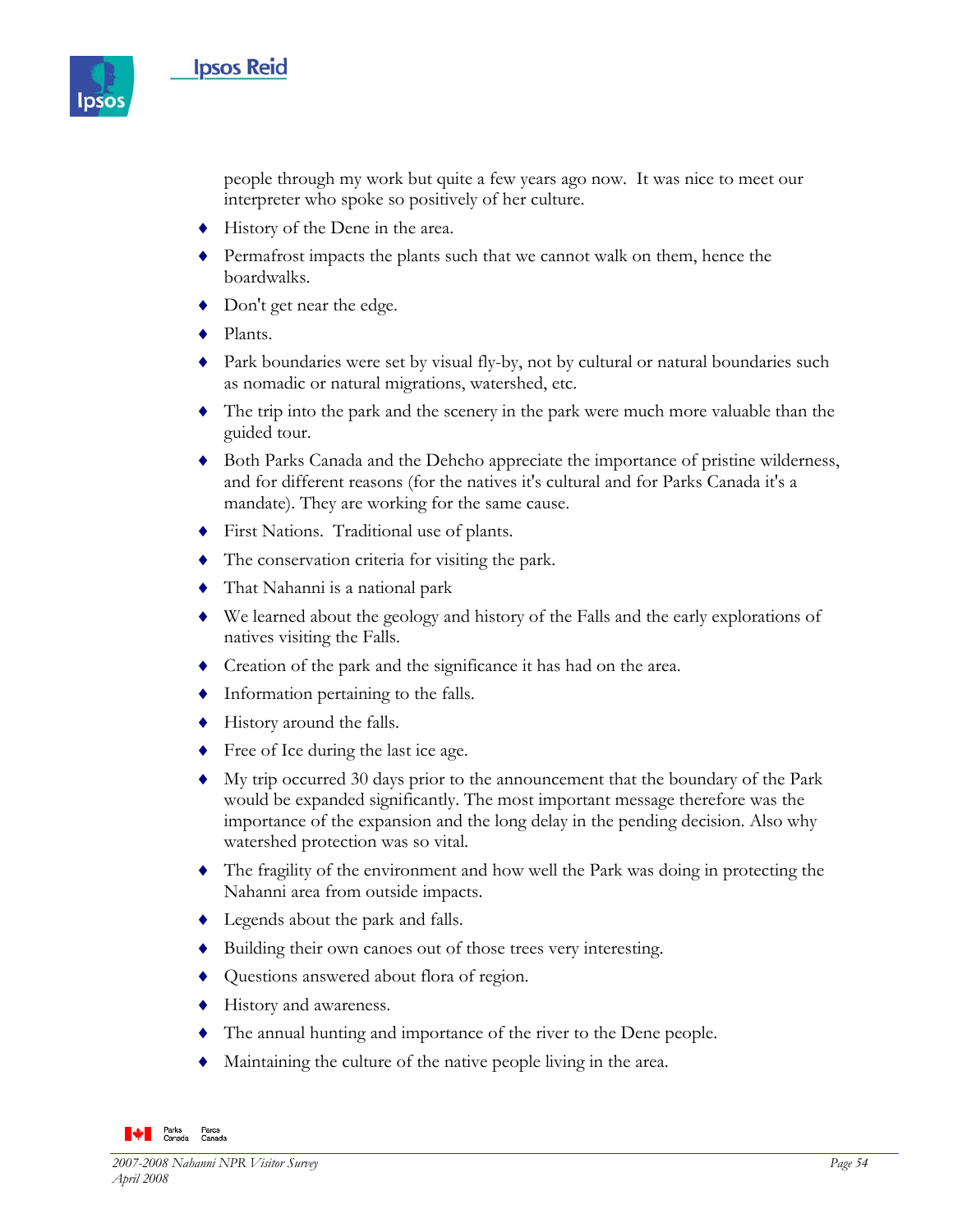# **Ipsos Reid**



- ♦ The falls is nearly twice as high as Niagara Falls. Geology changes at the falls. Above, continental glaciers shaped the land. Below they did not. The river actually flowed in a channel to south in the past.
- ♦ Lore about the falls, protection of the site.
- ♦ Magnificent falls, and the danger of them killing me.
- ♦ Albert Faille and how tough it must have been to live in this wilderness back in the day.
- ♦ How culturally important the falls are.
- ♦ Some of the plants e.g., to use for tea. Park expansion had just been announced by Harper a few days earlier.
- ♦ Leave it like you found it.
- ♦ Respect the river. Leave the environment in the same state you found it.
- ♦ An environmentally sensitive area with incredible scenery worth protecting.
- $\leftrightarrow$  Geology of the falls
- ♦ La grandeur de la nature et son importance au pays.
- ♦ Don't get too close to the edge. That you can cross the river at the top and hike up the hill on the other side.
- ♦ Berries and plants described.
- ♦ Importance to the native people, history of the location.
- ♦ Sphagnum moss used like diapers. Got a sense of the young Dehcho life by questioning our guides.
- ♦ Information about trips up and down the Nahanni in history.
- ♦ Geological creation of the falls.
- ◆ Protecting the environment.
- ♦ Cooperative management and preservation.
- ♦ I did not really learn anything I had not already read extensively about, from the hike. From the pilot and the Visitor centre videos in Fort Simpson I learned about the concern over possible environmental damage to the Nahanni River system from mining.
- ♦ Fragile ecosystem.
- ♦ Safety, power of the falls.
- ♦ First Nations history and life on the Nahanni, also the naming of Virginia Falls.
- ♦ Importance of the vegetation in the surrounding areas and the impact of visitors if the facilities are overused and not removing garbage, etc.
- ♦ Preservation of the river and its feeding tributaries.

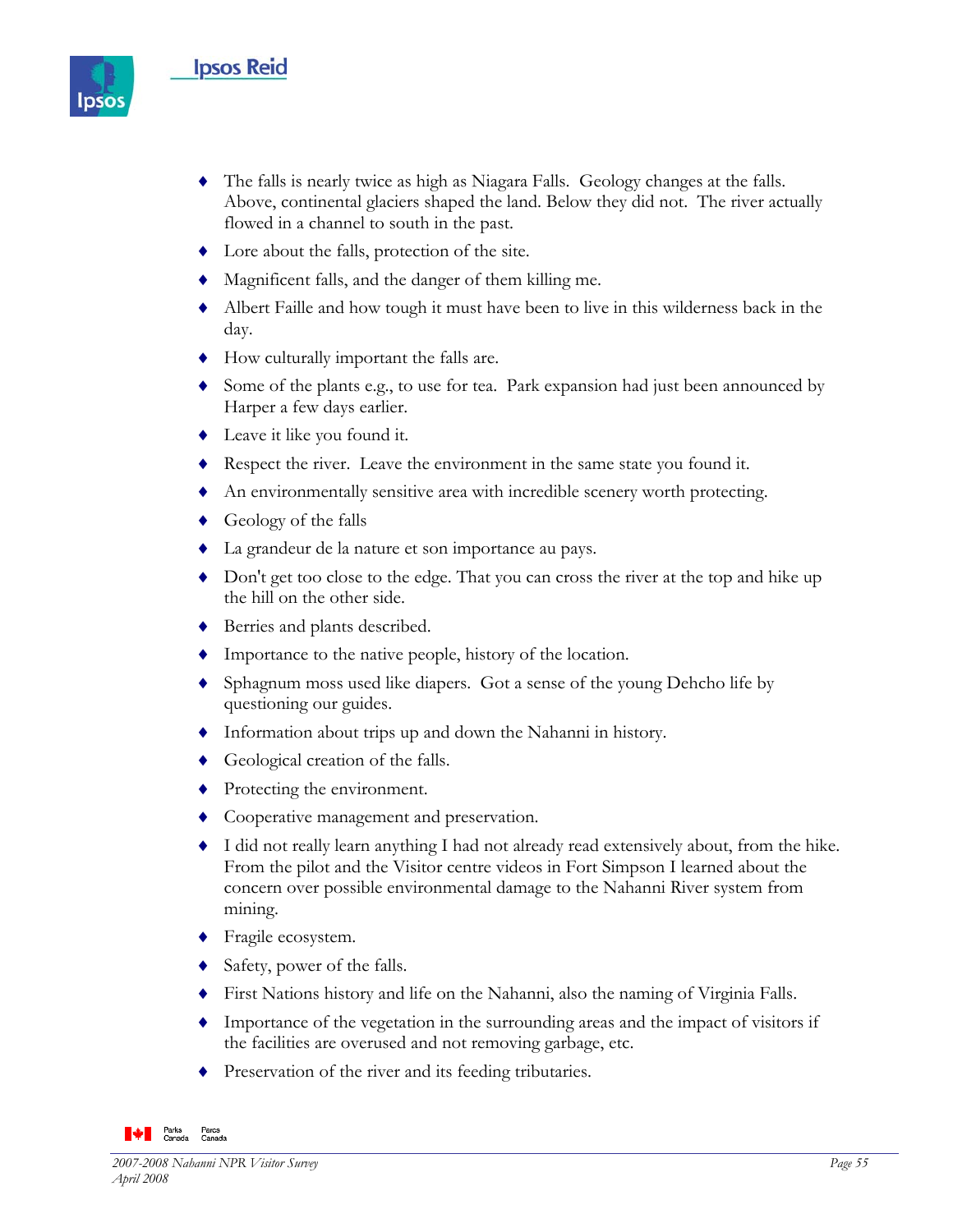# **Ipsos Reid**



- ♦ The issues relating to the increase in the size of the park, covering more of the watershed.
- ♦ Virginia Falls are higher than the Niagara Falls.
- ◆ Don't walk too near the edge
- ♦ The board walk.
- ♦ That there are a lot of people working hard to preserve the land while also providing a place for people to learn.
- ♦ Formation of Falls. Other geological facts. Life of guide.
- ♦ Geology of area.
- ♦ Enjoy what we see and do not destroy the area so others can see it and enjoy as well.
- ♦ Impact of travelers on Nahanni.
- ♦ The importance of the river to the native inhabitants and a lifeline.
- ♦ Preserving the natural environment & the boundaries to the Nahanni area were to be extended during the week following our trip.

# **Most Important Messages Learned – Virginia Falls Campfire Program Led by Uniformed Parks Canada Staff**

- ♦ Partnership between parks and indigenous peoples. Very important. Cultural history. Very important.
- ♦ Bear control.
- ♦ People have been using the park for a long time.
- ♦ Respect for the river system.
- ♦ Nahanni Butte locals depend on trapping from within the reserve for their livelihood.
- ♦ First Nations traditional trapping methods.
- ♦ The Dene people used the land as their only resource.
- ♦ Challenges of Natives years ago.
- ♦ The ecosystem around the falls.
- ♦ The risk of bear attacks.
- ♦ Respect for the land.
- ♦ First Nations myths about the area.
- ♦ Nature preservation is important.
- ♦ Sorry but I cannot remember anything other than they were polite and I talked to them for a bit of time. I went on the falls hike on my own and the 8 days on the

**Parks** Parcs<br>Canada Canada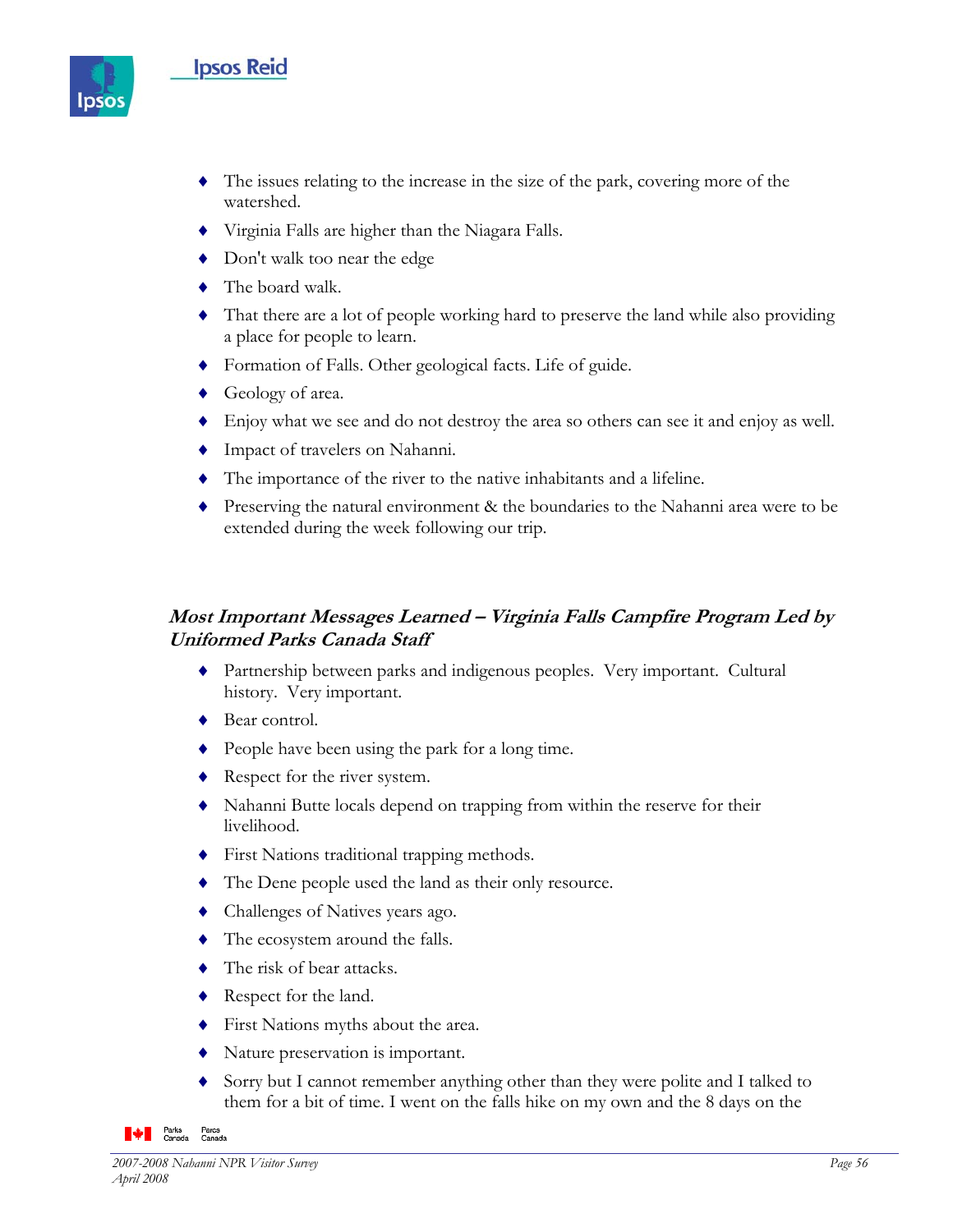

water were great. I found that the worst campsite was the one around the falls - more bugs and wooden tent platforms are worse in the rain then being on suitable ground. To be honest with you, I had waited for 19 years for this trip and I just wanted it to start! I was very pleased that our Prime Minister increased the size of the park as an announcement in Fort Simpson while my daughter and I were on the river. It is a spectacular area and a unique one for Canada that must be preserved. But I am 61 years old and I suspect I cannot remember what I was told because either I am forgetful or I already knew it.

- ♦ History and awareness.
- ♦ Aboriginal people had used the Nahanni corridor for centuries before the arrival of our culture. Their descendants still live largely off the land, although the communities have become more centralized.
- ♦ Use of the area by First Nations people.
- ♦ Can't remember anything that I did not know already. The social gathering was most impressive.
- ♦ Strong cultural connections of Dehcho people to the Park. It was great to have an Aboriginal interpreter on site.
- ♦ Stories of the park.
- ♦ The Native stories and their impact on native life and culture.
- $\blacklozenge$  Indian legends.
- ♦ Resourcefulness and creativity of the native people using the materials of the area and the preciousness of the area to us all.
- ♦ Stay on the boardwalk so as not to damage the fragile flora
- ♦ Connection of native people to the land.
- $\blacklozenge$  Legends of the area.
- ♦ Learning about the hunting and trapping techniques that are used in the area.
- ♦ The significance and the history of the park
- ♦ They were all important and interesting.
- ♦ The dependence of the indigenous people on the land and its creatures.
- ♦ Current studies in the park, physical features, threats to the park natural and human.
- ♦ Labrador tea can cure damn near anything.
- ♦ Stories about interpreter's grandfather.
- ♦ Ingenuity of First Nations people to survive and prosper in the area.
- ◆ Bear safety.
- History of the Park
- View of life in the park for hundreds of years.

**WE Parks** Parcs<br>Canada Canada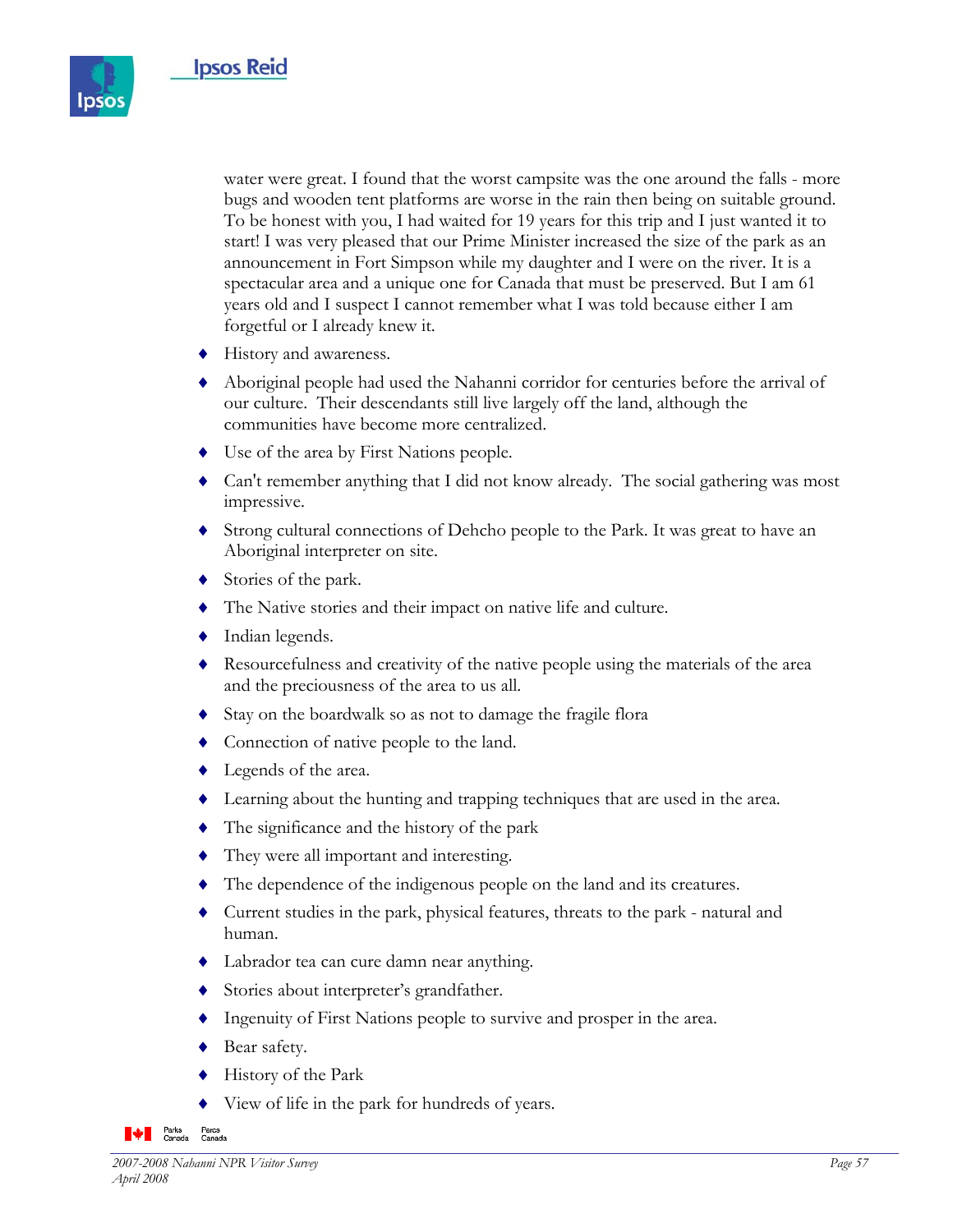

- ♦ The fight to enlarge the park.
- ♦ History, culture, geography, future plans.
- ♦ Park is severely threatened by surrounding development, but there is reason to be optimistic that the area of the park will be expanded to minimize damage.
- ♦ There is a lot of history in the park and there are a lot more stories and history that meets the eye.
- ♦ Use of materials for daily life.
- ♦ How much the environment can provide for us.
- ♦ There was a school group with us during the program that made the experience more memorable. I was surprised how little some of the children knew about their ancestry, so the messages about the native way of life was probably the most important aspect of the talk.
- Joint discussions with Aboriginals at the campfire.

# **Most Important Messages Learned – Virginia Falls Campfire Program Led by Community Cultural Demonstrator**

- ♦ Legend of the Nahanni area.
- ♦ Respect for the historical use of the area by First Nations.
- ♦ The migration route that the Aboriginals used to take each year and how they did it
- ♦ Mythology, things of cultural importance, the hardships faced, the skills required to live.
- ♦ Strangely enough, Labrador Tea. Also the stories of the native way of life historically and their building of rafts for use on the river.
- ♦ Native culture.
- ♦ How important Nahanni is to the local community, to their history and to their culture.
- ♦ They demonstrated some of the ways the people use the natural artefacts of the area.
- ♦ Challenges of Natives years ago.
- ♦ Stories of the "supernatural" as told by his father.
- ♦ Historical life in the area.
- ♦ Connections with native community.
- ♦ That there were a significant number of people living a traditional lifestyle in the region that involved local migration to run remote trap lines.
- Tea
- Native legends about the area. Connection to the land and animals.

**Le Parks** Parcs<br>Canada Canada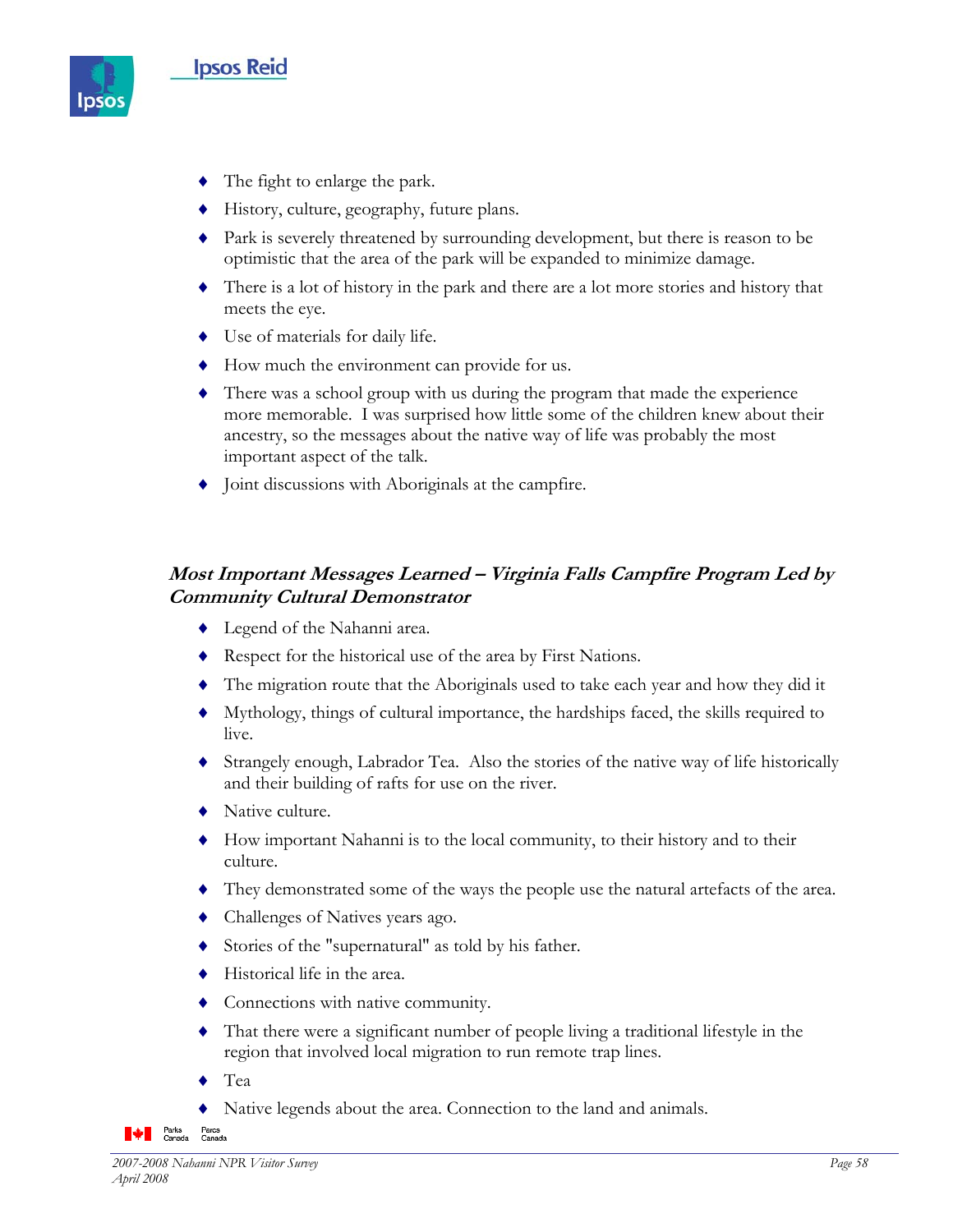## **Ipsos Reid**



- ♦ Preservation of nature and local traditions is important.
- ♦ History and awareness.
- ♦ Various types of wildlife, type of tree needed for canoe building.
- ♦ Good native myths and folklore.
- ♦ It's been about 6 months, so this is difficult! The Dene people made amazing boats using spruce roots and spruce gum was used to patch them.
- ♦ Stories of the Aboriginals and tribes.
- ♦ How important stories and legends are to the people.
- ♦ The wonderful stories of the past peoples of the area and possible cultural linkages to the Navajo - the richness of the oral tradition and need to honour the first peoples there.
- ♦ The stories of the history of the people that once hunted and travelled through the park.
- ♦ How the local people used the river for travel.
- ♦ Presence of indigenous peoples in the area.
- ♦ Trapping goes on in the winter and some, although relatively few, young people are continuing this tradition of the elders. Labrador tea is good. It takes many skins to earn a living. Skidoos are used to visit the traplines and simple huts are built as a shelter for overnight stays.
- ◆ Vet your speakers.
- ♦ The significance and meaning of the river to the local aboriginal people.
- ♦ Cultural importance, Dehcho history of the area, learning about migration patterns, and traditional ways of life.
- ♦ Native history.
- Stories are part of the land. Spruce bark canoes.
- ♦ Insights into local traditions and frank opinions of current affairs like residential school settlements - very nicely explained.
- ♦ View of life in the park area for hundreds of years.
- ♦ Their stories on what remains of their battered culture.
- ♦ History, culture, future plans.
- ♦ Appreciation of the life of the original inhabitants.
- ♦ The accomplishments of the First Nations without all the white mans devices today. They were very hard working until we came along to change them to our world.
- ♦ The land name interpretations and significance.
- Description of how First Nations used crafts to facilitate cooking, make clothes, etc.
- Natives care for the land.

**Parks** Parcs<br>Canada Canada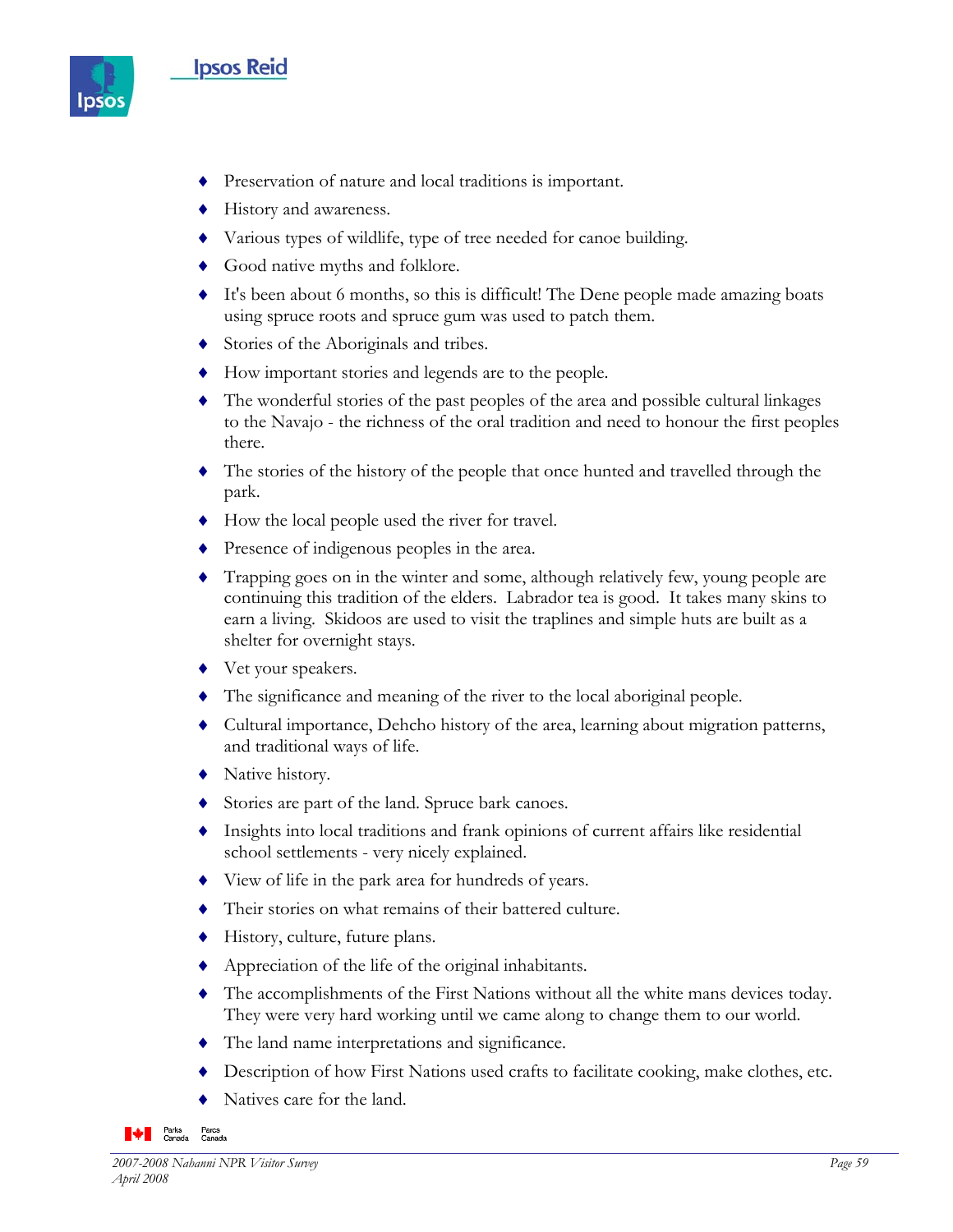

- ♦ The Aboriginal people were nomadic, moving throughout the area on an annual basis. And I'm glad we were in modern canoes and not spruce bark canoes.
- ♦ That an older era is rapidly passing for the Aboriginals but the park is forever.
- ♦ Natives used the park area as part of a seasonal activity loop.

## **What Visitors Enjoyed Most about Aboriginal Interpretive Program and Suggestions to Enhance Nahanni NPR Interpretive Programs**

- ♦ The more a culture can be talked about in terms that the audience can relate to, the more significant it becomes. So, for example, when the Parks staff are indigenous people, talking about the history of their families in the area as well as the history of others, one tends to listen more. It seems to have more impact if one can talk about Uncle Joe hunting across the valley, than if one talks about explorer X. When they then talk about having to go south for education and opportunities, you realize how fragile their cultural stability might actually be. Since they are tied to the history of the area, you walk away with much more appreciation of the area than just the river you came to paddle.
- ♦ I always enjoying hearing or seeing exhibits about how Aboriginal people lived on the land so many years ago.
- ♦ No suggestions. Mostly I like to find out how people lived and survived in such remote areas before modern conveniences.
- ♦ I enjoyed the spiritual connection to the land and the inextricable link to sustainable harvest of game & economy.
- ♦ Explaining things from someone else's perspective. Need to add a history of the geology with an exhibit.
- ♦ Keep hiring Dene people as interpreters.
- ♦ Perhaps more of the personal interaction we enjoyed in face-to-face encounters and discussions with the local Indians particularly at Rabbikettle and again when staying at Nahanni Butte.
- ♦ Interesting to learn from/about their culture.
- ♦ Learning stories and legends, learning about Aboriginal culture including music, dance, tools, customs and spirituality. More history on the falls, specifically Aboriginal stories and legends.
- ♦ The best programs were delivered by interpreters who were well trained, were convincing, and able to communicate. Be prepared to answer questions with technically accurate information.
- ♦ Our guide was Aboriginal, and he explained the importance of the plants, and the river to the people of the region.

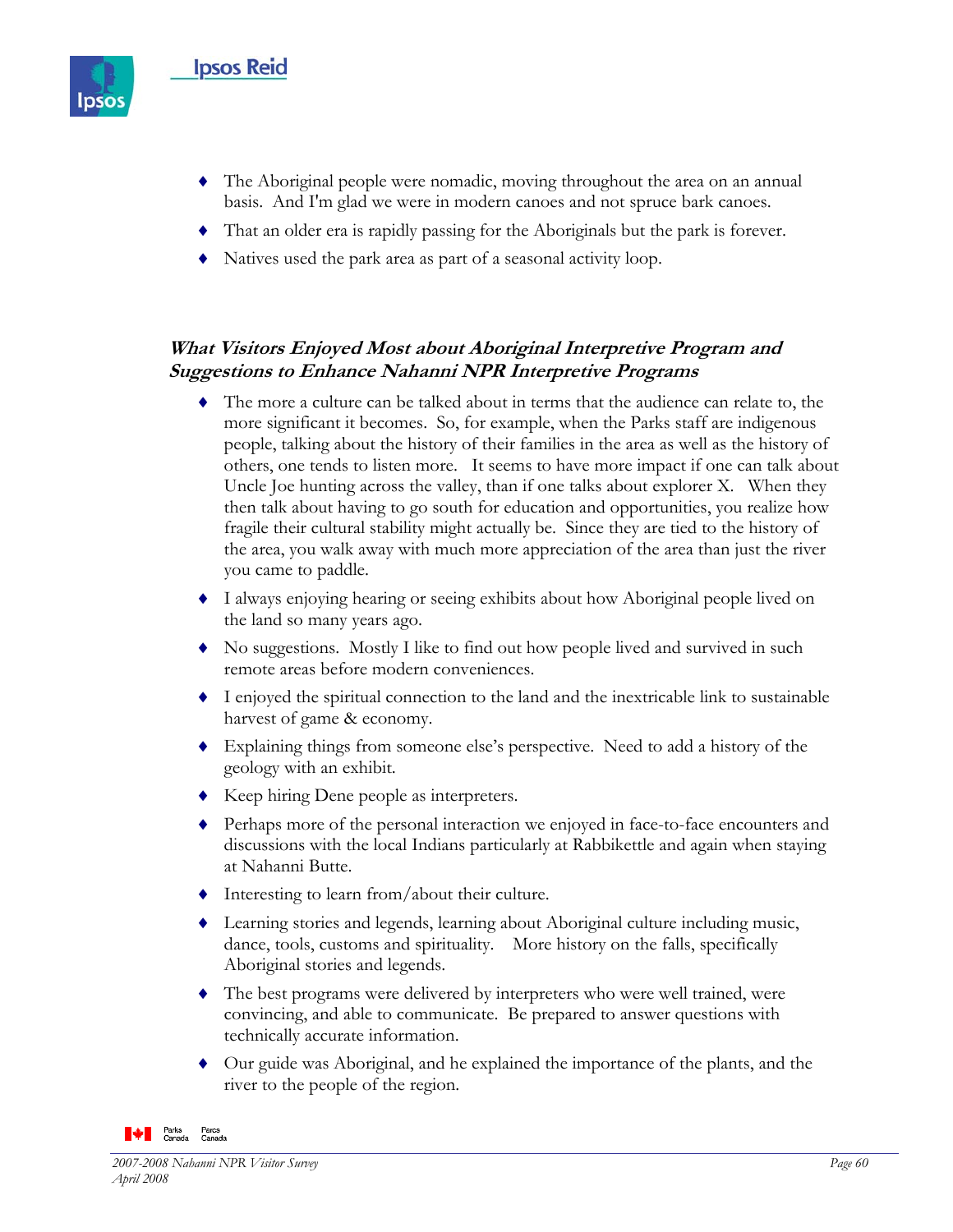## **Ipsos Reid**



- ♦ The respect/knowledge I gained about traditional lives in difficult environments. Keep up the good work and maintain or increase Aboriginal staff/presence.
- ♦ It is important to have Aboriginal guides to help us gain insight and respect for their culture and way of life.
- ♦ Learning about how the first peoples lived historically and how they have adapted to modern economies.
- ♦ Interpretive centre, video productions of history culture and modern living of those living in the Park area.
- ♦ The aboriginal community in the present day with working with Parks Canada.
- ♦ Elderly people telling about traditions.
- ♦ Different perspective, different worldview and different set of values were brought to bear on the location.
- ♦ Just talking to someone who lives on the land and does not have a city life.
- ♦ The interpretive programs should be continued.
- ♦ Always the wisdom, clarity and genuineness of the speaker.
- ♦ History of the Aboriginal people of the area and how they used the plants and animals.
- Samples of native art, stories of native history.
- ♦ The Aboriginals aren't the only people who have lived in and loved the park; the histories of other people in the park should not be excluded.
- ♦ Would like to see more specific information on how Aboriginal communities used the area, where they most likely travelled, was the Nahanni critical to their survival or was hunting and fishing primarily done elsewhere, did they camp on Nahanni, were there religious or spiritual areas of interest, do they use the Nahanni River Valley at present, etc.
- ◆ Stories passed on from elders.
- ♦ It is very enjoyable to hear the program from descendants of the Aboriginal people.
- ♦ No suggestions. At a Maori program in NZ, they did dances, cooked native food. Not appropriate for Nahanni.
- ♦ Lore, as well as importance of the place now.
- ♦ More hands on. Less restrictive in scope. Better aids and props. Films on DVD's that would be possible. Present more historic accounts now available on DVD's, etc. Music!!!
- ♦ It would be nice to learn more about significant cultural sites and place names in the language.
- ♦ To gain insight into the stories from that culture, but most important is having an understanding of their present lifestyle, cultural norms, and issues.

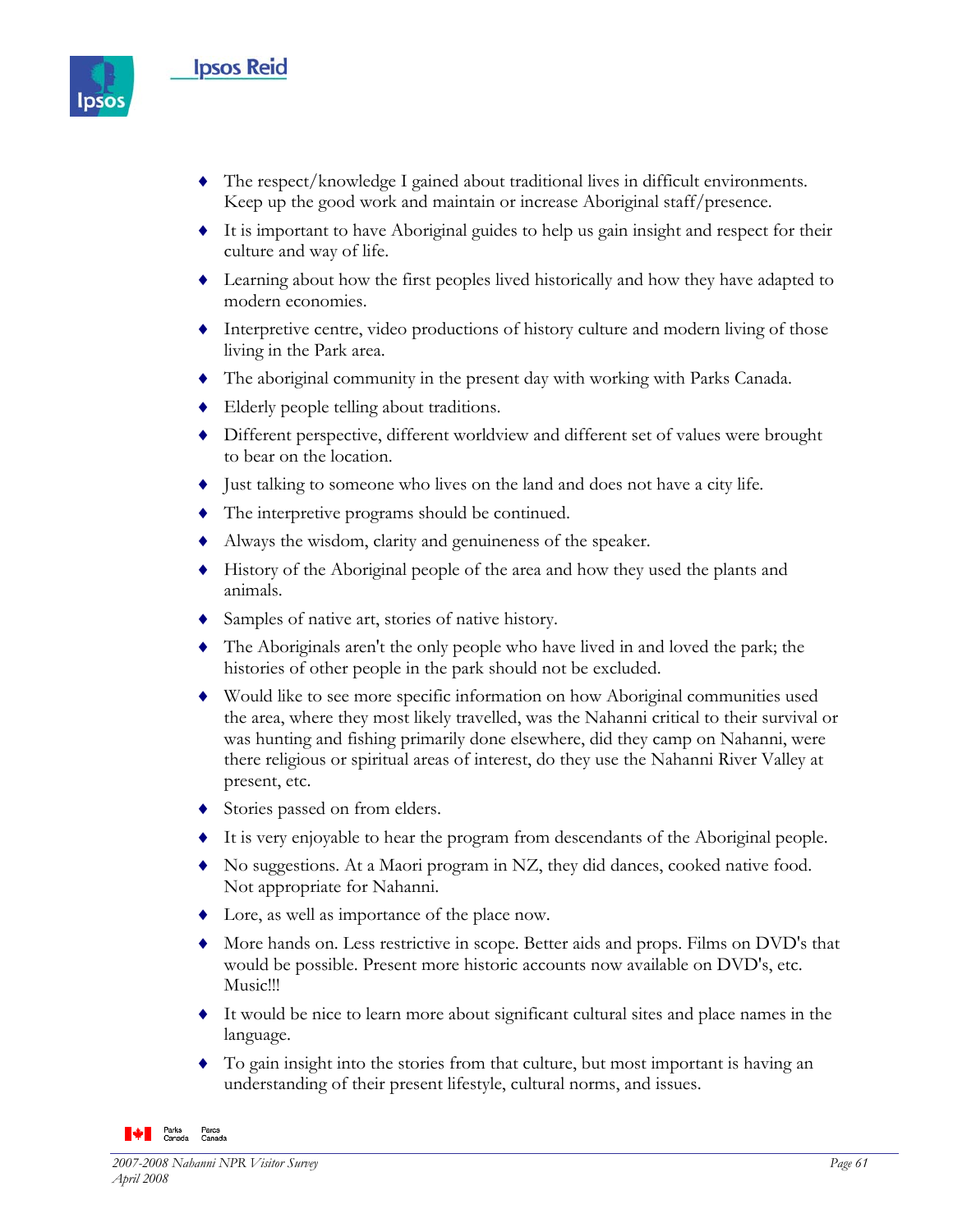

- ♦ Listening to Aboriginal people speak gives me a greater understanding of some of their difficulties in today's times.
- ♦ Good focus on making the stories interesting: they are entertaining first and educational second. Good to not be didactic - let us draw our own conclusions about the wonderful value of the First Nations culture.
- ♦ Seeing how they used the land without harming it.
- ♦ Understanding how the people lived in the area. No suggestions.
- ♦ I felt they were telling it like it is, honesty.
- ♦ They are all unique and interesting individuals.
- ♦ Concrete facts and information including about legends, etc. I find it doesn't add too much when the discussion is too subjective.
- ♦ We just had a Park Guide take us on the Nature Trail I wasn't interested in other aspects besides seeing the falls  $b/c$  we had a charter waiting for us to go to Glacier lake...wouldn't have wanted to miss out on that!
- ♦ Bannock cooking over the fire.
- ♦ It's great to hear it firsthand from locals of the area, they always have good stories to tell.
- ♦ I think the programs are an excellent way to teach people from the south about the area they are traveling in. Many tourists do not even realize that the land was and is used for traditional or sustenance purposes, and if they do it is difficult to access information on that topic. Many prejudices remain among the non-First Nations population towards the First Nations. Part of this is fear and ignorance of the culture. I have worked on the river for many years and have fielded all sorts of comments and questions from clients who are curious but ignorant of the culture. Previous to these programs, often the only interaction between tourists and locals was very negative, on the street and in the pub. It is invaluable to have the local people represented in a positive, respectful manner.
- ♦ Non, ce pourrait altérer notre contact avec l'immensité de la nature...
- ♦ The way in which the stories were told and the hands-on items that were shared.
- ♦ As someone who grew up in the North, the information presented wasn't anything new to me - I know others (non northerners) in the group found it really fascinating. With respect to Aboriginal interpretive programs in general, I think it is more appropriate when the location is related to Aboriginal people that the interpreters BE aboriginal (e.g. Head Smashed In, Writing on Stone, etc.) - it makes the whole experience better because the interpretation feels more 'first hand' presented rather than something repeated out of a brochure.
- ♦ It was an effective way to provide a message. I wish there were more opportunities to access Nahanni NPR but then that would spoil what it is.....
- ♦ Need a better speaker.

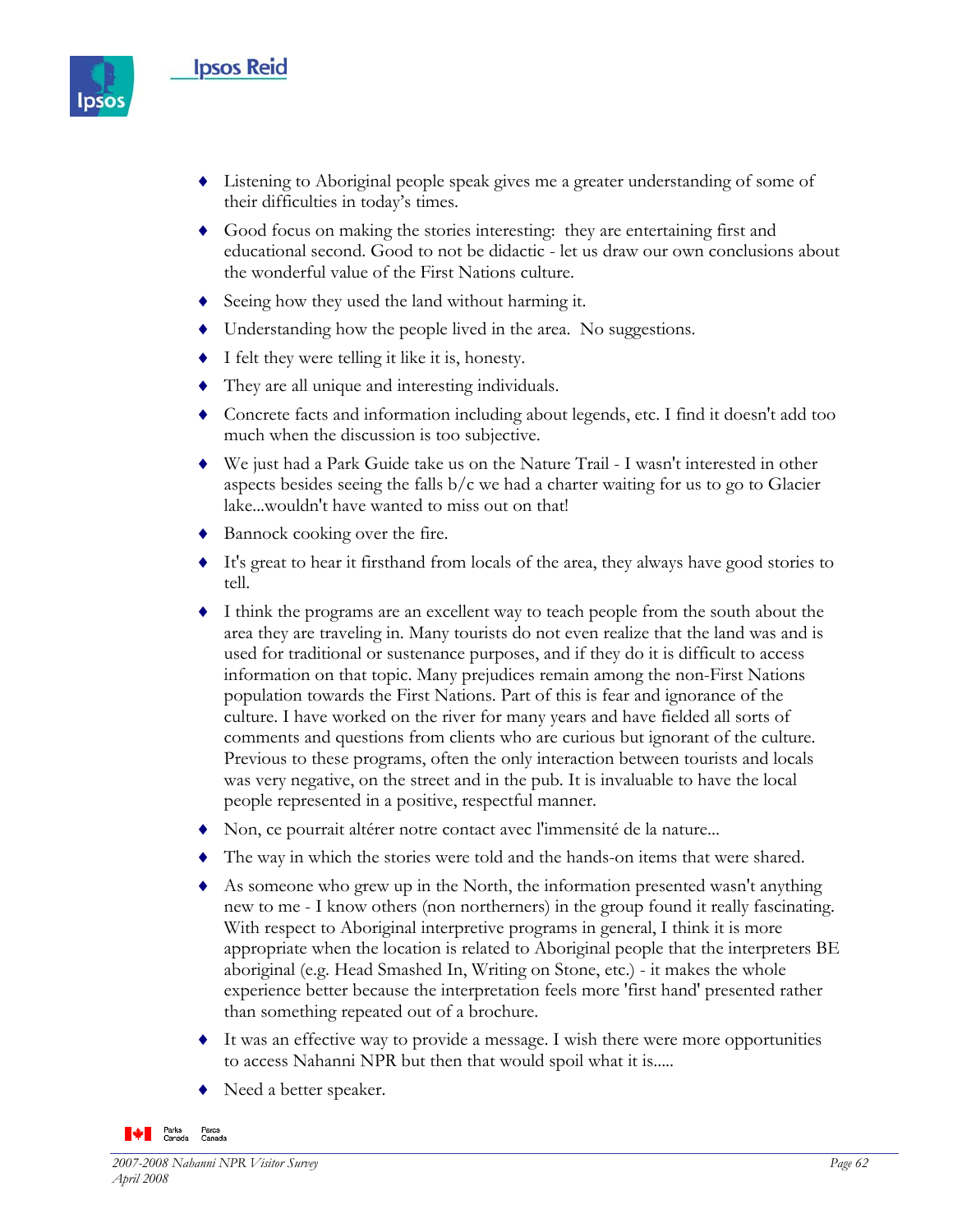

- ♦ The stories were the best. Hard to improve a perfect program.
- ♦ What I enjoyed was spending time with people like Jonathon (from Nahanni Butte I think) who had grown up and still lived in the area. But to be honest, until I started filling out this questionnaire, the value of the Rabbitkettle trip was that we were with "local" people - and whether or not they were aboriginal was irrelevant. The Rabbitkettle trip was great - you don't need to change anything.
- ♦ Learning first hand about the natural and cultural aspects of the local people and the environs.
- ♦ Living in a city we tend to see and hear the negative sides of aboriginal culture I think it's vital for us to understand their culture in an environment they have inhabited for centuries.
- ♦ As already suggested, without good presentation, the message is lost.
- ♦ Connection and understanding to the natural environment. A little more training for the leaders.
- ♦ Authenticity, connect history and present through Aboriginal perspective.
- ♦ A little more work on the presentation skills of the cultural program administrators.
- ♦ The existence of such a different way of life and outlook in our midst is fascinating. We need to try to understand it better. I actually liked the quite non-intrusive, nottoo-didactic approach of our Parks guide. Conversation with her was natural, rather than being like a presentation. We could ask what we were interested in.
- ♦ Learning about the local culture.
- ♦ The current state of the Aboriginal community its successes, failures and directions into the future. Most people are not aware of these issues.
- ♦ A different perspective of the land and the stories about traditional beliefs/ways of life and culture. The Aboriginal interpretive program was great. One suggestion would be to improve the structure in which the campfire program takes place at Virginia Falls. I believe it was a tarp with benches surrounding a fire. It would have been an improvement to have better / more seating as well as better protection from the elements. Other than that it was great, one of the many memorable events of the trip!
- ♦ More authentic stories which are more grabbing. Also inform about problems of the lives for Aboriginals. Talk about the future for Aboriginals.
- ♦ The very pleasant personalities of the young Aboriginal guides. Not a lot of cultural information was actually supplied, maybe guides could have a little more in-depth training.
- ♦ I enjoyed learning about the community and cultural practices.
- ♦ We unfortunately missed the interpretive sessions at Virginia Falls because it was close to the end of the season.

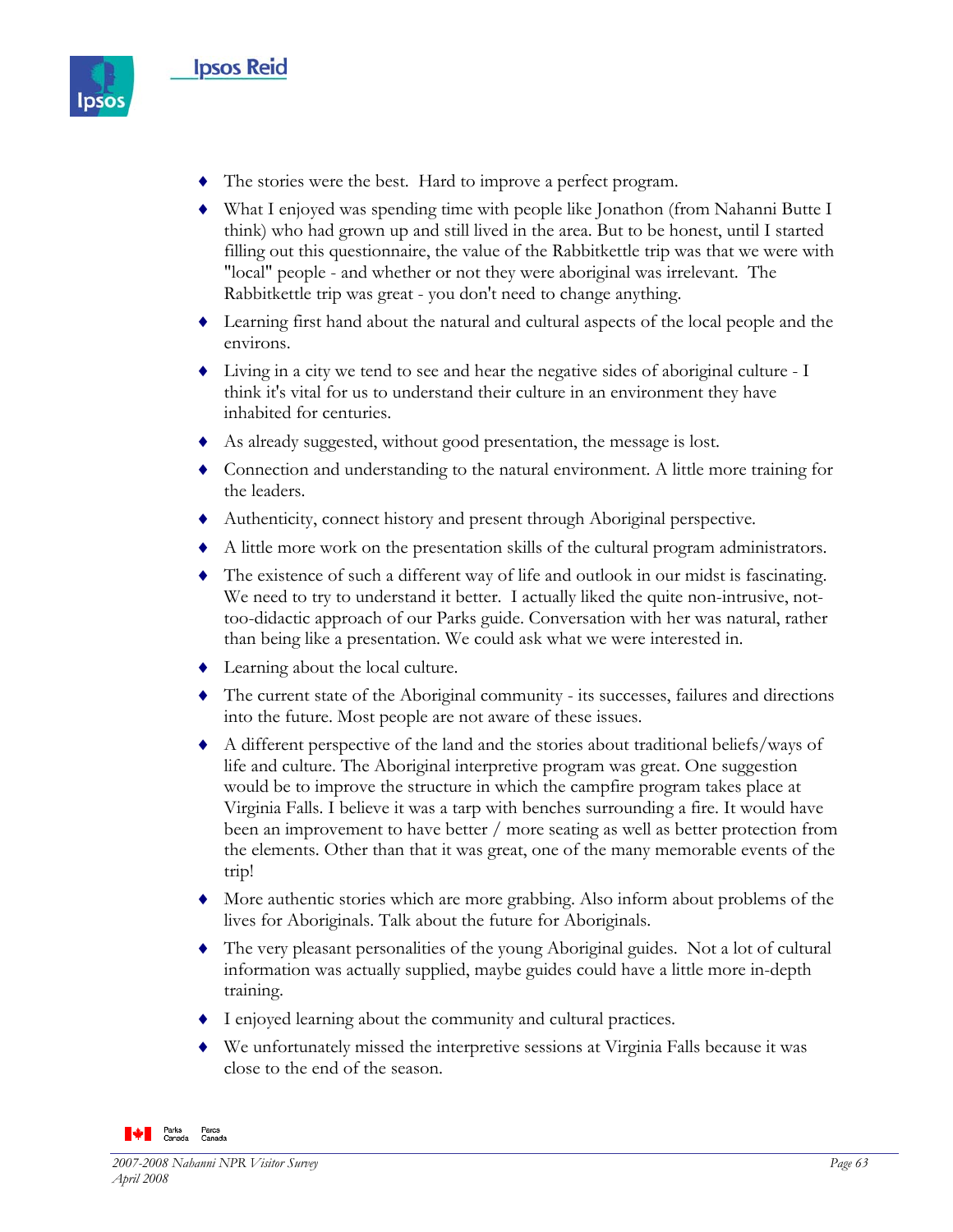

- ♦ Sense of history. For Nahanni NPR, a clearer sense of the impact of the Falls and the river on bands that would over-winter along the site.
- ♦ Involvement of First Nations interpreters, and giving personal anecdotes of their history, ancestors, etc.
- ♦ Having Aboriginal people presenting the programs and true knowledge of their culture.
- ♦ I enjoy hearing and learning about the traditional ways that the land is and has been used. As well as some of the stories that surround sacred places (i.e., the Tufa mounds). I also like hearing about what is happening in the NOW. I recognize that it is a sometimes a difficult thing to discuss to with people just passing through the park as visitors, however, I think it is very important not to romanticize Aboriginal culture by keeping it in the past or reconstructing it in the present - therefore I think it is really important to ensure that Aboriginal people are speaking and sharing for themselves. At times, the Nahanni programs did this very well.
- ♦ Have the staff tested on the information they are to know. Being from the local area is not enough, the message conveyed has to be factual!!!
- ♦ Personal insights to family life in the area, historically and today.
- ♦ I think there is much to be learned from knowing how the Aboriginals lived to be applied to our society in hope of creating a more environmentally and socially just world.
- ♦ I think it is done well....there is a great respect and a great partnership between Delcho and NPR and it is an attractive relationship.
- ♦ There was no real interaction with Aboriginals...this would have strengthened the experience as nice and informative as the park staff were.
- ♦ I really enjoy hearing about the history and old culture of Aboriginal people.
- ♦ We need to have First Nations talk to us white people to clear up the misconception and prejudice we have. Where we think the First Nations get everything for free and are lazy. Also First Nations need to be seen as being more involved in the running of the park and not just token poster people. The people of Nahanni Bute gave us a place to camp and were great people as well as a history of there buffalo herd.
- ♦ A sense of the human history of the area.
- ♦ For community culture representative, interpreter helps to get the message across. Some people are quite shy.
- ♦ Their friendliness, communications and connection. Recommend not to change anything, it works.
- ♦ Aboriginal perspective is important.
- $\triangleleft$  General life led by people.
- $\blacklozenge$  The strength of these programs is in the authenticity of the presenters. As long as the presenter is knowledgeable and credible, then the audience learns a great deal.

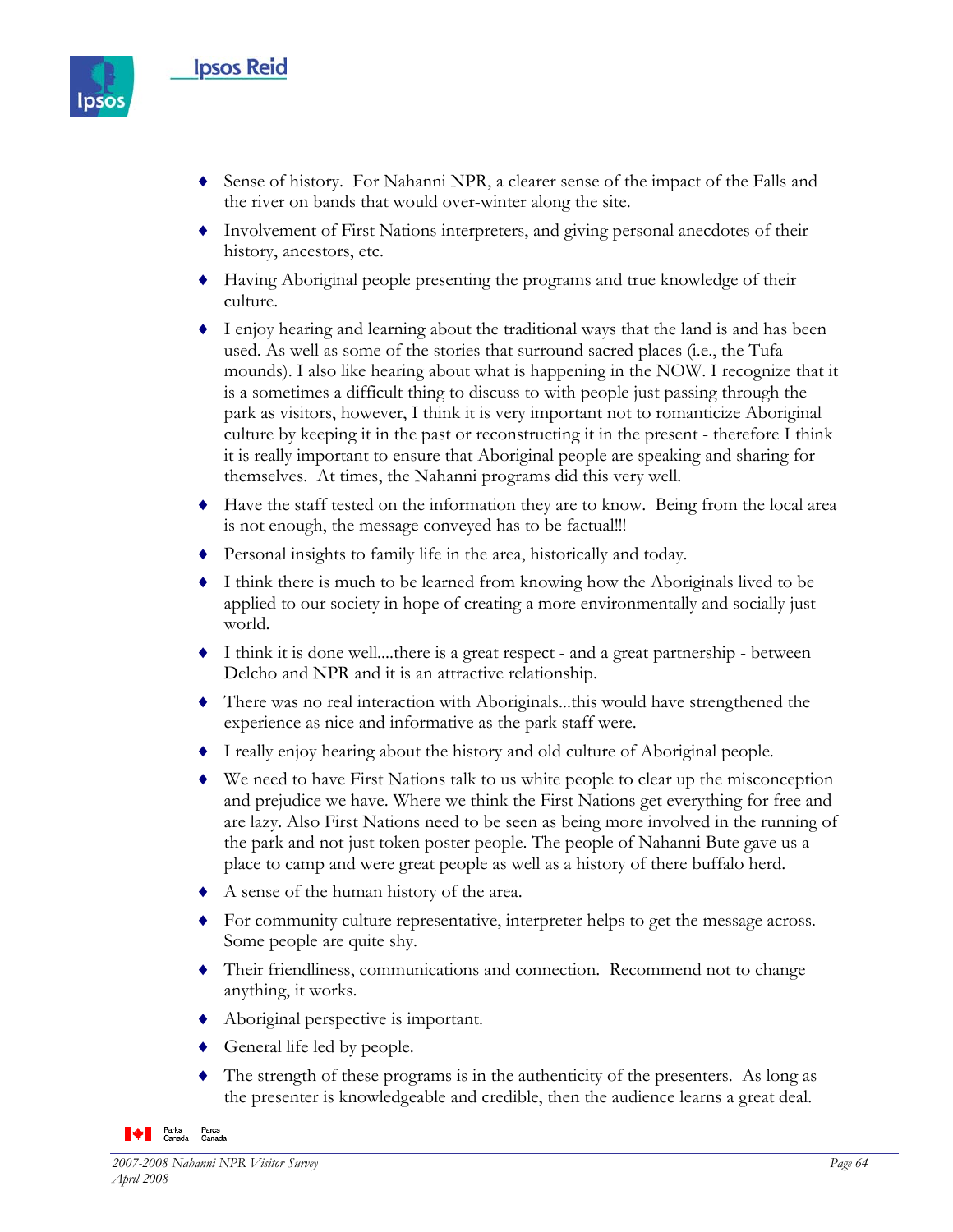

- ♦ I think you need to locate a small permanent building housed with print, pictures or film of some of the history (chronologically) of both the Aboriginal and European presence so that I can get a proper perspective of the changes and challenges.
- $\bullet$  It is very interesting to learn about the people who lived, and whose entire culture was based on and in the spectacular area that you are visiting.

### **Comments on Interactive Map Technology**

- ♦ It would have been good to do this survey in September, rather than now. I'm marking the camping spots from memory. I might be wrong.
- ◆ Too hard to use.
- ♦ Map didn't work, or it took too long to load.
- ♦ Great!
- ♦ Hard to pinpoint enough detail on map. Had an interesting sighting of a sow grizzly with 3 cubs early in trip, gave location and detail to Warden at Virginia Falls.
- ♦ Effective survey style; just enough open ended questions.
- ♦ A bit awkward; I cannot recall details. Easier to write it out.
- ♦ More detail of the river would have helped. But generally I think it's good.
- ♦ It should be sent shortly after the trip trip locations, sightings, etc., are a little fuzzy.
- ♦ We capsized at Lafferty's Riffle, and I am not sure I marked the correct spot. Otherwise, it was good.
- ♦ Awesome way to do this, easy to remember locations when a map is right in front of you.
- ♦ Campsites had no signage, so don't know where we camped most of the time.
- ◆ Good survey.
- ♦ Use the page more completely. Use larger type for your questions and use the screen more effectively.
- ♦ Good idea using the click'n'drop map.
- $\bullet$  Cool!
- ♦ Excellent idea.
- ♦ Just takes too long. I just do not have the time to properly fill out this questionnaire.
- ♦ It's a bit hard to remember all of the campsites at this point. May be better to have this right at the end of the trip.
- ♦ Excellent and enjoyable.
- ♦ It's okay. More detail, particularly river km markers, would have helped me.
- Excellent idea!

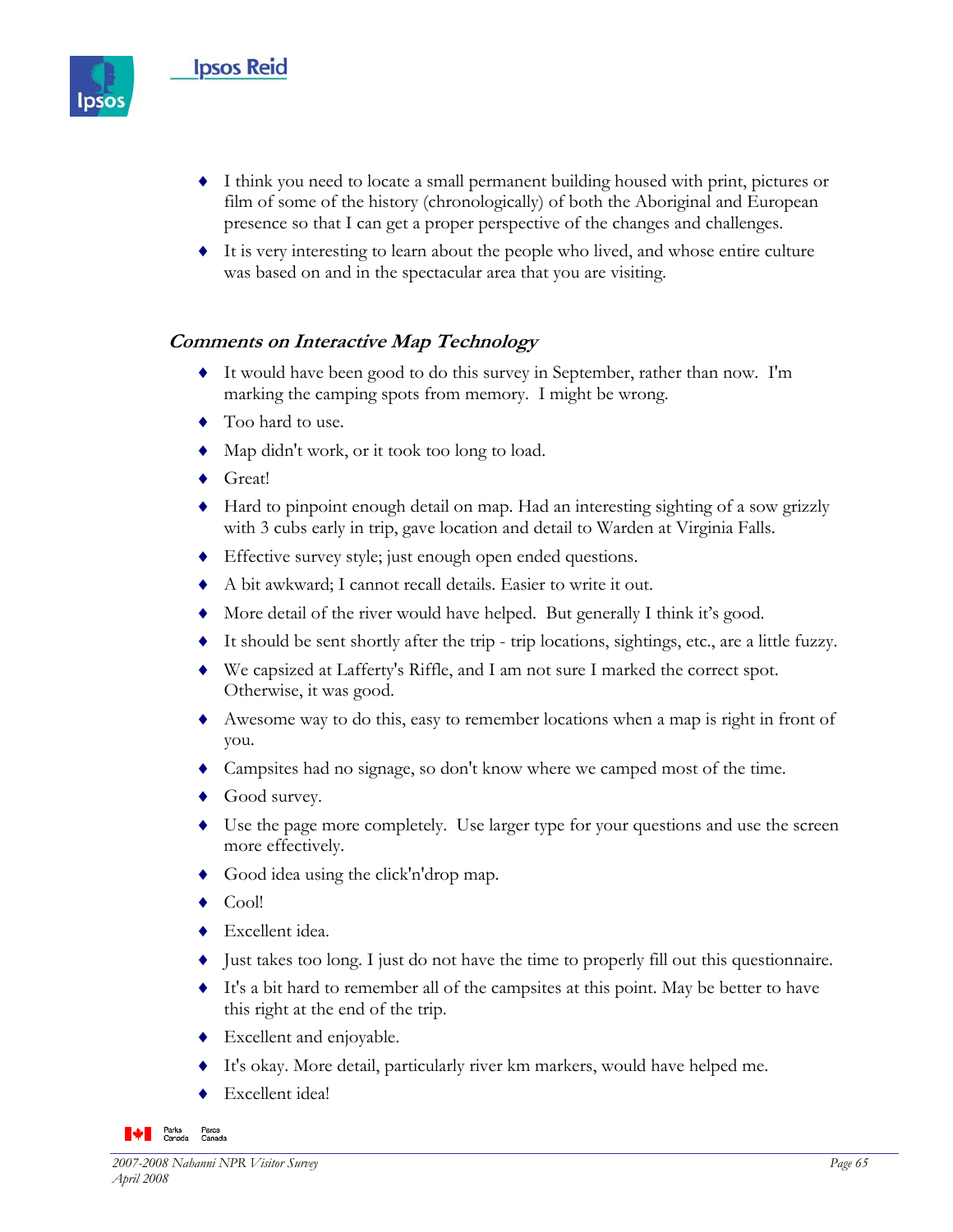## **Ipsos Reid**



- ♦ Very good idea!!! It would also be good on the trip. A Loan/Rent/Buy access to dvd's or other non-invasive techs might work really well.
- ◆ Awesome.
- ♦ Efficient and easy.
- $\blacklozenge$  I like the map.
- ♦ I can't remember everywhere we camped and hiked, etc. Otherwise it's great!
- $\blacklozenge$  No. I enjoyed the trip.
- Loved the interactive map.
- ♦ No but the map section did take quite a while to download. I do not have my Nahanni maps with me, so I had to do the camp spots and hikes from memory.
- ◆ Very good idea.
- ♦ Where is George's riffle on this map? We had a "River Incident" there too.
- ♦ It is a bit crude. The map is not too good. Last Chance Island is out of place.
- $\bullet$  It doesn't work -- it kept showing the icon far away from where I had clicked e.g. Virginia Falls camping showed up at Kraus Hotsprings etc., so I gave up
- ◆ Excellent.
- ♦ Fun
- ♦ Valuable.
- ♦ Not very accurate. But if it is to be used, you could add more variety of icons. I think that the survey at the end of the trip encompasses all other information not collected by this map (tracks sightings, etc.)
- ♦ It might be useful to have a category system for bear encounters and river incidents. For instance, one bear encounter was with a dead bear.
- ♦ Great idea
- ♦ I like it. I've copied it to print. Thanks.
- ♦ No just wish I could have filled out the campsite map but I never looked at the map for the whole trip. Another trip member will respond, I'm sure.
- ◆ Easy to use.
- ♦ Sorry but don't remember it as well now as when I had just returned.
- ♦ I would prefer click and drag. I never saw that I got any results from my attempt to place icons.
- ♦ Very clever polling technique, however my memory isn't as good as your map.
- $\blacklozenge$  Fun. No bear sightings, though.
- ♦ Time consuming and I cannot remember all of the places that I camped! I know I should but there was approximately 17 of them!
- Perhaps make the map more detailed so it's easier to identify camping locations etc.

**Parks**<br>Canada Parcs<br>Canada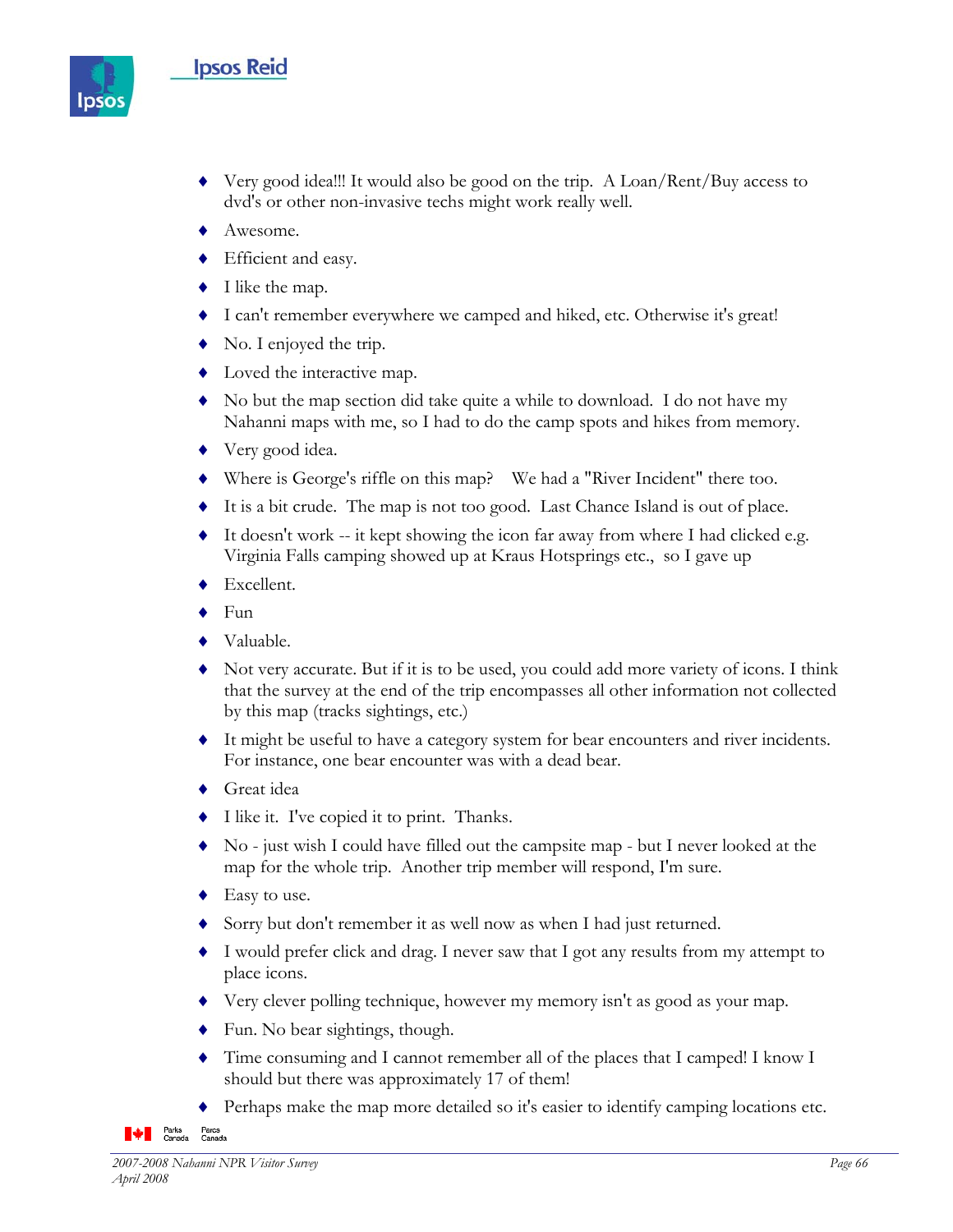

- ♦ Handicam video recorder. Digital cameras.
- ♦ It's great. Why all the emphasis on Aboriginal culture in the area and so little on the natural history?
- ◆ Love it!
- ♦ This was simply amazing! It was dead easy to use and I expect will capture a great deal of useful information on the patterns of visitor use. It highlights the problems of there not being many campsite options in certain regions. I think PC should encourage the use of sandbars in those stretches where they are prevalent. The Touring Guide is uninformative on this score. Just to say "numerous sandbars exist in the next 10 KM" would help in trip planning a lot.
- $\bullet$  It should be done immediately after the trip this is six months later too late also, unless people take careful notes on their maps, they don't know where they have camped.
- ♦ As usual, there are flaws with simple data collection like this. The answers are very subjective. Overall I think it to be very important to maintain as much cultural and true ecological integrity within the park, and to provide as much work to local natives as possible. This will assist in maintaining their culture that has nearly been lost. We cannot allow this culture to disappear.
- ♦ Difficulties with interactive map: sites would not display where specified.
- ♦ The campsite icons are very approximate. We spent about 18 days on the River from Island Lakes to Blackstone Landing.
- ♦ Use of the map was a bit confusing and I'm not sure I entered the desired data.
- ♦ Excellent way to capture information.
- $\bullet$  Simple and quick
- ♦ Would have liked to go back to review prior to sending.
- ♦ Excellent, thanks
- ♦ Works for me.
- ♦ The technology is great. However, we camped and hiked for 28 days on our trip, and I have only marginal records of where we camped, and what we did at each location. An attempt to recreate all that on your map would take far longer than the 10-12 minutes the survey was supposed to take. For example, we had 5 camps between Moose Ponds and the "end of whitewater, some 50 km downstream. We we're sure at the time where we were every night because of the inadequacy of the maps we had. If there is any single improvement that will facilitate input regarding experiences at various locations, it's a better map of the river, which would include topography.
- Good but hard to remember all the camping spots for two week trip unless you have your notes and map already handy, which I didn't, so best guess.
- Anything that helps NPs is good.

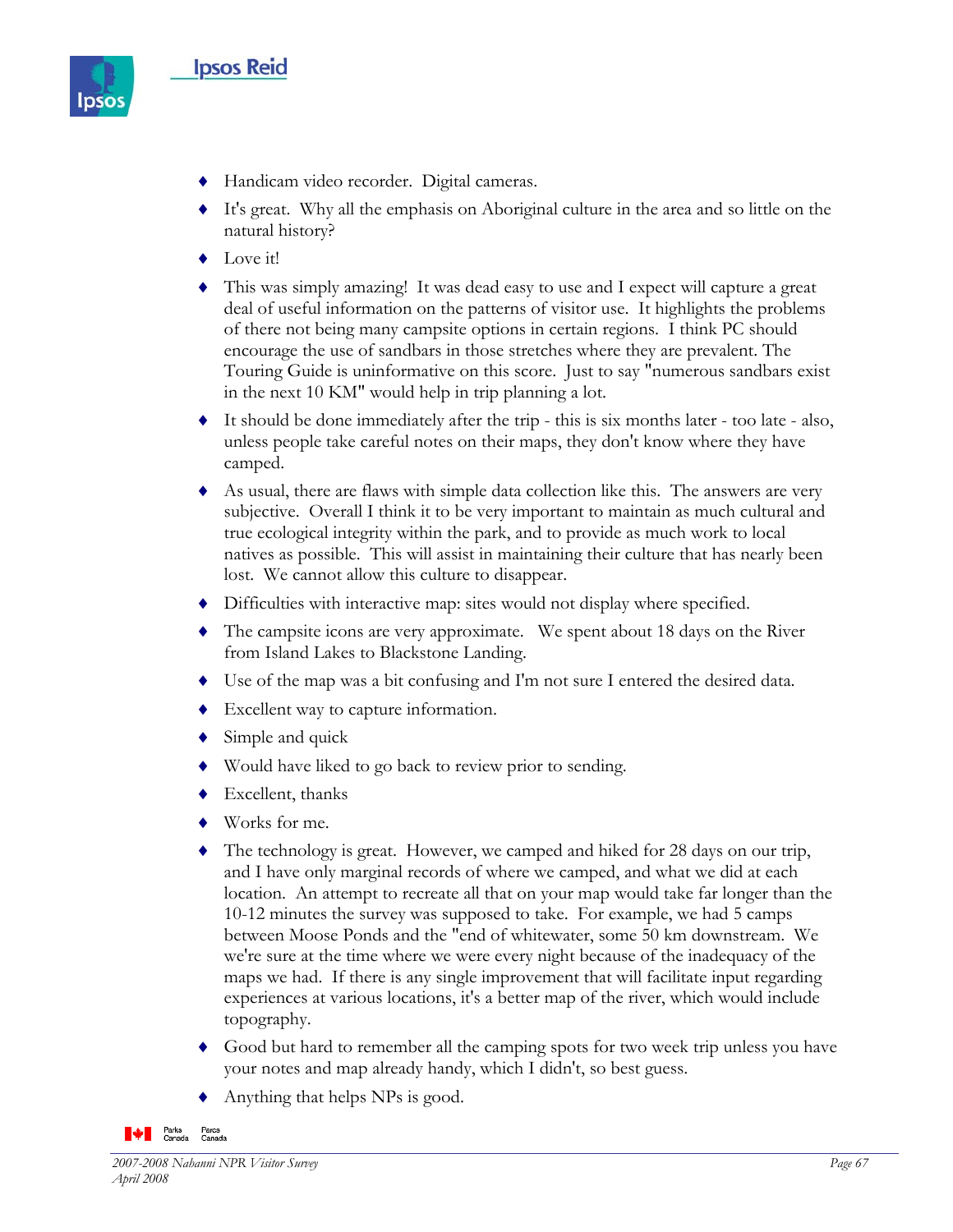

- ♦ Very cool. Many people will also be able to provide UTM coordinates for their campsites - I'd be glad to give them to you if you'd like.
- ♦ Nice!
- ♦ Great tool, had a bit of trouble remembering exact sites.

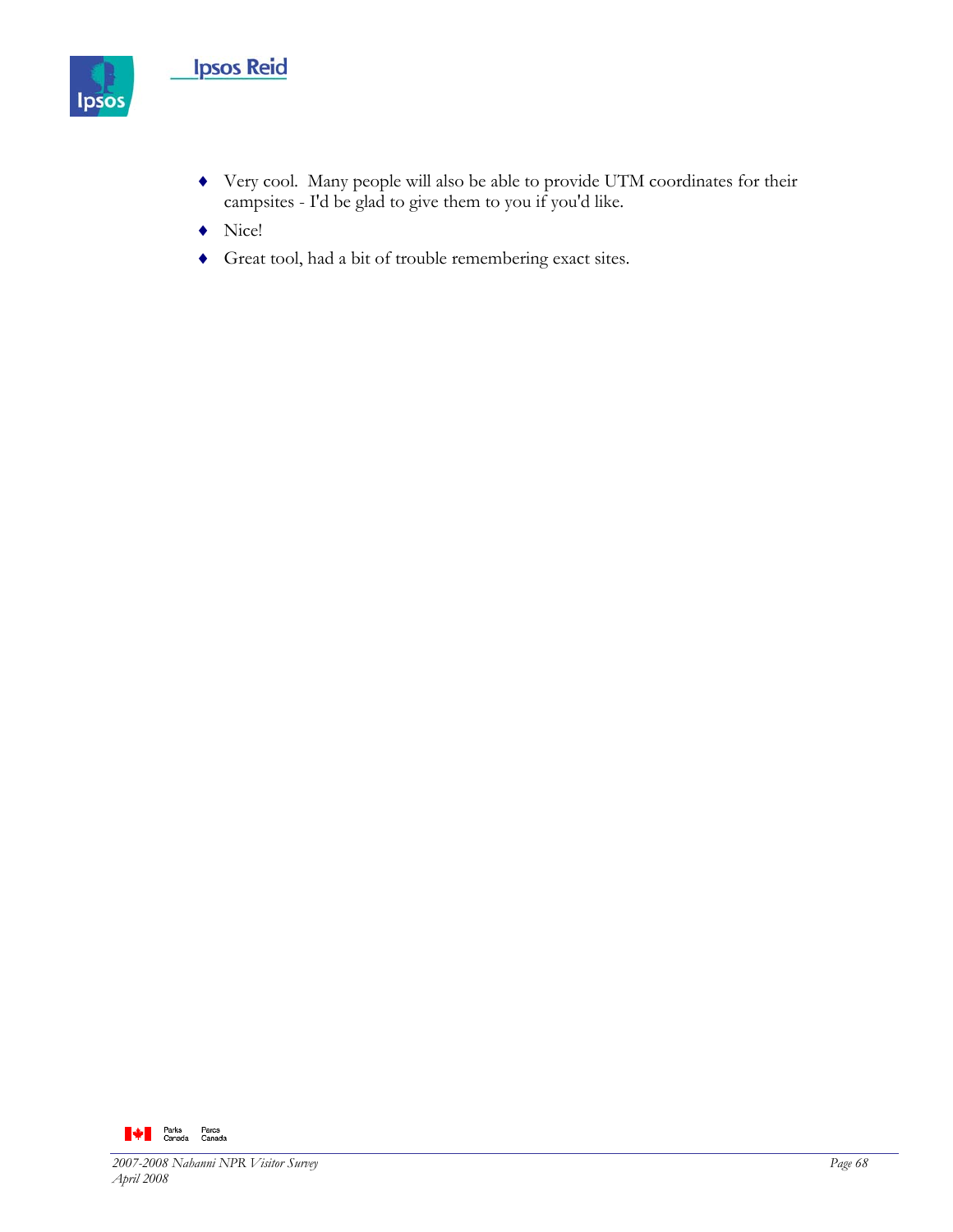

#### **NAHANNI NATIONAL PARK RESERVE ONLINE QUESTIONNAIRE – ENGLISH**

You have the option of-completing this survey in either English or French. Please indicate which language you prefer to complete the survey in. We apologize if the questionnaire is not available in your preferred language.

Vous avez le choix de répondre à ce sondage en français ou en anglais. Veuillez indiquer dans quelle langue vous préférez remplir le sondage. Nous nous excusons si le questionnaire n'est pas disponible dans la langue que vous préférez.

English/Anglais French/Français

[IF ENGLISH, LINK TO ENGLISH SURVEY. IF FRENCH, LINK TO FRENCH SURVEY]

#### **Section 1**

C1. Before we begin the survey, where is your primary residence? *Please select one response only.*

Canada (specify city/town/province) USA (specify city/town/state) Europe Asia/South Pacific Middle East Australia/New Zealand Central/South America Other (please specify) Refused

[IF CANADA OR USA IN C1, SHOW]

Your feedback and opinions are very important to us. If you complete the survey, your name will be entered into a draw to win one of five cash prizes of \$100.

[INFORMATION SCREEN - ALL]

Feedback on your experience or information about problems you may have experienced during your river trip is very helpful to park managers.

The following questions refer to your most recent river trip to Nahanni National Park Reserve (NPR). Even if you have visited Nahanni NPR on other occasions, please consider only your most recent trip while answering questions in this section.

A1. Was this your first visit to Nahanni NPR? *Please select one response only.* 

Yes No

 $\bigotimes$   $\bigotimes$  Parks<br>Canada *2007-2008 Nahanni NPR Visitor Survey Page 69 April 2008*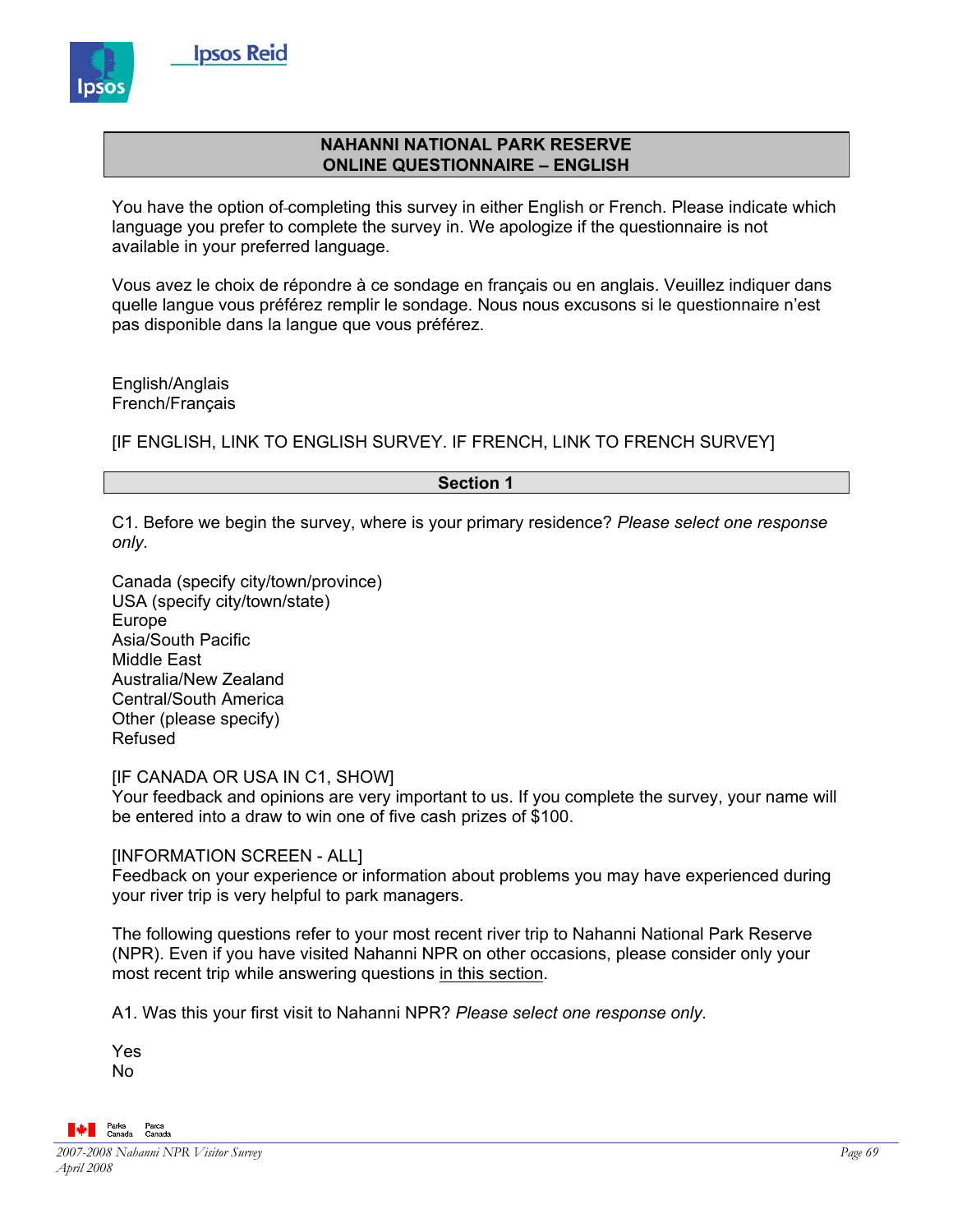

A2. Did you visit as a… *Please select one response only.*

Day visitor (i.e. did not stay overnight in the park) Overnight visitor (i.e. spent one or more nights in the park)

[IF OVERNIGHT VISITOR IN A2, ASK Q3. OTHERWISE SKIP TO A4a] A3. Were you part of a… *Please select one response only.*

Guided trip Private trip

A4a. Overall, taking all things into consideration, how satisfied are you with your most recent trip to Nahanni NPR? Please use a scale from 1 to 5 where 1 means you were "Not at all satisfied" and 5 means you were "Very satisfied". *Please select one response only.* 

```
1 – Not at all Satisfied 
2 
3 
4 
5 – Very Satisfied 
Don't know
```
A4b. Using the same 1 to 5 satisfaction scale, please rate how satisfied you are with each of the following aspects of your most recent trip to Nahanni NPR. *Please select one response for each row.*

```
[COLUMNS] 
1 – Not at all Satisfied 
2 
3 
4 
5 – Very Satisfied 
Don't know
```
[ROWS] Condition of park facilities overall Nahanni Nahanni National Park Reserve staff overall Trip meeting your expectations

A5. Which of the following Nahanni NPR interpretive programs did you attend on your most recent trip? *Please select all that apply.* 

[IF DAY VISITOR IN A2, SHOW] Virginia Falls Guided Hike None Don't know

[IF OVERNIGHT VISITOR IN A2, SHOW] Rabbitkettle Guided Hike Virginia Falls Guided Hike Virginia Falls Campfire Program – led by uniformed Parks Canada staff

**A** Parks Parcs<br>Canada Canada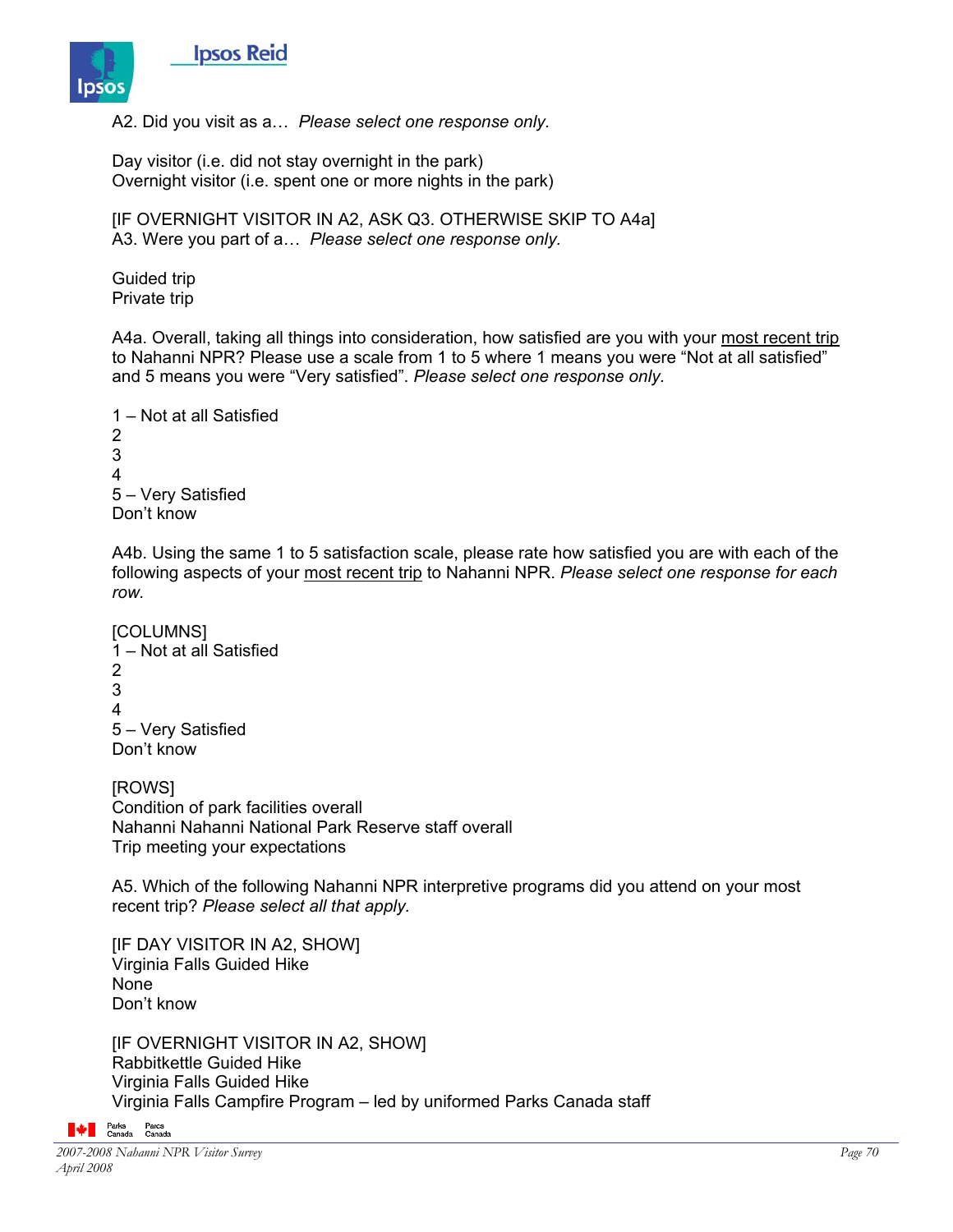

**Ipsos Reid** 

Virginia Falls Campfire Program – led by a community cultural demonstrator None Don't know

[IF NONE/DON'T KNOW, SKIP TO A22. OTHERWISE CONTINUE.] A6. Did you know Nahanni NPR offered interpretive programs before you arrived at the park? *Please select one response only.* 

Yes No Don't know

[IF NO IN A6, SKIP TO A8. IF DK IN A6, SKIP TO A9. OTHERWISE CONTINUE.]

A7. How did you find out about the Nahanni NPR interpretive programs before you arrived at the park? *Please select all that apply.*

Previous visit to the park Friends or relatives who had been there before Newspaper, magazine, guidebook or map Special interest group or club Outfitting / guiding company Air charter company Nahanni NPR website Nahanni NPR telephone responses to your enquiry Nahanni NPR information package (mail out) Nahanni NPR South Nahanni River Touring Guide Other Parks Canada information Government of the Northwest Territories tourist information Canadian government tourism information Other (please specify) Don't know

[SKIP TO A9]

A8. How did you learn about the Nahanni NPR interpretive programs once in the park? *Please select all that apply.*

Signage or posters Friends/family Outfitting / guiding company Air charter companies During registration or orientation with park staff With park staff elsewhere Other park visitors Other (specify) Don't know/Don't recall

[IF DON'T KNOW IN A6, SKIP TO A9. OTHERWISE CONTINUE]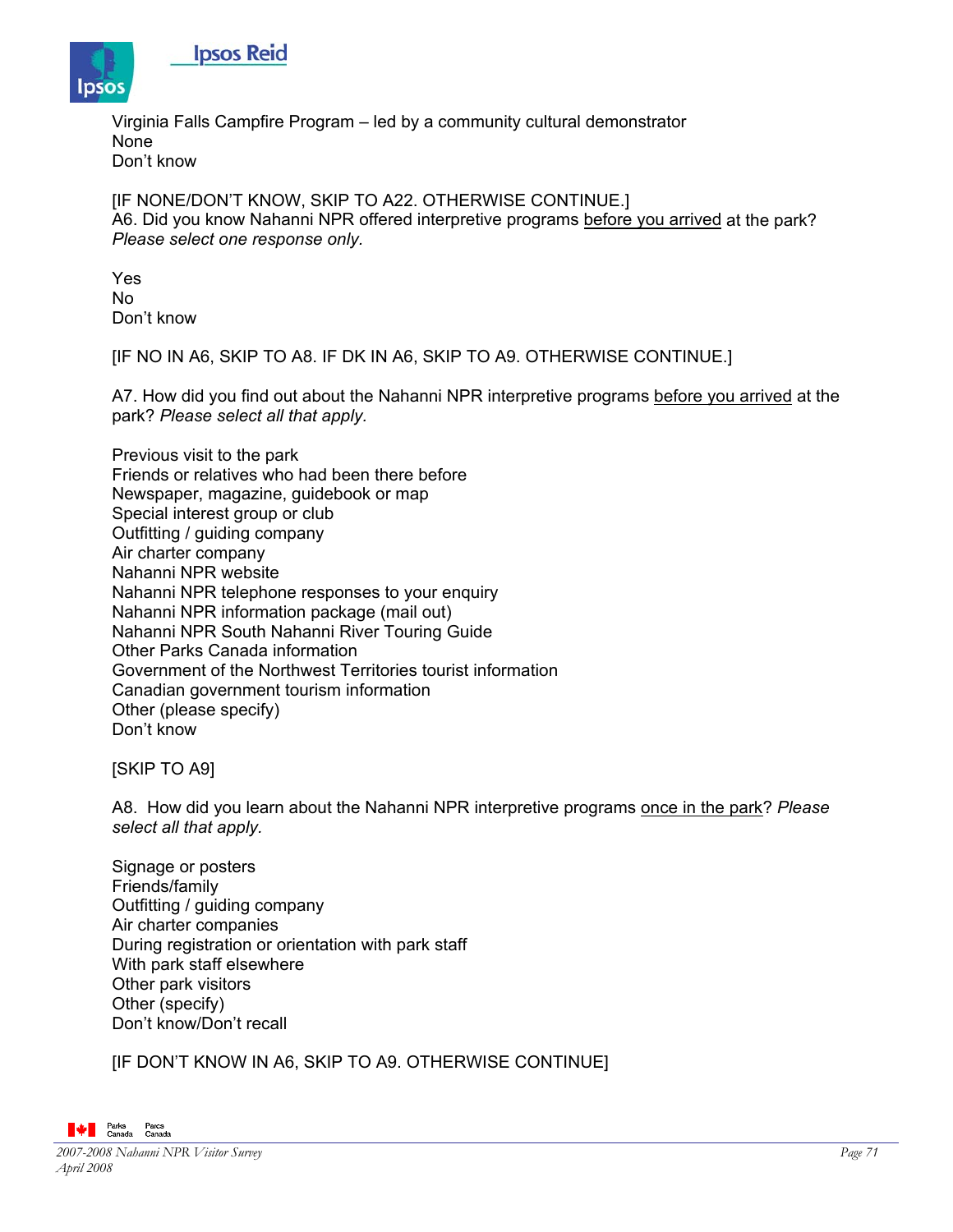

A9. What did you **enjoy most** about the [INSERT PROGRAM FROM A5, ASK FOR EACH PROGRAM SELECTED IN A5 - BOLD] program?

[OPEN END, UNFORCED]

**Ipsos Reid** 

A10. What did you **enjoy least** about the [INSERT PROGRAM FROM A5, ASK FOR EACH PROGRAM SELECTED IN A5 - BOLD] program?

[OPEN END, UNFORCED]

A11. Overall, did the interpretive programs that you attended on this most recent trip meet your expectations? *Please select one response only.* 

Yes No Somewhat Don't know

[IF NO/SOMEWHAT IN A11, ASK A12. OTHERWISE SKIP TO A13]

A12. Why did the interpretive programs not meet your expectations?

[OPEN END, UNFORCED]

A13. Using a scale from 1 to 5 where 1 means "strongly disagree" and 5 means "strongly agree", how much do you agree that the Nahanni NPR interpretive programs were: *Please select one response for each row.*

1 – Strongly Disagree 2 3 4 5 – Strongly Agree Don't know

[ROWS, RANDOMIZE] Authentic (e.g., realistic) Innovative (e.g., creative, imaginative) Memorable (e.g. something to remember)

A14. Using a scale from 1 to 5 where 1 means "not at all important" and 5 means "very important", how important were the interpretive programs you attended to your overall Nahanni NPR experience?

[COLUMNS] 1 – Not at all Important 2 3 4 5 – Very Important Don't know

**A** Parks Parcs<br>Canada Canada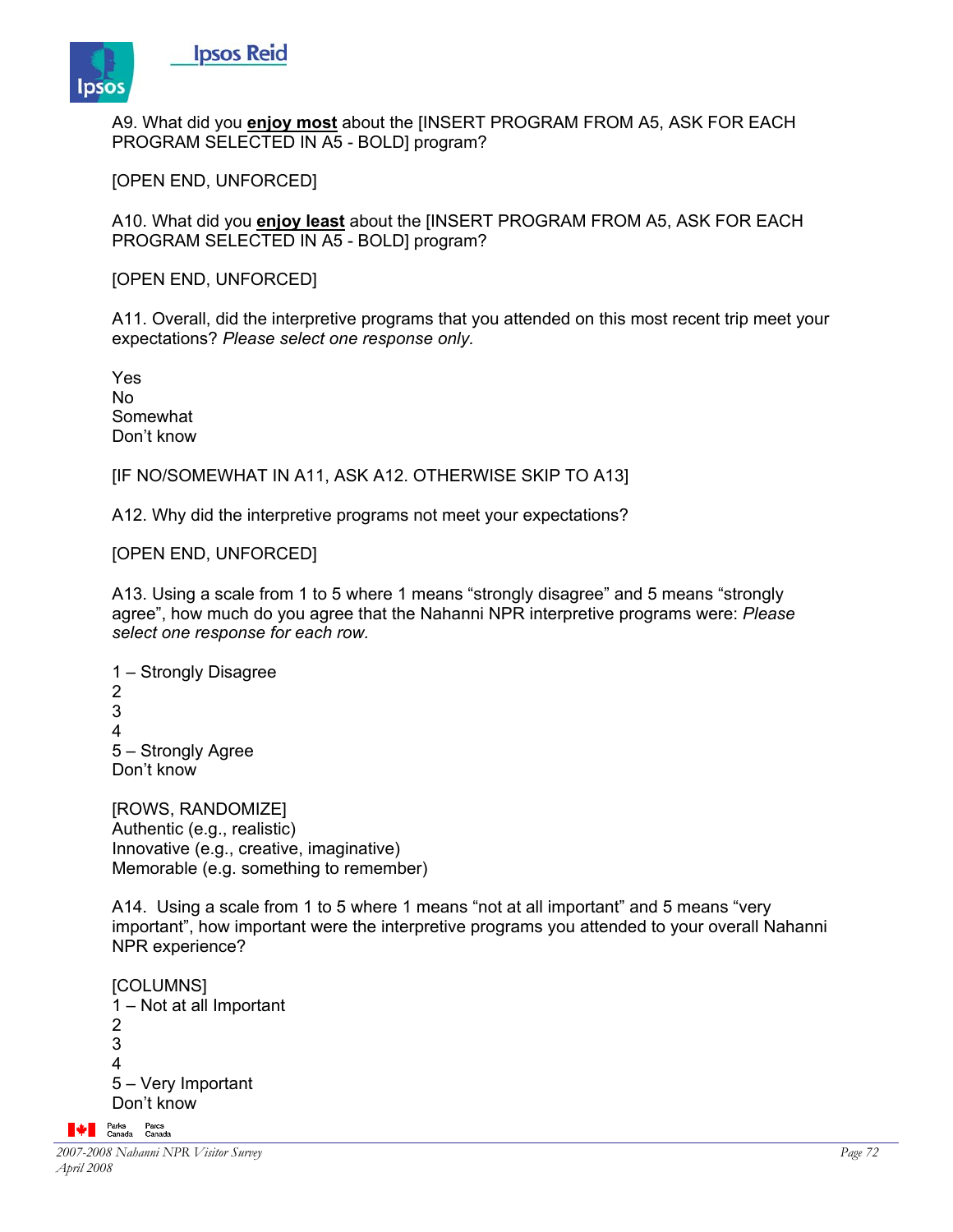

A15. Using a scale from 1 to 5 where 1 means "No impact at all" and 5 means "significant impact", how much impact did attending the [INSERT PROGRAM FROM A5, INSERT ALL PROGRAMS SELECTED IN A5] program have on **increasing your awareness or knowledge** of each of the following. *Please select one response for each row.*

[PROGRAMS - BOLD]

**Ipsos Reid** 

Rabbitkettle Guided Hike Virginia Falls Guided Hike Virginia Falls Campfire Program – led by uniformed Parks Canada staff Virginia Falls Campfire Program – led by a community cultural demonstrator

[ROWS, RANDOMIZE] Nahanni NPR natural features Nahanni NPR cultural features Shared management of Nahanni NPR between Dehcho First Nations and Parks Canada Significance of the Nahanni NPR area to local Aboriginal people

[COLUMNS] 1 – No impact at all 2 3 4 5 – Significant impact Don't know Not applicable

A16. Using a scale from 1 to 5 where 1 means "No impact at all" and 5 means "significant impact", how much impact did attending the [INSERT PROGRAM FROM A5, INSERT ALL PROGRAMS SELECTED IN A5] program have in **increasing your respect** for each of the following. *Please select one response for each row.*

[PROGRAMS - BOLD] Rabbitkettle Guided Hike Virginia Falls Guided Hike Virginia Falls Campfire Program – led by uniformed Parks Canada staff Virginia Falls Campfire Program – led by a community cultural demonstrator

[ROWS, RANDOMIZE] Nahanni NPR natural features Nahanni NPR cultural features Shared management of Nahanni NPR between Dehcho First Nations and Parks Canada Significance of the Nahanni NPR area to local Aboriginal people

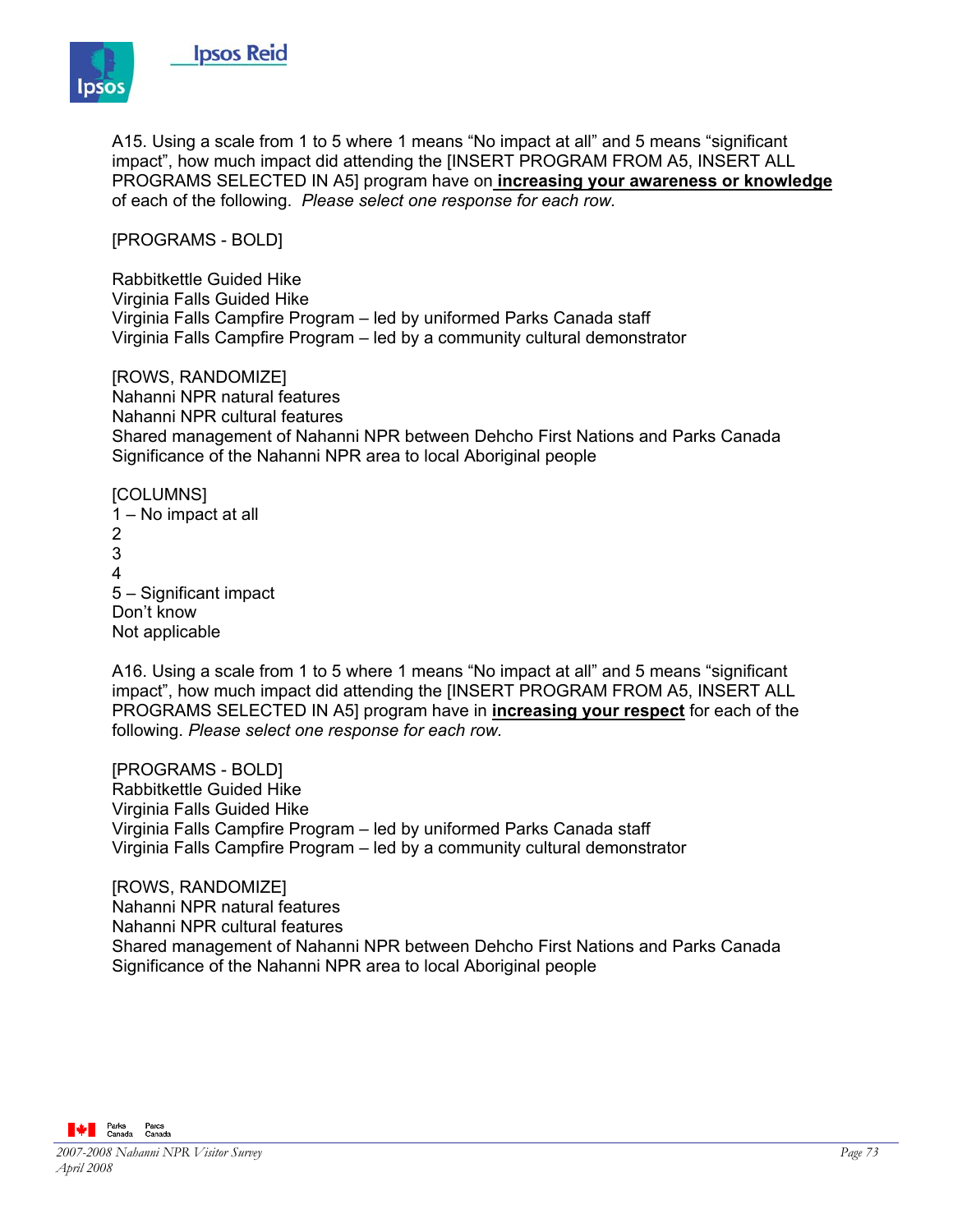

| [COLUMNS]<br>1 – No impact at all |
|-----------------------------------|
| 2                                 |
| 3                                 |
| 4                                 |
| 5 - Significant impact            |
| Don't know                        |
| Not applicable                    |

**Ipsos Reid** 

A17. What were the most important messages you remember from attending the [INSERT PROGRAM FROM A5, INSERT ALL PROGRAMS SELECTED IN A5 - BOLD] program?

## [OPEN END, UNFORCED]

A18. For the interpretive programs that you attended, was local Aboriginal culture presented? *Please select one response for each row.*

[ROWS, INSERT PROGRAMS SELECTED IN A5 - BOLD] Rabbitkettle Guided Hike Virginia Falls Guided Hike Virginia Falls Campfire Program – led by uniformed Parks Canada staff Virginia Falls Campfire Program – led by a community cultural demonstrator

[COLUMNS] Yes No Don't know/Don't recall

### [IF YES TO ANY IN A18, CONTINUE. OTHERWISE SKIP TO A20] A19. Using a scale from 1 to 5 where 1 means "not at all important" and 5 means "very important", how important was the local Aboriginal culture interpretation to your overall NPR experience? *Please select one response only.*

1 – Not at all Important 2 3 4 5 – Very Important Don't know

A20. Have you attended Aboriginal interpretive programs at other parks, historic sites, or interpretive centres? (These could be anywhere around the world.) *Please select one response only.* 

Yes No Don't recall

[IF YES IN A20, CONTINUE. OTHERWISE, SKIP TO A22]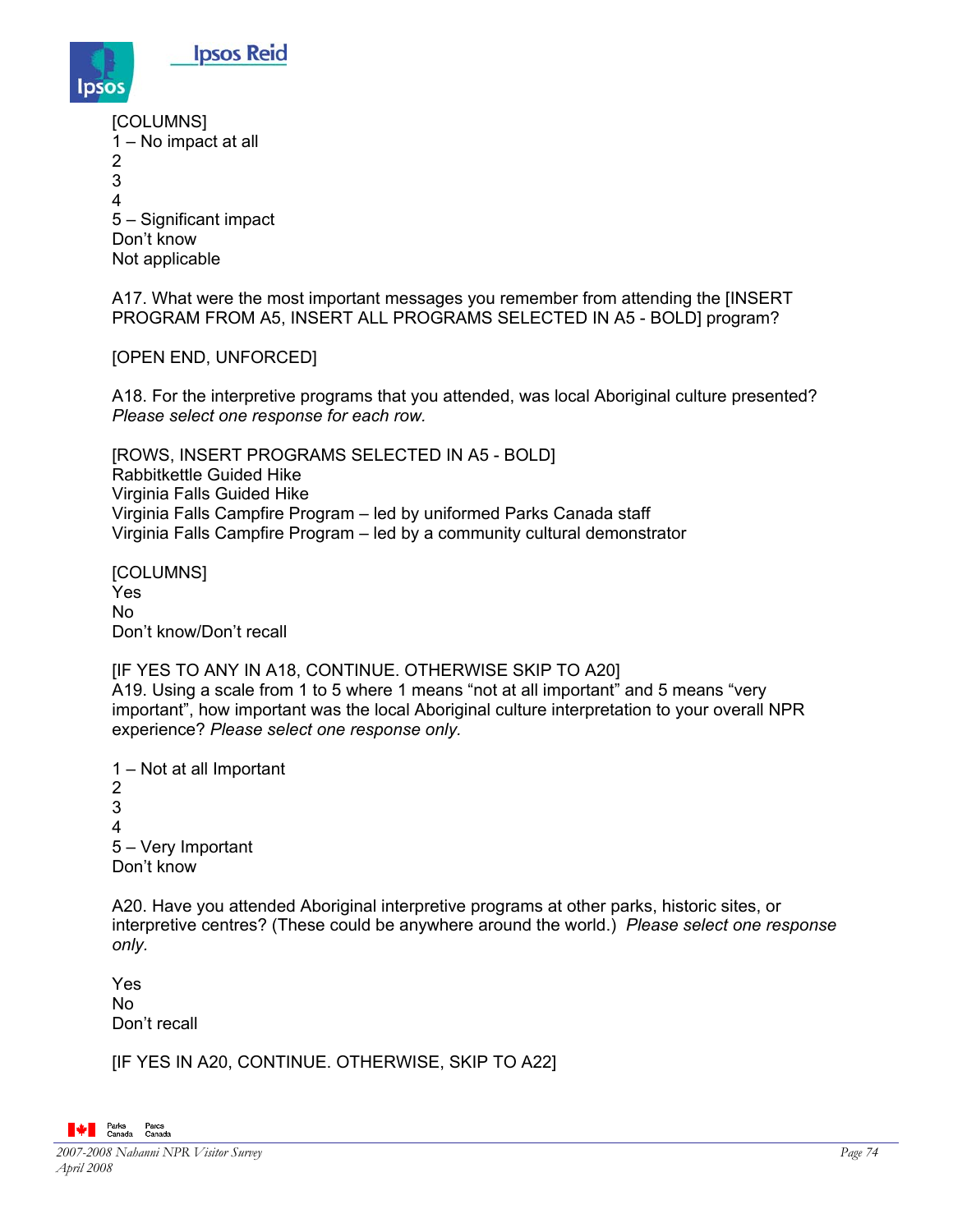

A21. Whether at Nahanni NPR or another location, what did you enjoy most about the Aboriginal interpretive programs you have attended? Do you have any suggestions to enhance the Nahanni NPR interpretive programs?

[OPEN END, UNFORCED]

**Ipsos Reid** 

A22. Thinking about your overall visit to Nahanni NPR, what, if anything, could the park have done to improve your visit? Do you have any final comments for Nahanni NPR?

[OPEN END, UNFORCED]

[IF DAY USER IN A2, SKIP TO C1. OTHERWISE CONTINUE.]

#### **Section 2 – Interactive Map**

#### [INFORMATION SCREEN]

Nahanni NPR is one of the first national parks to pioneer the use of an interactive map to capture visitor use patterns and activities in the park. Although some of this information was captured on your park deregistration form, we would appreciate if you would complete this question and then provide feedback on the interactive map afterwards.

[INSERT MAP]

B2. Do you have any comments regarding the use of this type of technology to capture information about your trip?

[OPEN END, UNFORCED]

### **Section 3 – Demographics**

We have just a few final questions to help park managers learn more about the visitors to Nahanni National Park Reserve. Note that all responses will be kept strictly confidential.

C2. Record gender.

Male Female

C3. In what year were you born?

[NUMERIC RESPONSE: 1900-1990]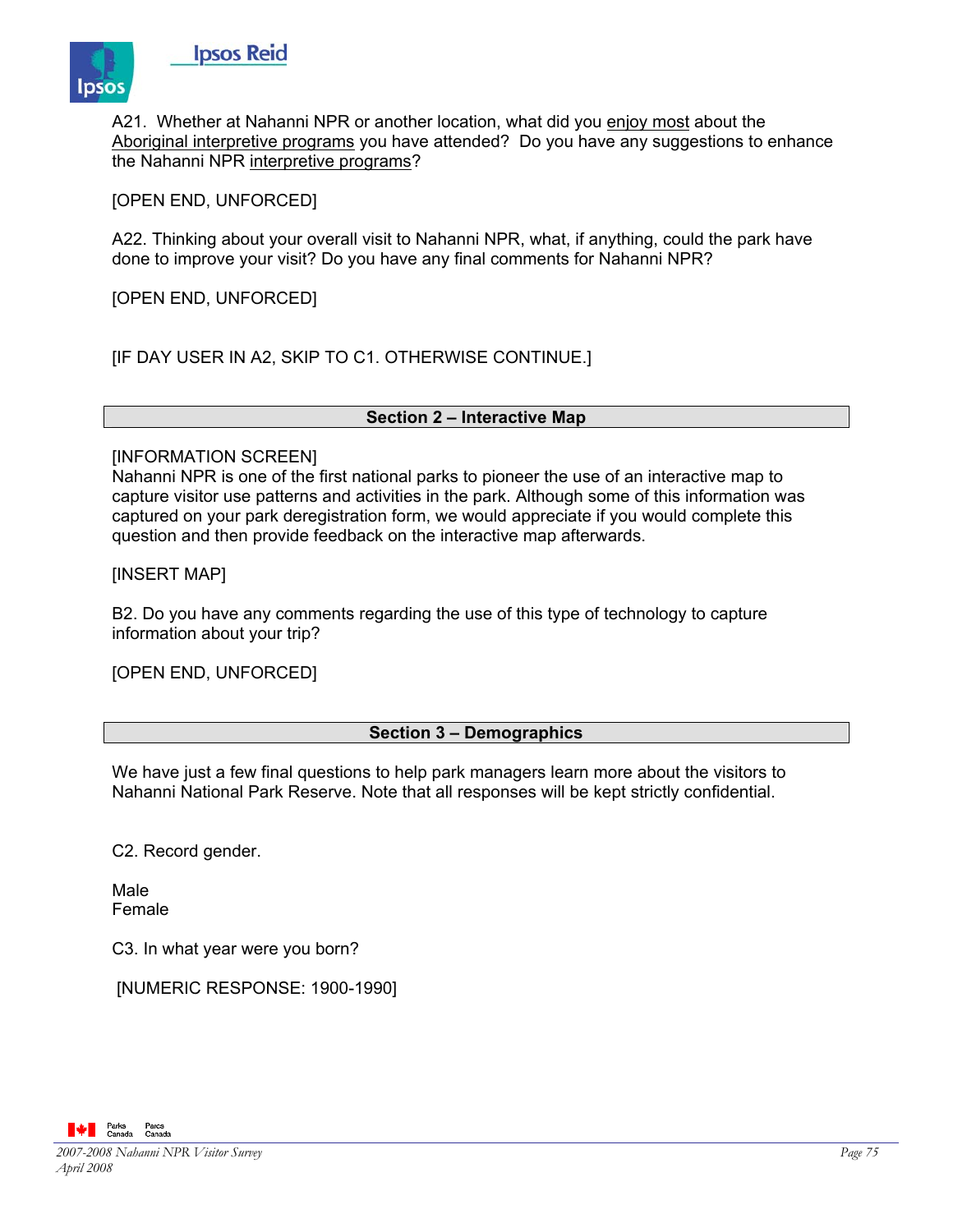



C4. What is the highest level of education you have attained? Please stop me when I reach the correct category. (READ LIST)

Some high school or less Completed high school Some college or trade school Completed college or trade school Some undergraduate university Completed undergraduate university degree Some post-graduate school Completed post-graduate degree Refused

**Thank you for your time and effort in completing this survey! Parks Canada managers value and appreciate your feedback.** 

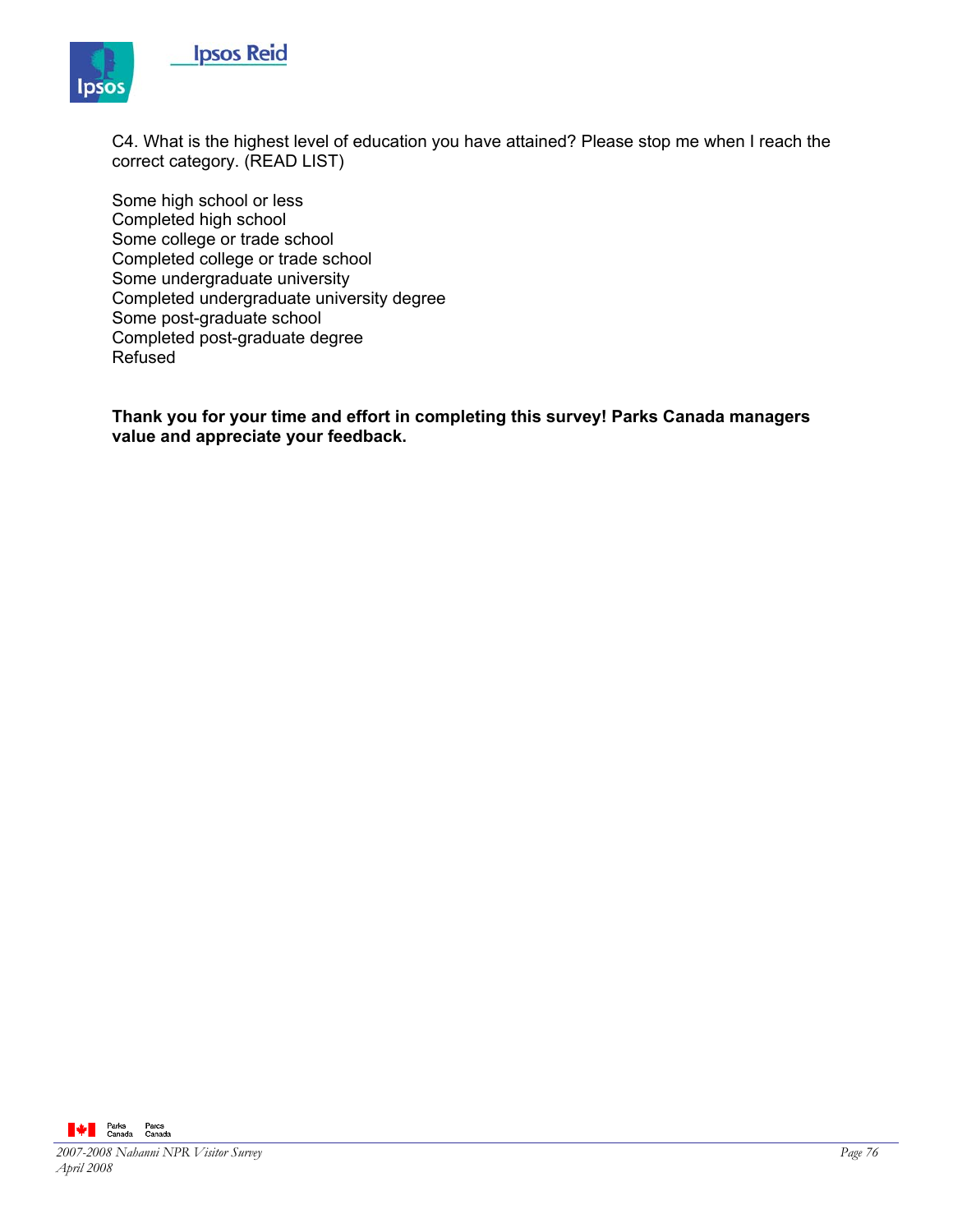

# **NAHANNI NATIONAL PARK RESERVE ONLINE QUESTIONNAIRE – FRENCH**

Vous avez le choix de répondre à ce sondage en français ou en anglais. Veuillez indiquer dans quelle langue vous préférez remplir le sondage. Nous nous excusons si le questionnaire n'est pas disponible dans la langue que vous préférez.

Anglais Français

[IF ENGLISH, LINK TO ENGLISH SURVEY. IF FRENCH, LINK TO FRENCH SURVEY]

### **Section 1**

C1. Avant que nous commençons ce sondage, où est votre résidence primaire?*Veuillez ne choisir qu'une seule réponse.* 

Canada (Veuillez préciser ville/province) É.-U. (Veuillez préciser Province/État) Europe Asie/Pacifique Sud Moyen-Orient Australie/Nouvelle-Zélande Amérique centrale/latine Autre (veuillez préciser) Refus

[IF CANADA OR USA IN C1, SHOW]

Vos commentaires et opinions nous sont très précieux. Si vous répondez au sondage, votre nom sera inscrit à un tirage et vous aurez la chance de gagner un des cinq prix en argent de 100 \$.

[INFORMATION SCREEN - ALL]

Vos commentaires sur l'expérience que vous avez vécue ou des renseignements sur les problèmes que vous avez rencontrés lors de votre excursion sur la rivière sont très utiles pour les gestionnaires du parc.

Les questions suivantes portent sur votre plus récente excursion sur la rivière de la RPN Nahanni. Même si vous avez visité la RPN Nahanni à d'autres occasions, veuillez ne tenir compte que de votre dernière visite lorsque vous répondez aux questions de la présente section.

A1. Est-ce que c'était votre première visite à la réserve de parc national Nahanni? *Veuillez ne choisir qu'une seule réponse.* 

Oui Non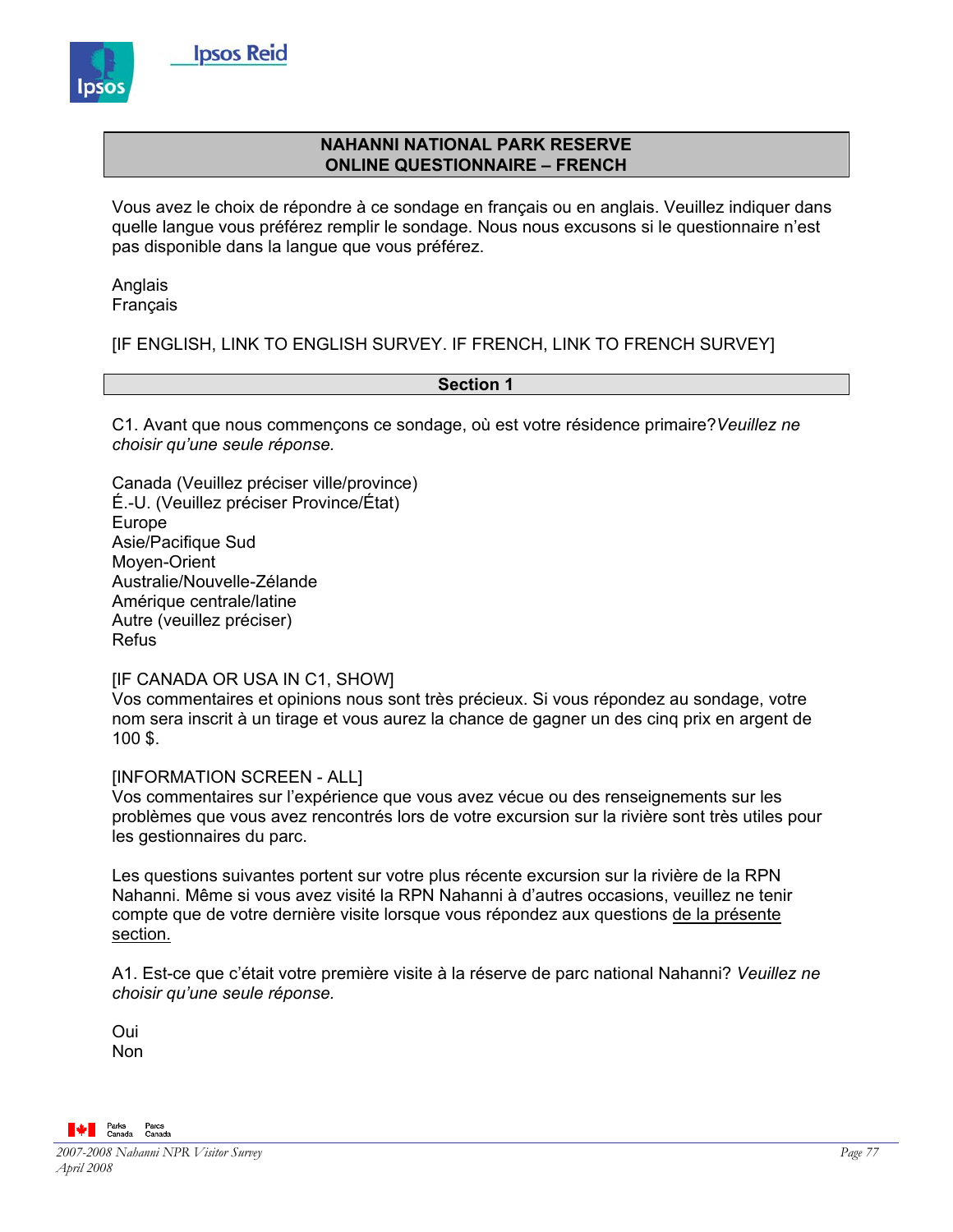

A2. L'avez-vous visité… *Veuillez ne choisir qu'une seule réponse.*

Pendant une seule journée (c.-à-d. que vous n'avez pas passé la nuit dans le parc) Pendant plusieurs journées (c.-à-d. que vous avez passée une ou plusieurs nuits dans le parc)

[IF OVERNIGHT VISITOR IN A2, ASK Q3. OTHERWISE SKIP TO A4a] A3. Était-ce dans le cadre d'une… *Veuillez ne choisir qu'une seule réponse.*

Visite guidée Visite privée

A4a. Dans l'ensemble, tout bien considéré, dans quelle mesure êtes-vous satisfait de votre plus récente visite à la réserve de parc national Nahanni? Veuillez répondre sur une échelle de 1 à 5, où 1 signifie que vous avez été « Pas du tout satisfait(e)», et 5, « Très satisfait(e)». *Veuillez ne choisir qu'une seule réponse.* 

```
1 – Pas du tout satisfait(e) 
2 
3 
4 
5 – Très satisfait(e) 
Ne sait pas
```
A4b. Sur la même échelle de 1 à 5, veuillez indiquer dans quelle mesure vous êtes satisfait de chacun des aspects suivants de votre plus récente visite à la réserve de parc national Nahanni. *Veuillez sélectionner une seule réponse par rangée.*

```
[COLUMNS] 
1 – Pas du tout satisfait(e) 
2 
3 
4 
5 – Très satisfait(e) 
Ne sait pas
```
**IROWSI** L'état des installations du parc dans l'ensemble Le personnel de la réserve de parc national Nahanni dans l'ensemble Le fait que votre visite ait répondu à vos attentes

A5. Auxquelles des activités d'interprétation suivantes de la réserve de parc national Nahanni avez-vous pris part lors de votre plus récente visite? *Veuillez choisir toutes les réponses qui s'appliquent.* 

[IF DAY VISITOR IN A2, SHOW] Randonnée guidée à la chute Virginia Aucune Ne sait pas

[IF OVERNIGHT VISITOR IN A2, SHOW] Randonnée guidée à la rivière Rabbitkettle

```
A Parks Parcs<br>Canada Canada
```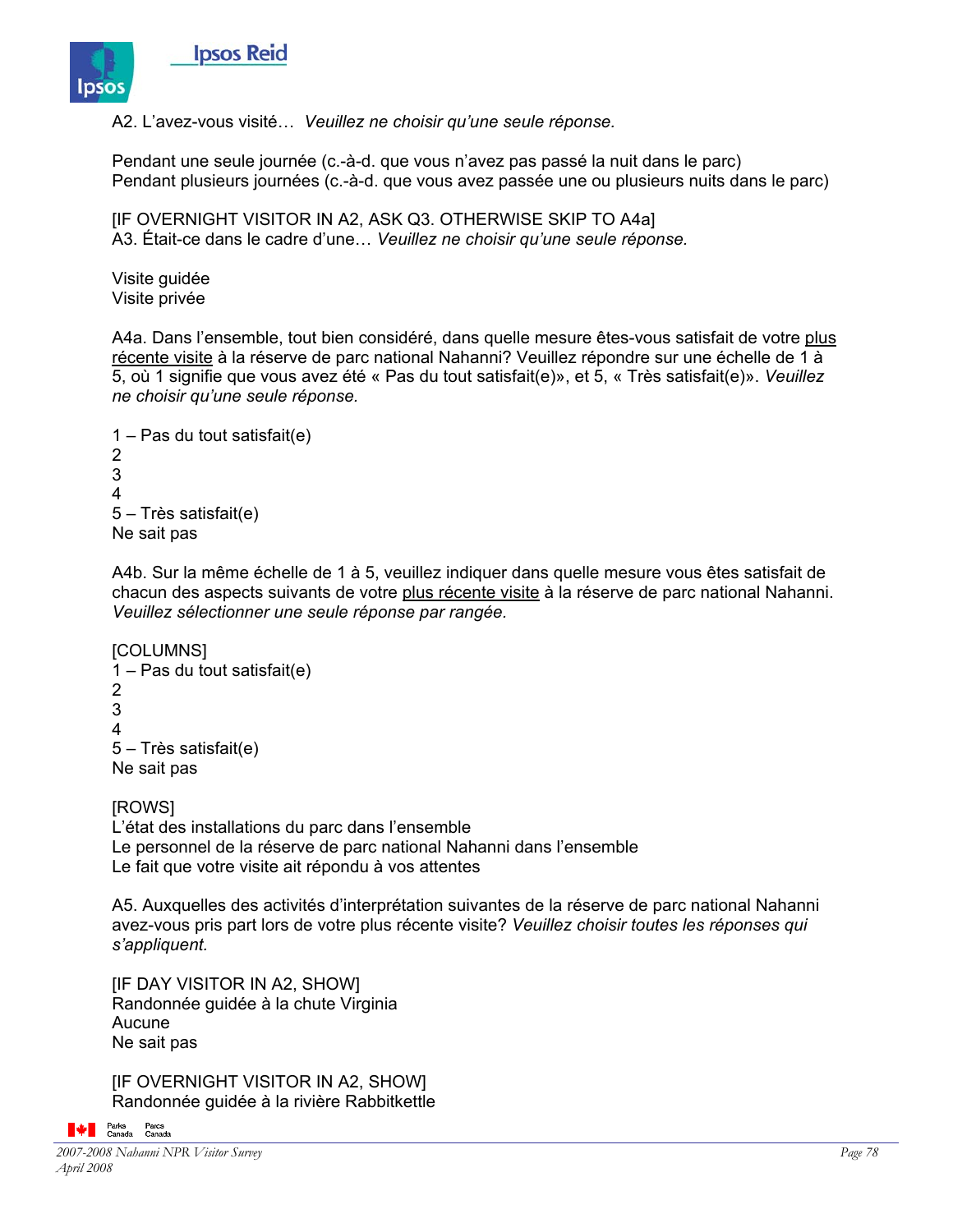

Randonnée guidée à la chute Virginia

Programme de feu de camp à la chute Virginia – dirigé par du personnel de Parcs Canada en uniforme

Programme de feu de camp à la chute Virginia – dirigé par un guide culturel de la communauté Aucune

Ne sait pas

[IF NONE/DON'T KNOW, SKIP TO A22. OTHERWISE CONTINUE.]

A6. Avant d'arriver au parc, saviez-vous que la réserve de parc national Nahanni offrait des activités d'interprétation? *Veuillez ne choisir qu'une seule réponse.* 

Oui Non Ne sait pas

[IF NO/DON'T KNOW IN A6, SKIP TO A8. OTHERWISE CONTINUE.]

A7. Comment avez-vous découvert les activités d'interprétation de la réserve de parc national Nahanni avant d'arriver au parc? *Veuillez choisir toutes les réponses qui s'appliquent.* 

Vous aviez déjà visité le parc Amis ou membres de la famille qui y sont déjà allés Journal, magazine, guide ou carte Groupe ou club d'intérêt spécial Pourvoyeur/entreprise de guides Entreprise de transport aérien Site Web de la RPN Nahanni Réponses à vos questions sur la RPN Nahanni au téléphone Trousse d'information de la RPN Nahanni (par la poste) Guide de la rivière Nahanni-Sud de la RPN Nahanni Autre information de Parcs Canada Information touristique du gouvernement des Territoires du Nord-Ouest Information touristique du gouvernement du Canada Autre (veuillez préciser) Ne sait pas

[SKIP TO A9]

A8. Comment avez-vous découvert les activités d'interprétation de la réserve de parc national Nahanni après être arrivé au parc? *Veuillez choisir toutes les réponses qui s'appliquent.* 

Signalisation ou affiches Amis/membres de la famille Pourvoyeur/entreprise de guides Entreprise de transport aérien Au moment d'entrer ou d'obtenir les indications auprès du personnel du parc Ailleurs auprès du personnel du parc Autres visiteurs du parc Autre (veuillez préciser) Ne sait pas/ Ne me souviens pas

**A** Parks Parcs<br>Canada Canada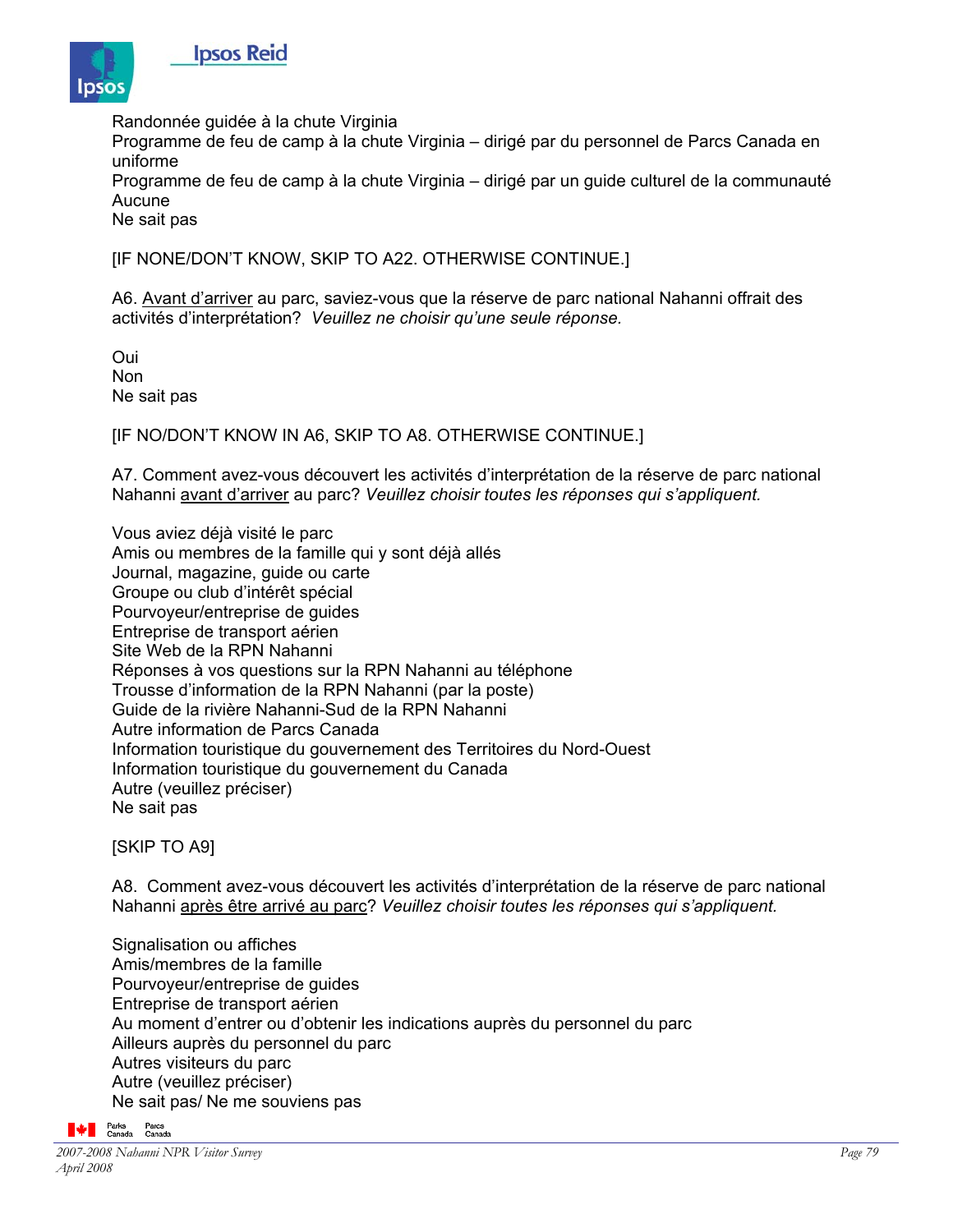

[IF DON'T KNOW IN A6, SKIP TO A9. OTHERWISE CONTINUE]

A9. Qu'est-ce que vous avez **aimé le plus** du/de la [INSÉRER UNE ACTIVITÉ DE LA A5, DEMANDER POUR CHAQUE ACTIVITÉ CHOISIE À LA A5]?

[OPEN END, UNFORCED]

A10. Qu'est-ce que vous avez **aimé le moins** du/de la [INSÉRER UNE ACTIVITÉ DE LA A5, DEMANDER POUR CHAQUE ACTIVITÉ CHOISIE À LA A5]?

[OPEN END, UNFORCED]

A11. Dans l'ensemble, les activités d'interprétation auxquelles vous avez pris part lors de votre plus récente visite ont-elles répondu à vos attentes? *Veuillez ne choisir qu'une seule réponse.* 

Oui Non Plus ou moins Ne sait pas

[IF NO/SOMEWHAT IN A11, ASK A12. OTHERWISE SKIP TO A13]

A12. Pourquoi les activités d'interprétation n'ont-elles pas répondu à vos attentes?

[OPEN END, UNFORCED]

A13. Sur une échelle de 1 à 5, où 1 signifie « fortement en désaccord », et 5, « fortement d'accord », dans quelle mesure êtes-vous d'accord pour dire que les activités d'interprétation de la RPN Nahanni étaient : *Veuillez sélectionner une seule réponse par rangée.* 

1 – Fortement en désaccord 2 3 4 5 – Fortement d'accord Ne sait pas

[ROWS, RANDOMIZE] Authentiques (c.-à-d. qui reflétaient la réalité) Novatrices (c.-à-d. créatives, inventives) Mémorables (c.-à-d. dont vous garderez un bon souvenir)

A14. Sur une échelle de 1 à 5, où 1 signifie « pas du tout importantes », et 5, « très importantes », dans quelle mesure les activités d'interprétation auxquelles vous avez pris part ont-elles été importantes dans votre expérience au RPN Nahanni en général?

[COLUMNS] 1 – Pas du tout important 2 3 **A** Parks Parcs<br>Canada Canada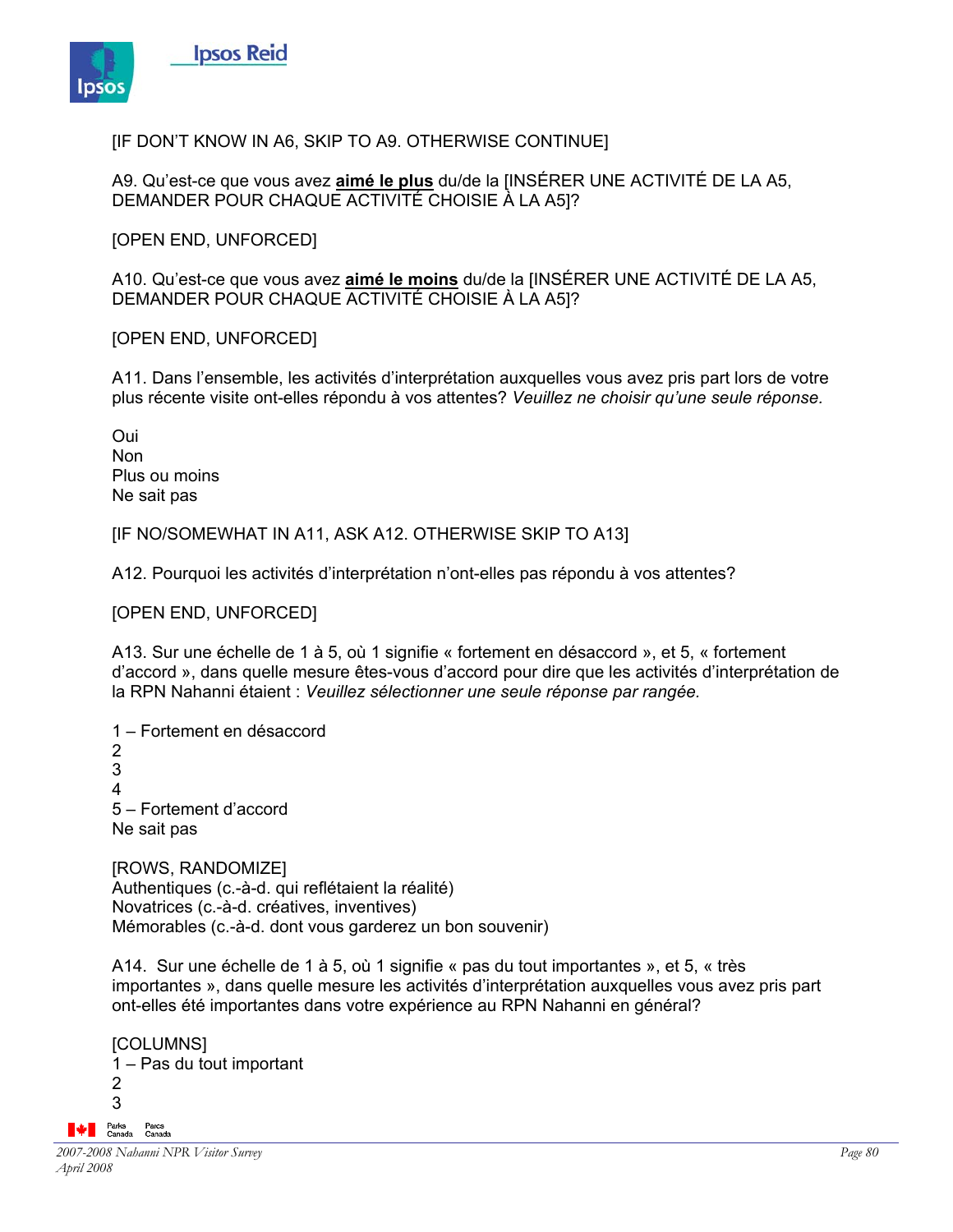

4 5 – Très important Ne sait pas

A15. Sur une échelle de 1 à 5, où 1 signifie « pas du tout », et 5, « beaucoup », dans quelle mesure le fait de prendre part au/à la [INSÉRER UNE ACTIVITÉ DE LA A5, INSÉRER TOUTES LES ACTIVITÉS CHOISIES À LA A5] a-t-il **amélioré vos connaissances** de chacun des éléments suivants. *Veuillez sélectionner une seule réponse par rangée.*

# [PROGRAMS]

Randonnée guidée à la rivière Rabbitkettle

Randonnée guidée à la chute Virginia

Programme de feu de camp à la chute Virginia – dirigé par du personnel de Parcs Canada en uniforme

Programme de feu de camp à la chute Virginia – dirigé par un guide culturel de la communauté

[ROWS, RANDOMIZE]

Les caractéristiques naturelles de la RPN Nahanni

Les caractéristiques culturelles de la RPN Nahanni

Le partage de l'administration de la RPN entre les Premières nations Dehcho et Parcs Canada La signification du RPN Nahanni pour les Autochtones de la région

[COLUMNS]

1 – Pas du tout 2 3 4 5 – Beaucoup Ne sait pas Ne s'applique pas

A16. Sur une échelle de 1 à 5, où 1 signifie « pas du tout », et 5, « beaucoup », dans quelle mesure le fait de prendre part au/à la [INSÉRER UNE ACTIVITÉ DE LA A5, INSÉRER TOUTES LES ACTIVITÉS CHOISIES À LA A5] a-t-il **accru votre respect** pour chacun des éléments suivants. *Veuillez sélectionner une seule réponse par rangée.*

# [PROGRAMS]

Randonnée guidée à la rivière Rabbitkettle

Randonnée guidée à la chute Virginia

Programme de feu de camp à la chute Virginia – dirigé par du personnel de Parcs Canada en uniforme

Programme de feu de camp à la chute Virginia – dirigé par un guide culturel de la communauté

# [ROWS, RANDOMIZE]

Les caractéristiques naturelles de la RPN Nahanni

Les caractéristiques culturelles de la RPN Nahanni

Le partage de l'administration de la RPN entre les Premières nations Dehcho et Parcs Canada La signification du RPN Nahanni pour les Autochtones de la région

# [COLUMNS]

**A** Parks Parcs<br>Canada Canada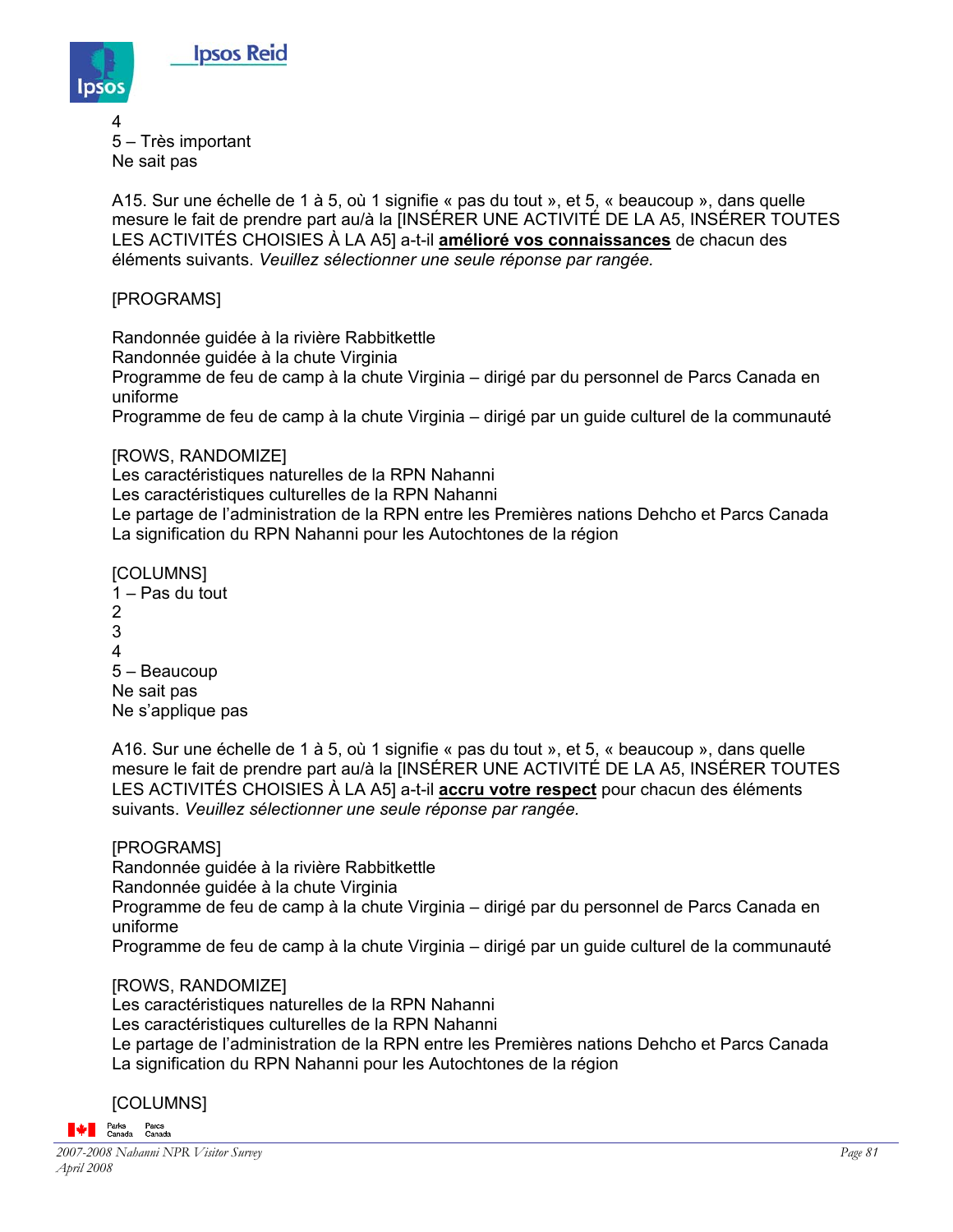

1 – Pas du tout

2

3

4

5 – Beaucoup

Ne sait pas

Ne s'applique pas

A17. Quels sont les messages les plus importants que vous avez retenus de votre participation au/à la [INSÉRER UNE ACTIVITÉ DE LA A5, INSÉRER TOUTES LES ACTIVITÉS CHOISIES À LA A5]?

[OPEN END, UNFORCED]

A18. La culture autochtone locale était-elle présentée dans les programmes d'interprétation auxquels vous avez pris part? *Veuillez sélectionner une seule réponse par rangée.*

[ROWS, INSERT PROGRAMS SELECTED IN A5]

Randonnée guidée à la rivière Rabbitkettle

Randonnée guidée à la chute Virginia

Programme de feu de camp à la chute Virginia – dirigé par du personnel de Parcs Canada en uniforme

Programme de feu de camp à la chute Virginia – dirigé par un guide culturel de la communauté Virginia Falls Campfire Program – led by a community cultural demonstrator

Programme de feu de camp à la chute Virginia – dirigé par un guide culturel de la communauté

[COLUMNS] Oui Non Ne sait pas/Ne me souviens pas

A19. Sur une échelle de 1 à 5, où 1 signifie « pas du tout importante », et 5, « très importante », dans quelle mesure l'interprétation de la culture autochtone locale a-elle été importante dans votre expérience au RPN Nahanni en général? *Veuillez ne choisir qu'une seule réponse.*

1 – Pas du tout importante 2 3 4 5 – Très importante Ne sait pas

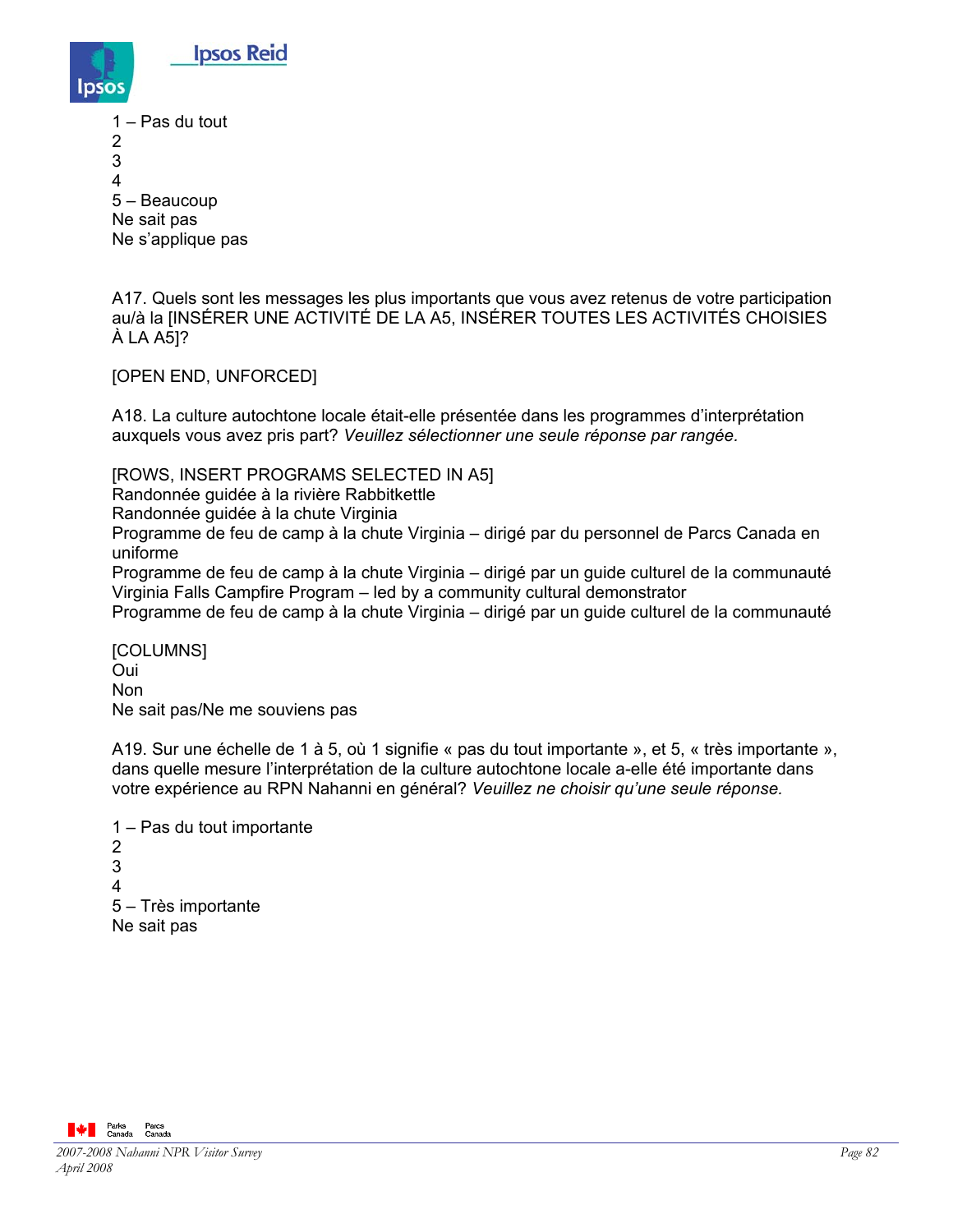

A20. Avez-vous déjà pris part à d'autres activités d'interprétation autochtones dans d'autres parcs, sites historiques ou centres d'interprétation, n'importe où dans le monde?

Oui Non Ne se souvient pas

**Ipsos Reid** 

[IF YES IN A20, CONTINUE. OTHERWISE, SKIP TO A22]

A21. Que ce soit à la réserve de parc national Nahanni ou ailleurs, qu'est-ce que vous avez aimé le plus des activités d'interprétation autochtones auxquelles vous avez pris part? Avezvous des suggestions pour améliorer les activités d'interprétation de la RPN Nahanni?

## [OPEN END, UNFORCED]

A22. En ce qui concerne votre visite de la réserve de parc national Nahanni dans l'ensemble, s'il y a lieu, qu'est-ce que le parc aurait pu faire pour améliorer votre visite? Pour terminer, aimeriez-vous ajouter des commentaires sur la réserve de parc national Nahanni?

### [OPEN END, UNFORCED]

[IF DAY USER IN A2, SKIP TO C1. OTHERWISE CONTINUE.]

### **Section 2 – Interactive Map**

#### [INFORMATION SCREEN]

La RPN Nahanni est l'un des premiers parcs nationaux à utiliser une carte interactive pour recueillir des renseignements sur les habitudes d'utilisation et les activités des visiteurs du parc. Même si ces renseignements ont été recueillis sur le formulaire de désinscription, nous vous demandons de bien vouloir répondre à cette question et de nous fournir ensuite vos commentaires sur la carte interactive.

### [INSERT MAP]

B2. Avez-vous des commentaires à formuler concernant l'utilisation de ce genre de technologie pour saisir des renseignements sur votre excursion? [OPEN END, UNFORCED]

### **Section 3 – Demographics**

Voici quelques dernières questions pour aider les gestionnaires du parc à en savoir plus sur les visiteurs de la réserve de parc national Nahanni. Veuillez noter que toutes vos réponses seront tenues strictement confidentielles.

C2. Inscrire le sexe.

Homme Femme